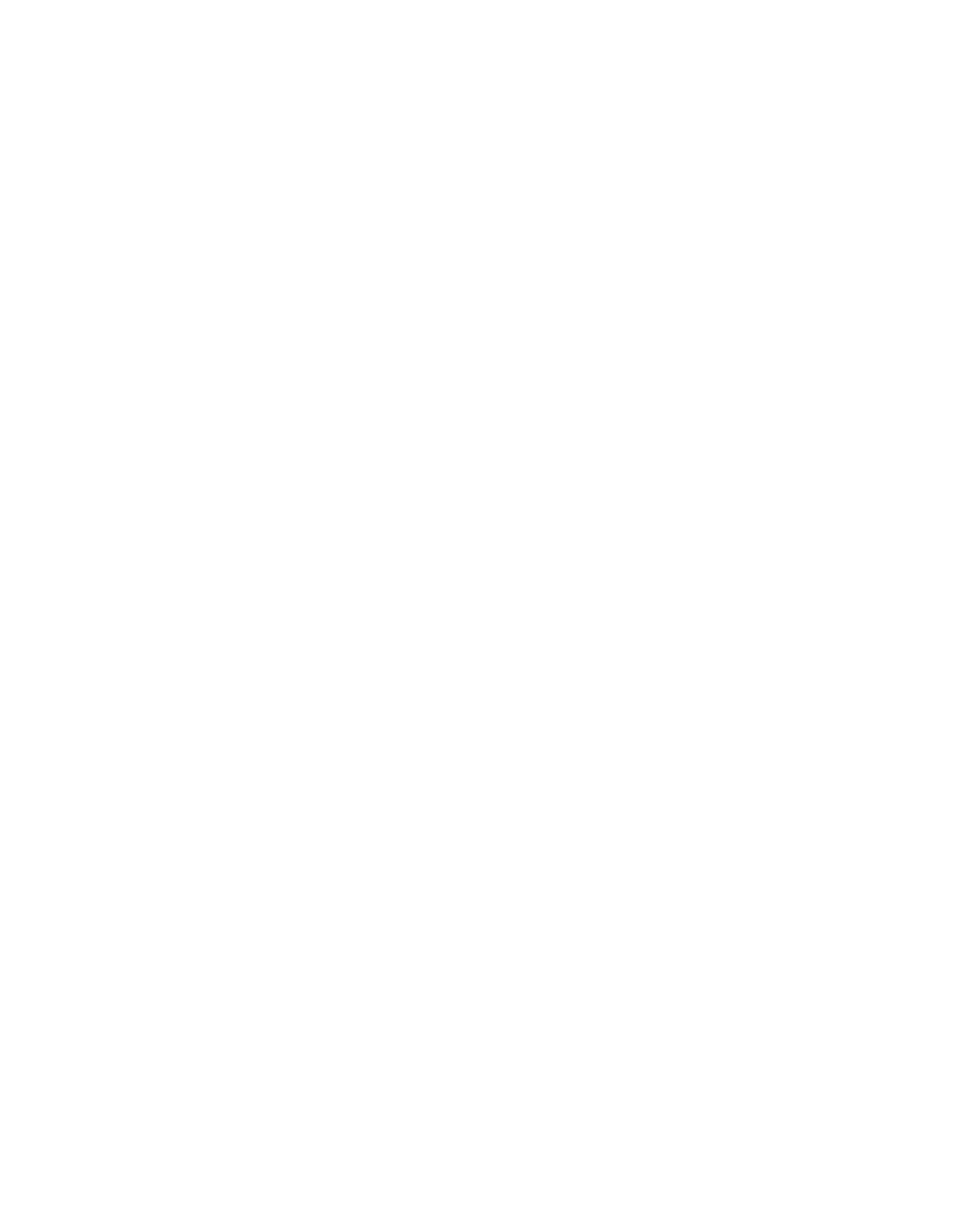# **Keeping the Neighborhood Affordable: A Handbook of Housing Strategies for Gentrifying Areas**

Copyright © 2006

Diane K. Levy Jennifer Comey Sandra Padilla

The Urban Institute Metropolitan Housing and Communities Policy Center 2100 M Street, NW Washington, DC 20037

The nonpartisan Urban Institute publishes studies, reports, and books on timely topics worthy of public consideration. The views expressed are those of the authors and should not be attributed to the Urban Institute or to its trustees or funders.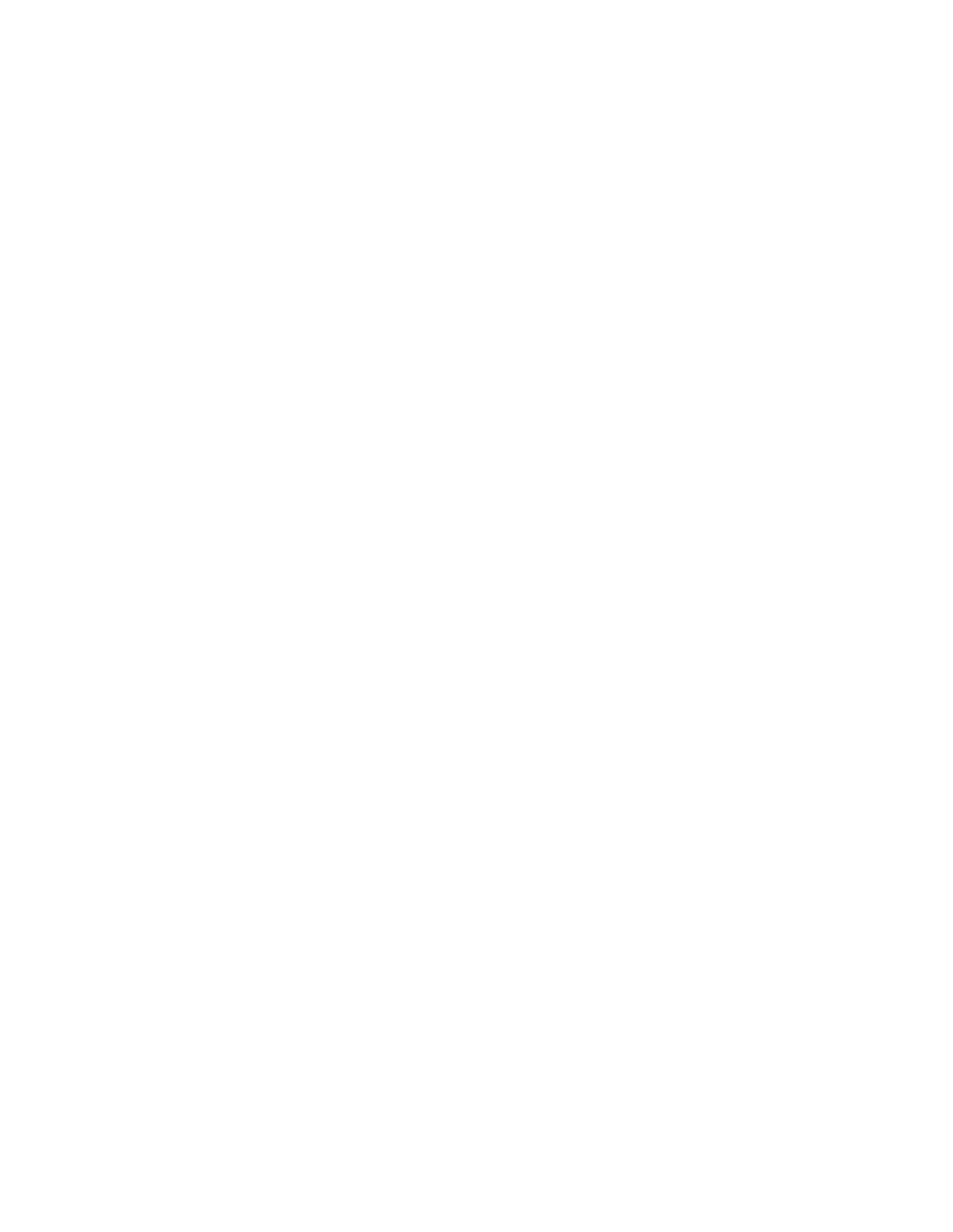# **Acknowledgements**

We thank the Fannie Mae Foundation for providing financial and other support for the study of residential displacement mitigation strategies of which this report is a part. We are grateful for the help of Urban Institute colleagues with this and the related report, *In the Face of Gentrification: Case Studies of Local Efforts to Mitigate Displacement*. Diane Hendricks produced the reports, which would not have happened without Marge Turner's support for publication. Scott Forrey and Fiona Blackshaw provided excellent copyediting services, and Maida Tryon launched the reports on our website. As with all publications, any errors and omissions remain the responsibility of the authors.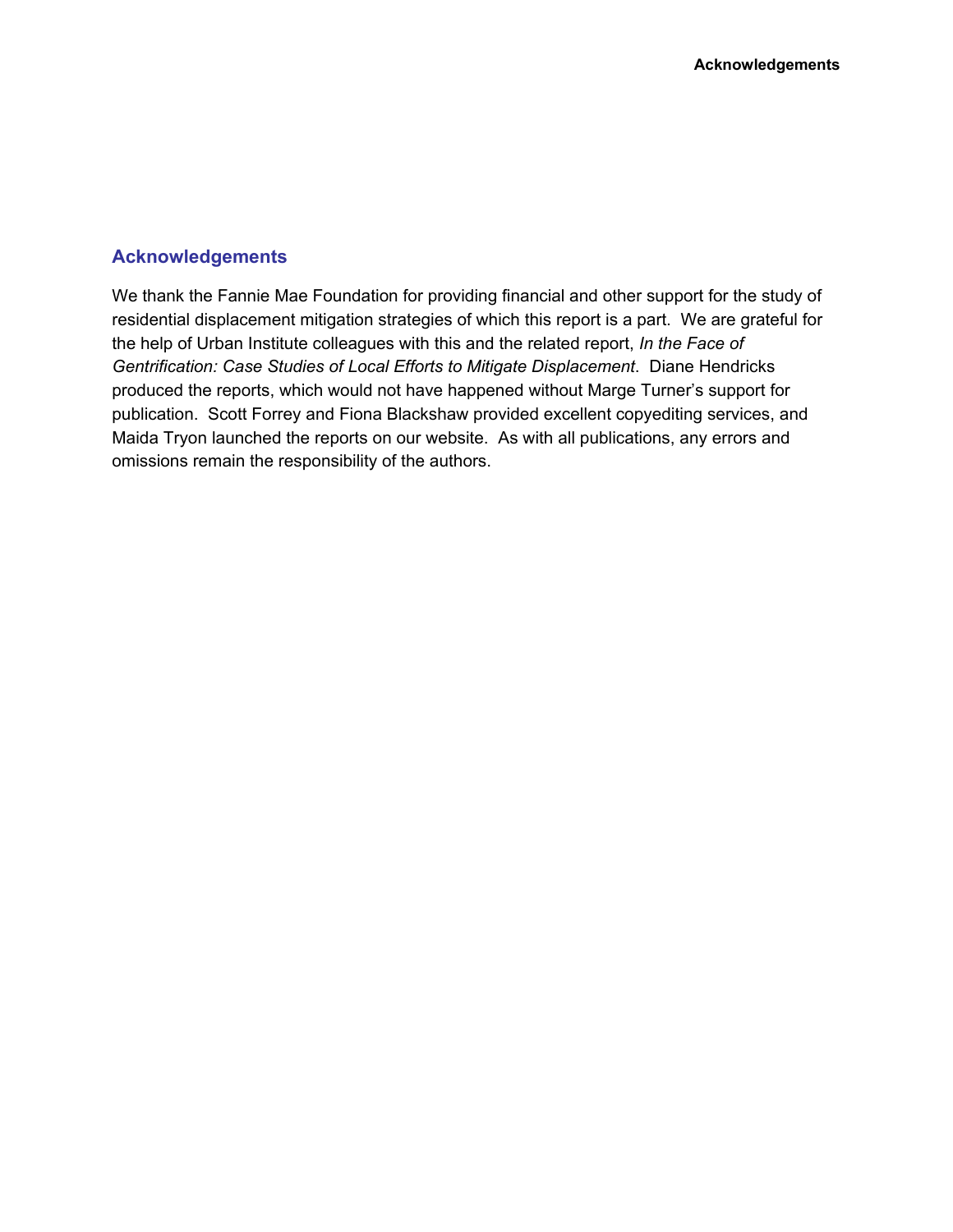**Keeping the Neighborhood Affordable: A Handbook of Housing Strategies for Gentrifying Areas**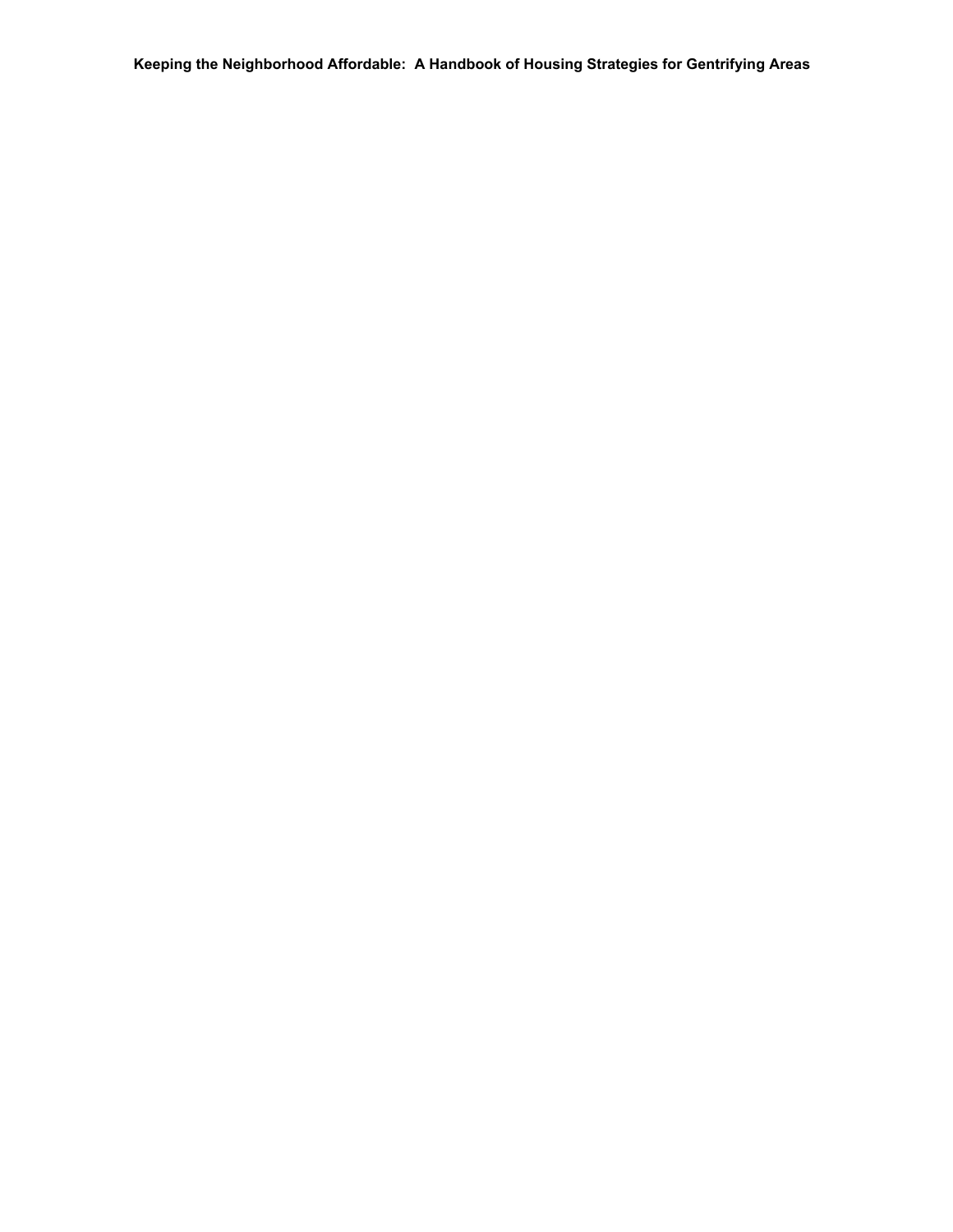# **TABLE OF CONTENTS**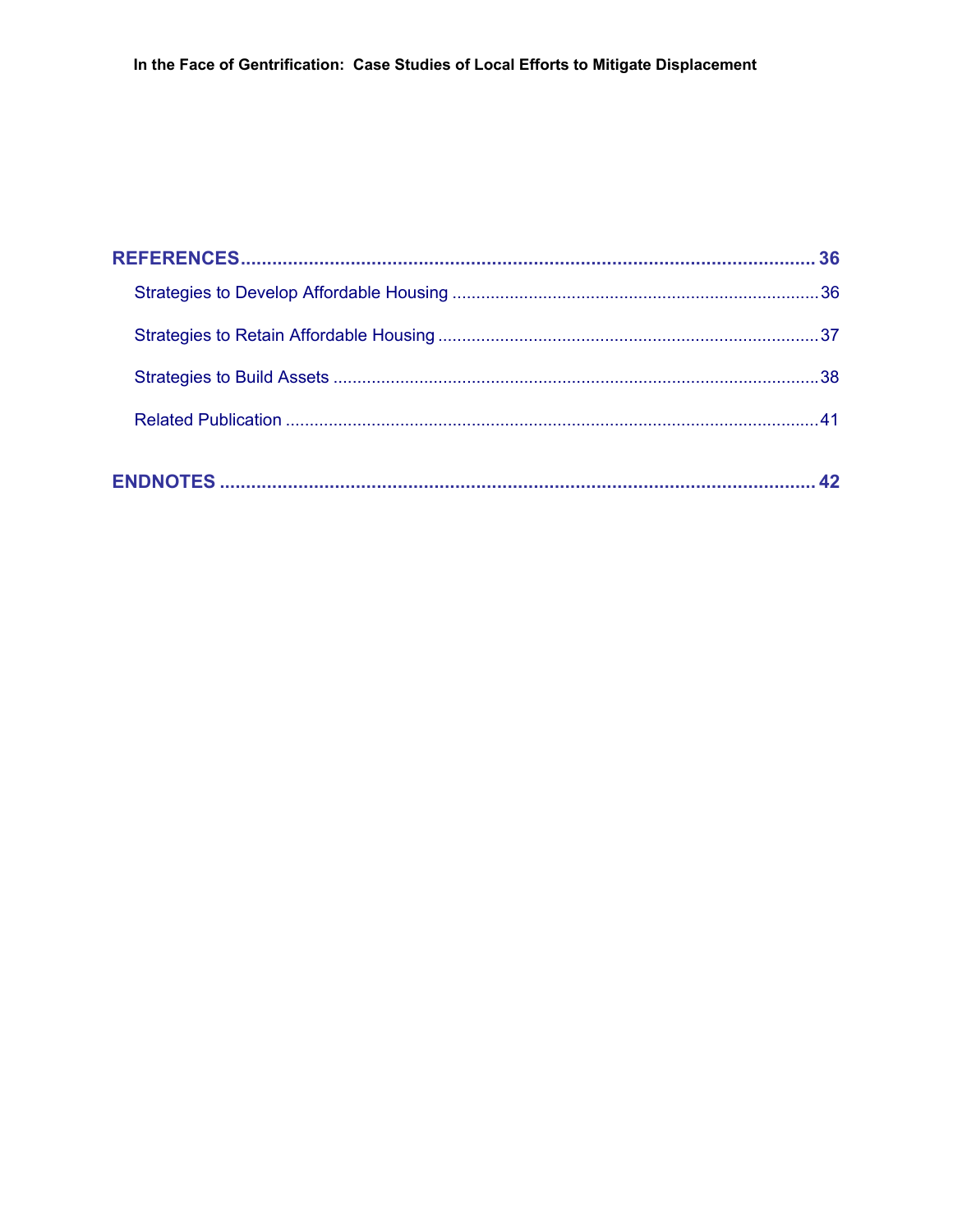<span id="page-8-0"></span>

# **INTRODUCTION**

ousing prices began to rise nationally in the mid-1990s and continue to do so in both rental and sales markets in many communities across the U.S. While some observers are concerned that we are experiencing a housing bubble that eventually will burst, leading to drops in house values, low- and moderate-income people at present face increasingly limited affordable housing options as long-disinvested neighborhoods experience renewed attention. Gentrification and neighborhood revitalization raise the issue of whether it is possible to manage neighborhood investment so that positive neighborhood change can occur without displacing lower-income residents.

This handbook describes a wide range of strategies that local governments, developers, and nonprofit organizations can use to create and retain affordable housing in their communities. In the companion report to this handbook, *In the Face of Gentrification: Case Studies of Local Efforts to Mitigate Displacement*, we present six case studies of local efforts to create affordable housing and reduce displacement of lower-income residents. Stakeholders can have an impact on the availability of affordable housing in revitalizing areas if there is the commitment to do so.

This handbook is intended to support local efforts by providing an overview of strategies for addressing affordable housing. The strategies are divided into three categories: housing production, housing retention, and asset building. After describing each strategy, we consider possible outcomes and implementation challenges. This document adds to the body of literature on affordable housing strategies

by considering the interplay of strategy implementation and housing-market context. For example, efforts to build new affordable housing in a neighborhood where prices already are high will need to take a different approach from that used in an area with a weaker housing market. (See *In the Face of Gentrification* for a discussion of strategies and market context.)

We present the strategies in the following order. Though some of these strategies are not necessarily intended to create or retain affordable housing, for example taxincrement financing, they can be used toward that end.

- Housing Production
	- ♦ Housing Trust Funds
	- ♦ Inclusionary Zoning Ordinances
	- Low-Income Housing Tax **Credits**
	- ◆ Split-Rate Tax Structure
	- Tax Increment Financing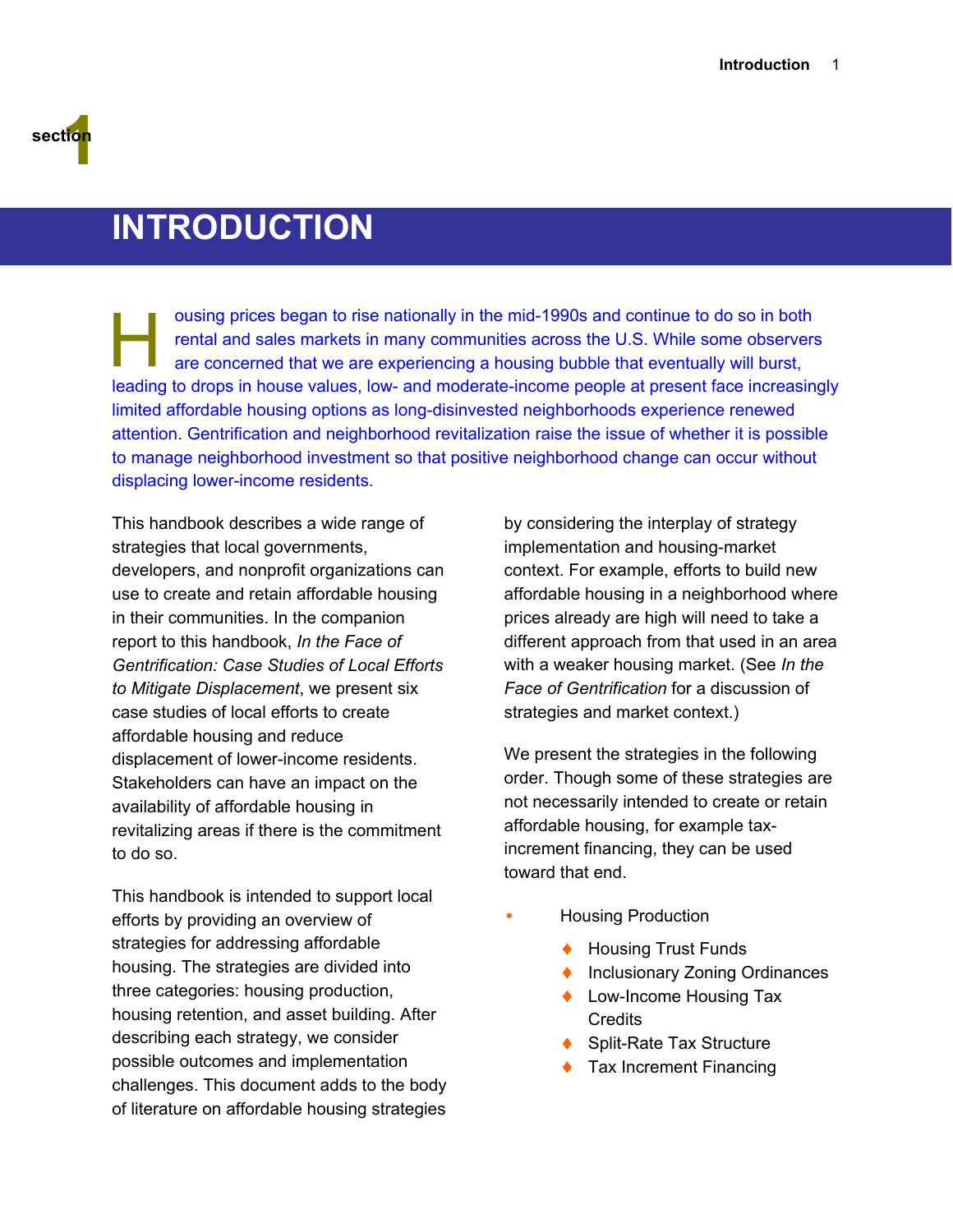#### • Housing Retention

- ◆ Code Enforcement
- ◆ Rent Control
- ◆ Preservation of Federally Subsidized Housing (Section 236 and Project-Based Section 8)
- ◆ Tax Relief Assistance
- Asset Building
	- ◆ Individual Development Accounts (IDAs)
	- ◆ Homeownership and Education Counseling
	- Limited Equity Housing Co-ops (LEHCs)
	- ◆ Community Land Trusts (CLTs)
	- ◆ Location Efficient Mortgages (LEMs)
	- ◆ Section 8 Homeownership Program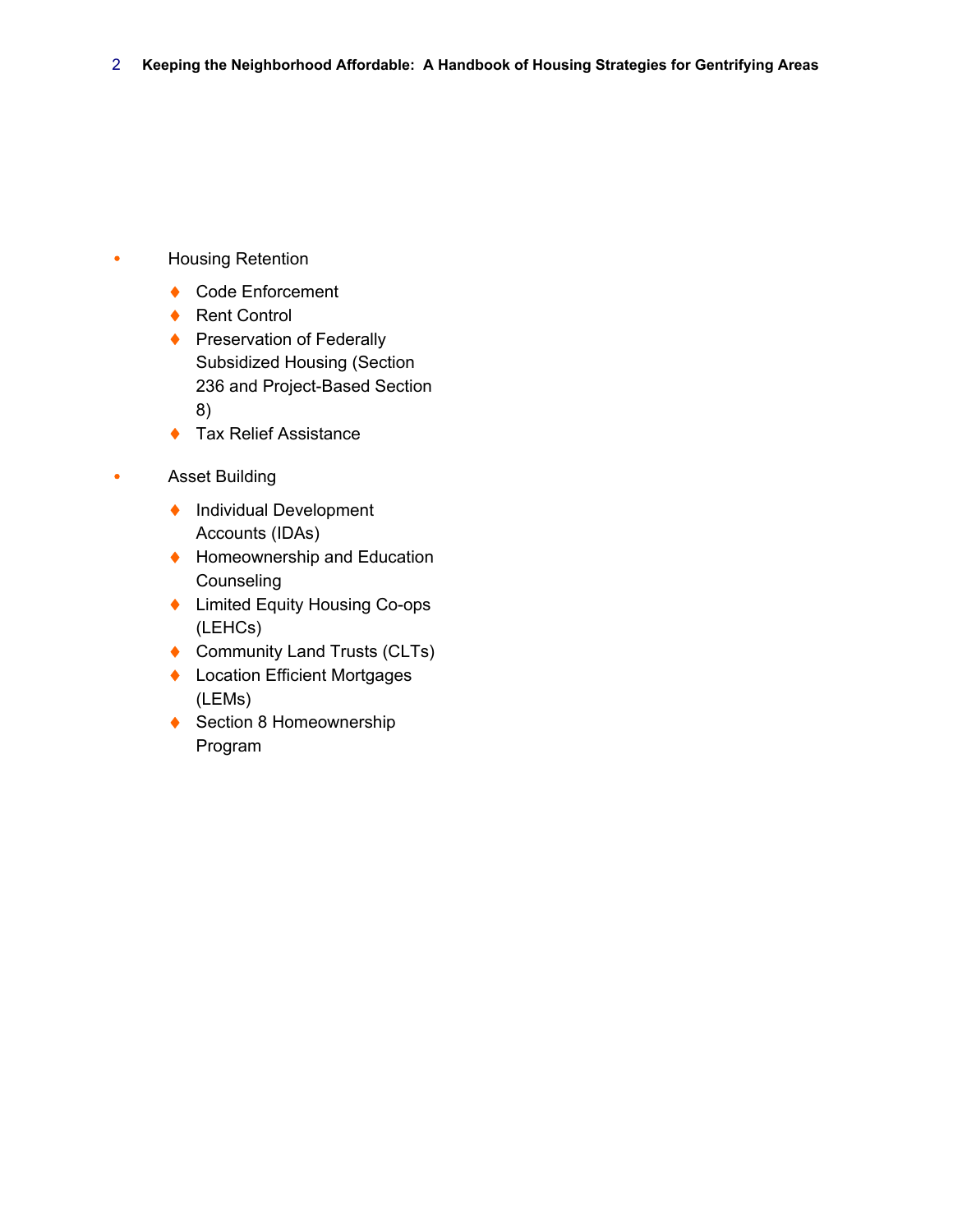<span id="page-10-0"></span>

# **STRATEGIES TO DEVELOP**

# **AFFORDABLE HOUSING**

The method to decrease the negative effects of gentrification is through affordable<br>housing development. Municipalities, nonprofit organizations, and for-profit development<br>and moderate income boundable by building it. The housing development. Municipalities, nonprofit organizations, and for-profit developers can provide affordable housing for low- and moderate-income households by building it. The following describes three tools or strategies used to fund the development of affordable housing—housing trust funds, inclusionary zoning, and the Low-Income Housing Tax Credit. Two additional strategies, the Split-Rate Tax and Tax Increment Financing, can support housing production, although their primary function is not the development of affordable housing per se.

Developers of affordable rental or homeownership units face a number of challenges. First, there must be available space or land in gentrifying areas. Neighborhoods seemingly without space need to use creative tactics to free up land for development, such as altering zoning regulations or converting vacant properties into viable units. Another challenge for strategies that develop new housing for ownership is that these strategies often neglect very low income households. Homeownership is not feasible for many low-income households due to financial insecurity or poor credit ratings. Rarely do new housing developments include homeownership services such as down payment and closing cost assistance or assistance with monthly mortgage payments. Developing a combination of units for rent and homeownership seems to be the most reliable way of addressing the needs of low- and moderate-income households.

Another challenge is enticing affordable development when land costs rise due to gentrification. Once a housing market accelerates and gentrification occurs, it becomes more expensive to provide affordable housing. It then takes political will to create incentives or regulations to build affordable housing, and the foresight to produce and retain affordable housing before the need becomes pressing.

A final challenge for the development of affordable rental or homeownership units is length of affordability. Most units built for low- and moderate-income households are required to remain affordable for only a set period of time. Therefore, affordable housing development might not satisfy affordability over the long term.

It should also be noted that the development of affordable housing will not necessarily mitigate involuntary displacement that occurs due to gentrification. Building new affordable housing will not affect the ability of pressured low-income households to remain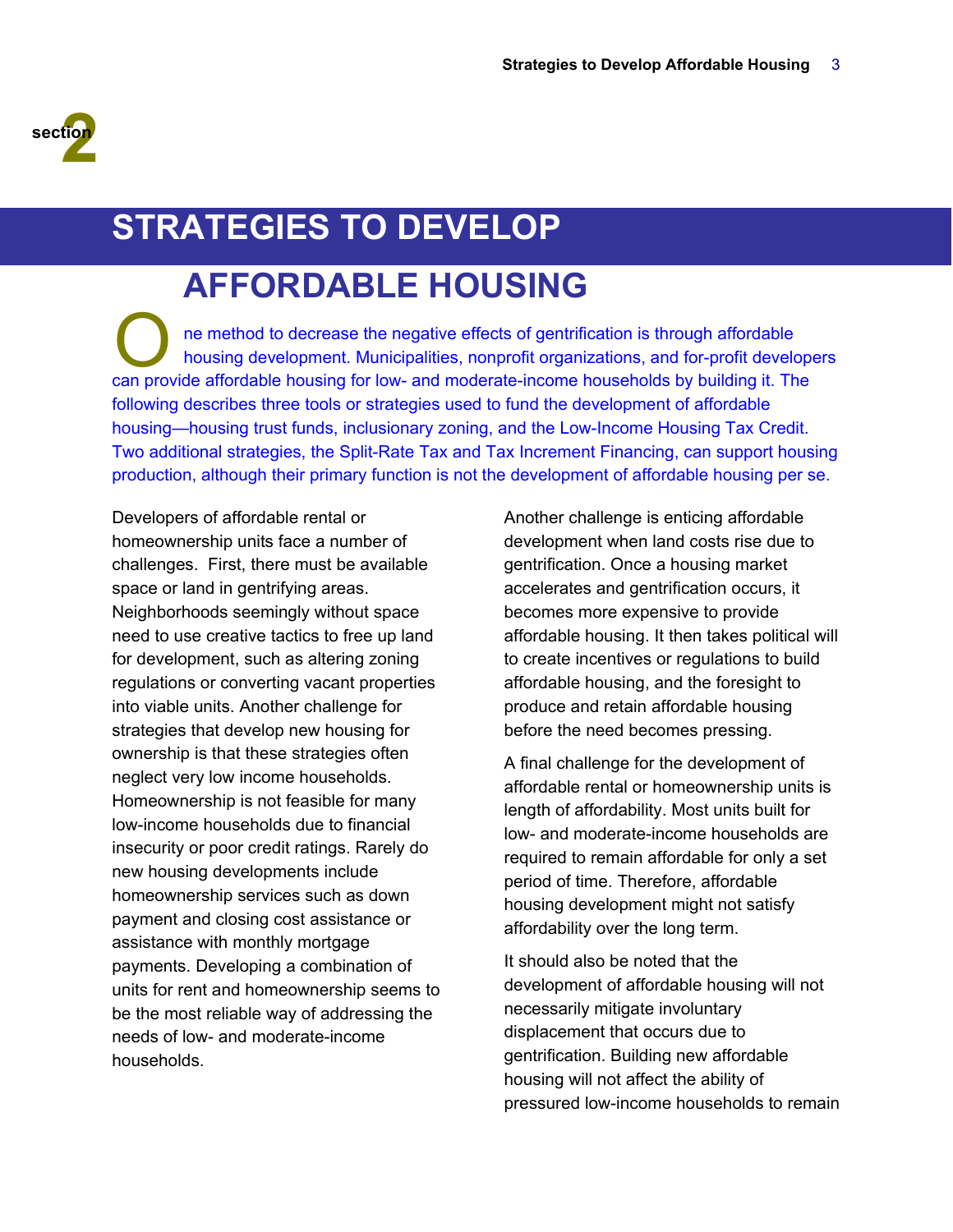<span id="page-11-0"></span>in their current units. What housing development can do, however, is provide affordable *alternatives* to involuntarily displaced households, potentially even within the same neighborhood, and mitigate exclusionary displacement or a shortage of affordable housing for future low- and moderate-income families.

The following describes each affordable housing development strategy separately.

# **Housing Trust Funds**

Housing trust funds are a public-sector tool used to funnel financial resources to housing developers, nonprofit organizations, or local government departments to develop or rehabilitate affordable housing for lowand moderate-income individuals. A public agency is normally responsible for the collection and distribution of the fund's resources. Typical sources are real estate transfer taxes, accumulated interest from real estate transactions, and penalties for late or delinquent payments of real estate excise taxes (Linker et al. 2001).

Housing trust funds are inherently flexible: agencies can decide whether to use the money for grants or low-interest loans for for-profit or nonprofit organizations to construct or rehabilitate housing, to assist individual households with home purchases (such as closing costs), or to provide other housing services (Brooks 1999). The funds are also flexible in that they can meet the

specific needs of different localities. For instance, some cities target special populations such as the homeless or handicapped providing them with singleroom occupancy (SRO) units, while other cities focus on the development of affordable housing in the downtown area. Still others focus on affordable rental units. As of 2001, 150 housing trust funds were in operation, 37 of which were state-run (Linker et al. 2001).

#### *Anticipated Outcomes*

The benefits of housing trust funds include having a dedicated source of funding; that is, funding does not rely on budgetary appropriations (Brooks 1999). In addition, trust funds are protected–revenue can be used only for the stated housing purpose unless legislation is altered. Housing trust funds can be implemented in any size of city, large or small, or can be applied statewide. Some evidence shows that housing trust funds are capable of leveraging as much as seven additional dollars from private sources (Brooks 1999).

#### *Implementation Challenges*

A challenge in implementing housing trust funds is that an elected body, such as a city council, must vote to establish the fund. The real estate industry may oppose such legislation based on real-estate revenue, fearing that the imposed fees would stymie development overall (Connerly 1993).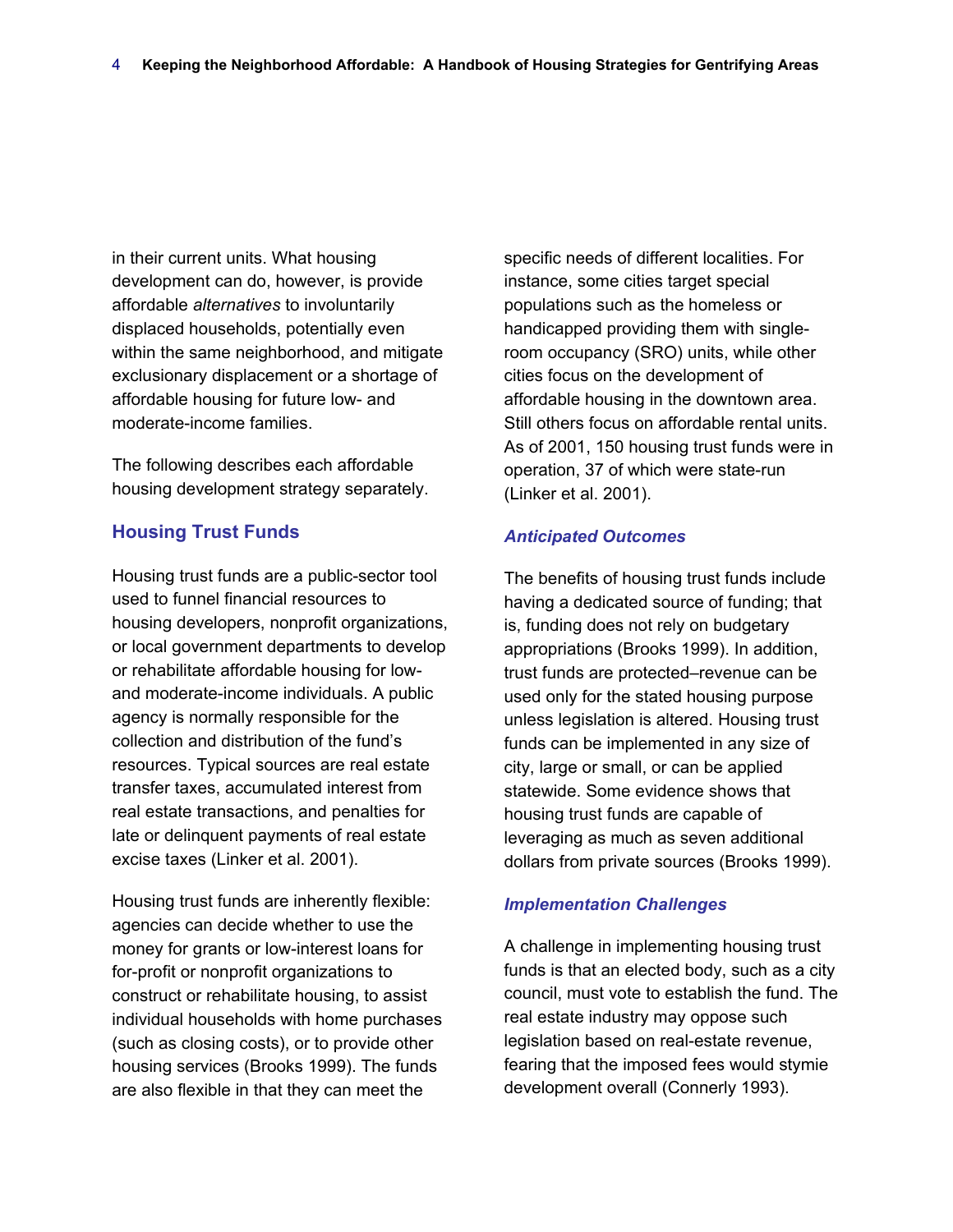<span id="page-12-0"></span>Another challenge for trust funds is that a thriving real estate market is necessary to generate significant funding. For those areas not experiencing a strong housing market, little revenue will be generated through the trust fund; consequently, little affordable housing or services will be provided. Statewide housing trust funds can avoid this problem. City-based funds can find other creative funding sources, such as foundation or corporation contributions. Similarly, some researchers argue that housing trust funds do not generate enough resources to significantly increase the number of affordable units (Connerly 1990, 1993). A survey of 15 housing trust funds established in the mid-1980s created 27,278 affordable units by the early 1990s, averaging 4,160 units a year. The average trust fund assisted 278 units annually. However, there are wide disparities among the individual housing trust funds: five of the 15 funds created fewer than 100 units annually whereas another five developed 82 percent of the total number of produced units. Not surprisingly, those trust funds that captured a greater level of funding produced a greater number of units (Connerly 1993).

#### *Timing Considerations*

While municipalities can establish housing trust funds at any point in time—either before gentrification becomes a problem or during a period of gentrification, tying trust fund revenue to real-estate transactions limits the fund's effectiveness to periods of active real estate markets or gentrification. If localities wish to establish a housing trust

fund during periods of slow or moderate real estate growth, they need to find other sources of funding, such as foundation and corporation contributions or state pooling of funds.

However, there are arguments for establishing a housing trust fund before gentrification pressures build rather than later. Lobbying for the creation of the trust fund and passing the necessary legislation takes time. And accumulating enough revenue, regardless of the source, is also time consuming. Finally, housing trust funds are not designed to help low-income households remain in their market-rate units once property values rise. Instead the tool is designed to provide new affordable housing, so there is an incentive to build affordable housing (that will remain affordable) before gentrification pressures rise.

#### **Inclusionary Zoning**

Inclusionary zoning, also referred to as inclusionary housing, can be a mandatory or voluntary municipal ordinance used to produce affordable housing for low- to moderate- income households within new market-rate residential developments. Typically, the ordinance requires that a minimum percentage of a new development's total units be designated as affordable, and that these units should remain affordable for a set period of time, usually between 10 and 20 years. Often, this ordinance applies only to developments with a minimum number of units.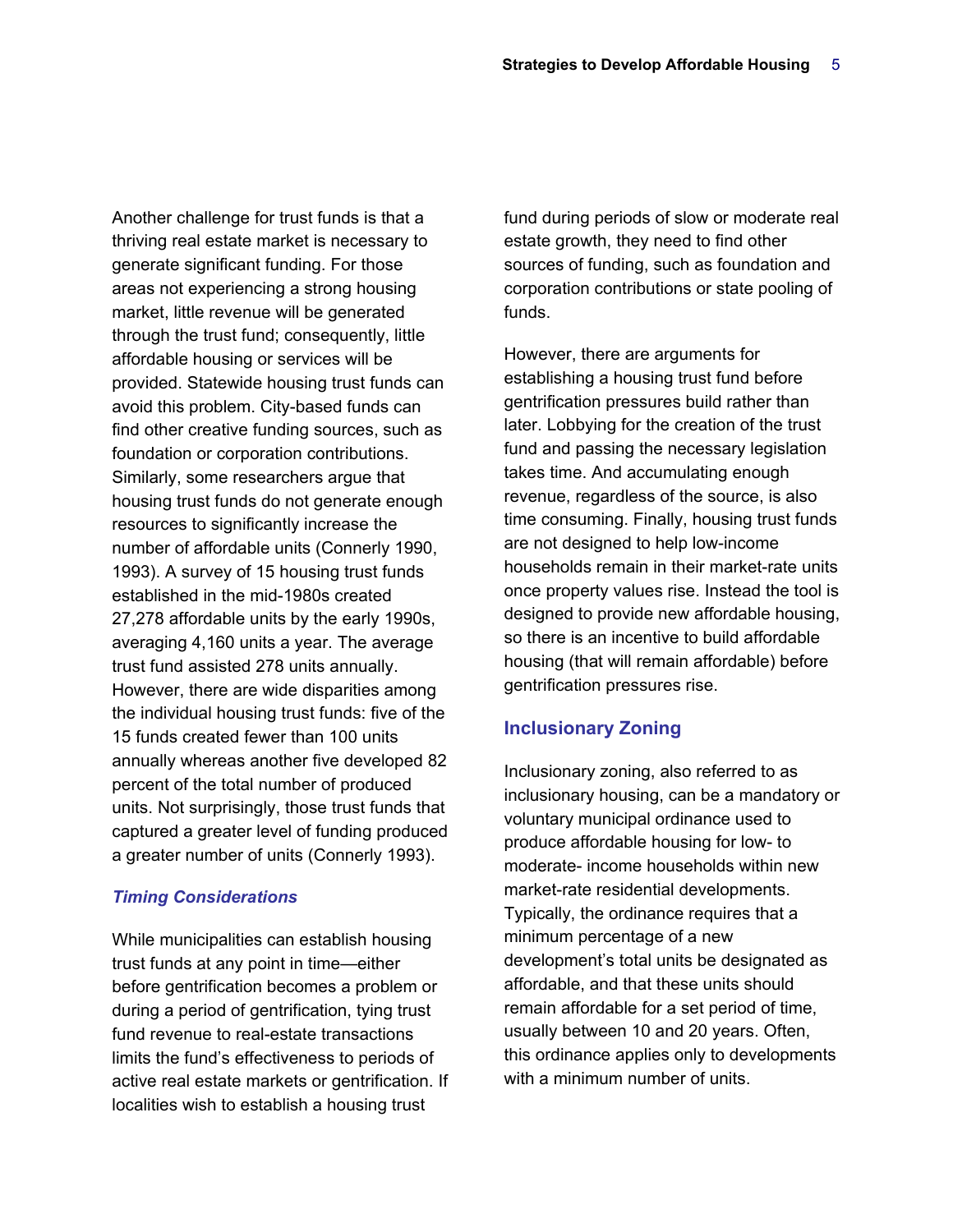Incentives may exist to defray the costs to the developer. A common incentive is a density bonus, which allows developers to create more units on a parcel of land than would otherwise be permitted. A density bonus can either equal the required number of affordable housing units, thus reducing the land costs, or developers may be permitted to build additional market-rate units, which would increase the developer's profits (Ray 2001; Burchell et al. 2000).

Other incentives include relaxing zoning restrictions, such as allowing developers to build unapproved unit types such as attached housing, build higher than normally allowed, provide more or less open space, and so on. There may be other development incentives, such as reductions in required road paving by the developer or subsidization or provision of infrastructure by the jurisdiction. Waiving or prioritizing permit fees or land dedication are other common incentives (Ray 2001; Burchell et al. 2000).

Some jurisdictions allow developers to buy out of affordable housing requirements by paying a fee into a fund dedicated to building affordable housing, building affordable units at another location, or providing additional land for affordable housing elsewhere. These provisions may be allowed when it is too costly to provide low-income housing on site or when more units of affordable housing could be produced elsewhere. However, some

buyouts serve to reduce the number of affordable housing units built in the jurisdiction (Brown 2001).

Inclusionary zoning requires close administrative oversight to ensure that the mandatory units are built. If alternative means are used to meet the requirements (i.e., fees in lieu of units), additional oversight is required to ensure that affordable housing units are built elsewhere. Voluntary ordinances should provide strong enough incentives to promote the building of affordable units (Ray 2001).

#### *Anticipated Outcomes*

The goals of inclusionary zoning are to integrate affordable housing units throughout higher-income communities, improving neighborhood opportunities for low- and moderate-income households. Improved opportunities include better access to jobs, better city services and schools, and less dangerous streets (Brown 2001; Calavita and Grimes 1998). Affordable housing provided through inclusionary zoning ordinances often benefit the "working poor," such as teachers, police officers, and other service workers who struggle with the growing disparity between lagging income and rising housing costs (Brown 2001). Higher-income households also benefit through reduced sprawl, traffic, and car pollution due to such incentives as density bonuses, and businesses can benefit from having a larger pool of lower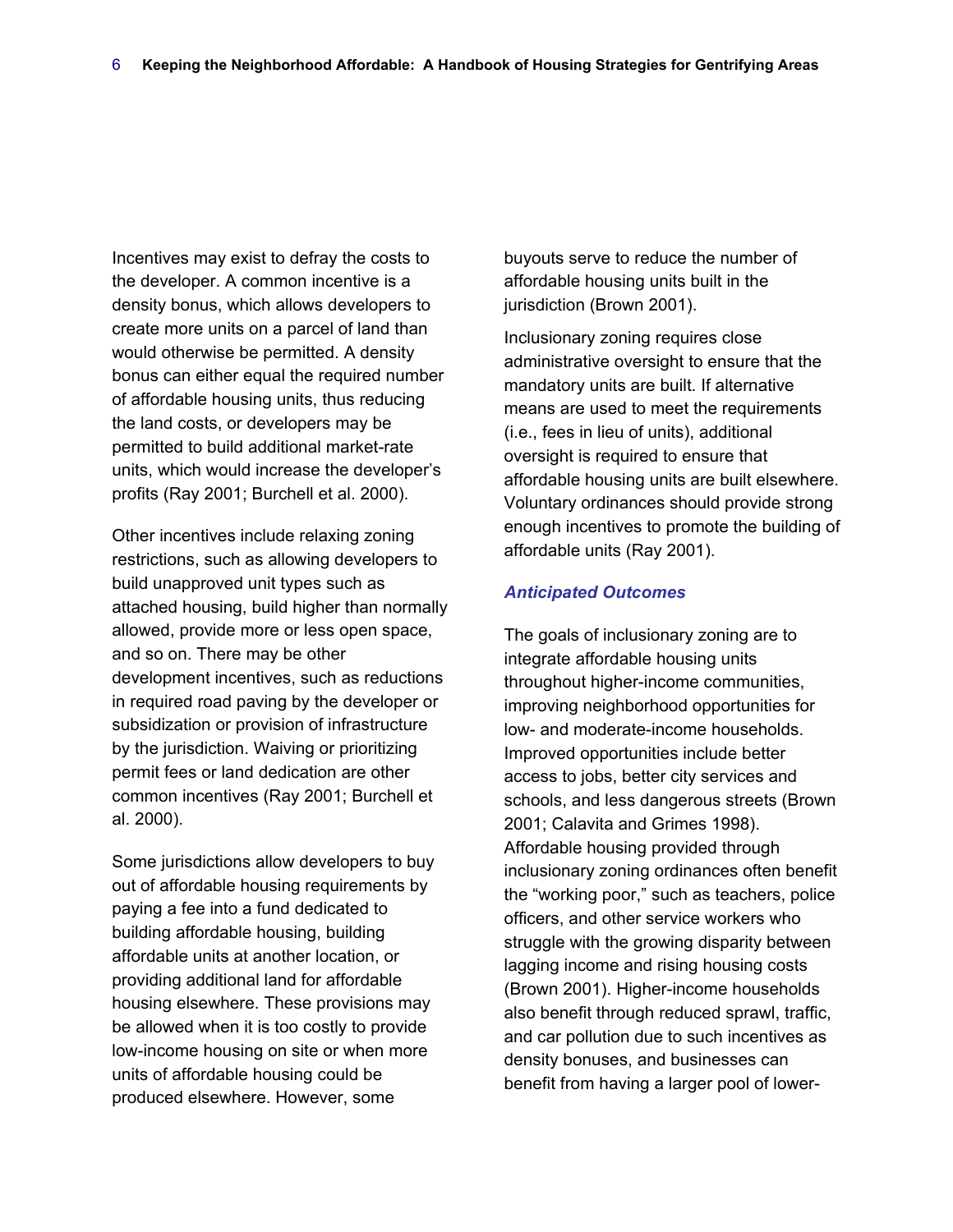<span id="page-14-0"></span>wage employees nearby (Burchell et al. 2000).

#### *Implementation Challenges*

Mandatory inclusionary ordinances must be established through legislation, which might face opposition from developers and the real estate industry. Opponents can resent the added government regulation and the potential risk to profits and costs (Calavita and Grimes 1998). Inclusionary zoning acts like a tax on developers, and its objective is to pass the additional costs onto the marketrate housing. However, if a real estate market is sensitive to price differences, then developers might find they have to reduce their profits or not build in that area. Incentives are intended to reduce some of the additional costs to the developers. It can also be challenging if a jurisdiction passes an inclusionary ordinance while its neighbors do not—developers might choose to build elsewhere.

A challenge is also posed to areas with long-established ordinances, such as Montgomery County, Maryland. The controls on the rent or sales of the earliest built affordable housing stock eventually expire leading to a reduction in affordable housing over time (Brown 2001).

A final challenge is that inclusionary zoning that leads to the development of units for homeowners may not benefit the lowestincome households, which cannot afford to purchase housing. Inclusionary zoning ordinances do not normally provide housing

services such as assistance with downpayments or closing costs. Therefore, this population can be underserved where inclusionary zoning ordinances do not include the development of rental properties.

# *Timing Considerations*

Inclusionary zoning ordinances can be implemented more easily during the intense periods of gentrification, although challenges still remain. When the housing market is strong and values increase rapidly, developers recognize profits exist for building the additional affordable units (Ray 2001). In a weaker housing market, profits are not assured and developers may choose to build in neighboring unregulated areas. Housing affordability crises in California and around Washington, D.C., during the 1970s both prompted the creation of inclusionary zoning ordinances (Burchell 2000; Calavita and Grimes 1998).

# **Low-Income Housing Tax Credit**

The Low-Income Housing Tax Credit (LIHTC) is the major federal program designed to produce affordable rental housing. The program is attributed with generating between 550,000 and 600,000 units of affordable housing nationwide between 1986 and 1996 (Cummings and DiPasquale 1999). Stemming from the Tax Reform Act of 1986, LIHTC offers private investors federal tax credits (providing equity) in exchange for the development of affordable rental housing units. States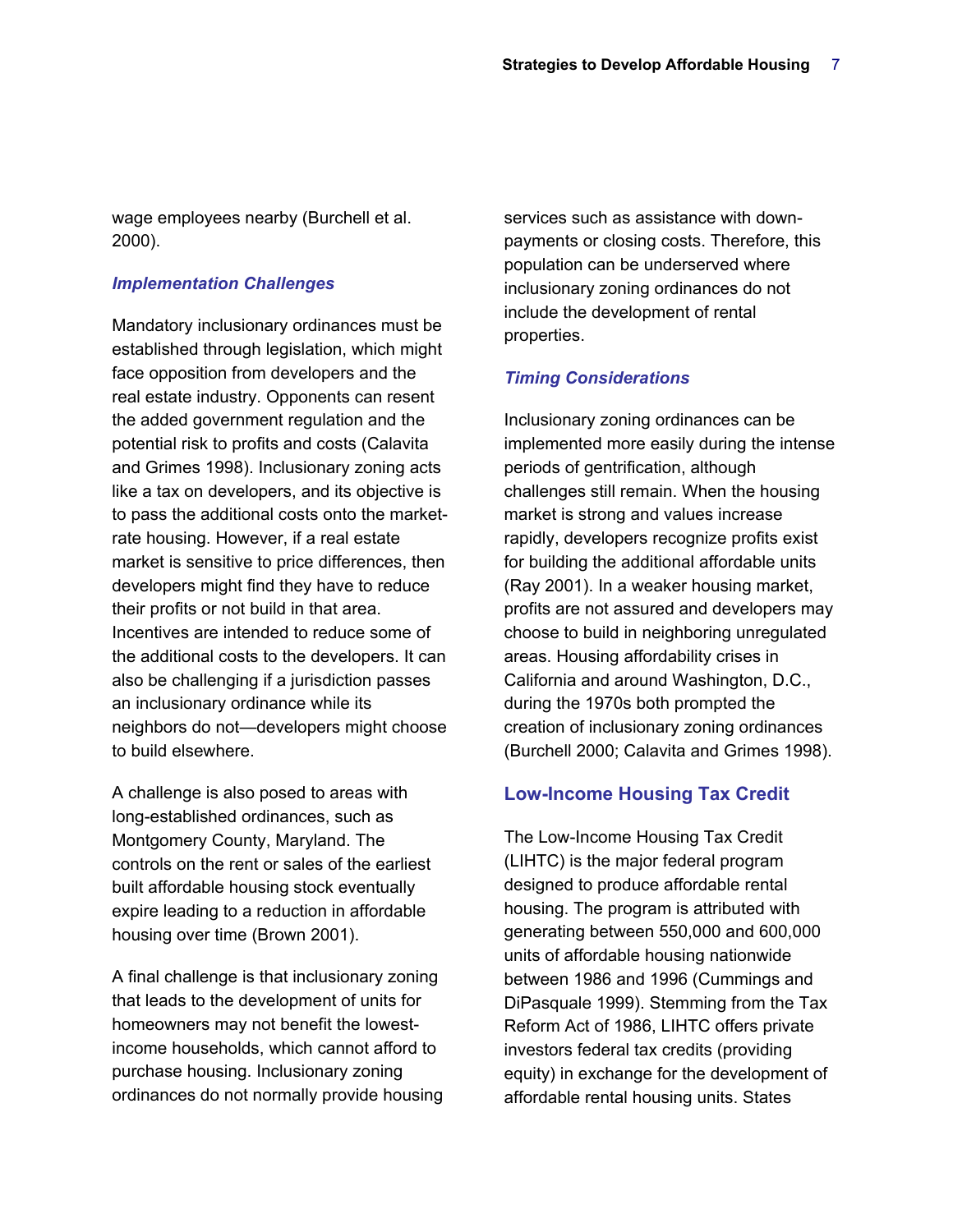usually administer the program, although some local housing finance authorities do so as well. Administrators are responsible for setting the goals of the program, providing oversight and monitoring, and ensuring that the projects remain compliant. The Internal Revenue Service, in turn, is responsible for monitoring the administrative entities.

LIHTC is designed to be flexible. State or local administrators are responsible for setting the program's goals—they are not set by federal regulation. Therefore, LIHTC can cater to the needs of the local housing markets and the populations in need. Some states target special populations such as lower-income tenants (as opposed to lowincome tenants), focus development in underserved areas, or provide social services in addition to housing (Cummings and DiPasquale 1999). There is flexibility in the types of rental housing built as well. For instance, some localities provide tax credits only for family rental housing with multiple bedrooms, while other localities target efficiency apartments for the elderly.

A study of roughly a quarter of the projects built using LIHTC during the program's first 10 years found that just under one-third were built by nonprofits (either nonprofit developers or private developers contracted by nonprofits) (Cummings and DiPasquale 1999). The same study also found that twothirds of the projects were built in metropolitan areas: the percentage of

projects located in central cities increased from 32 percent in 1987 to 56 percent in 1996 (Cummings and DiPasquale 1999).

#### *Anticipated Outcomes*

LIHTC's flexibility is just one of the benefits of the program. Another is that with the rising competition from developers and investors for the tax credits, LIHTC projects have become more efficient: more of the tax dollar goes directly into the production of affordable rental housing than paying higher investor returns (Cummings and DiPasquale 1999). Gap financing from private or public sources is often critical in allowing private developers to target low-income populations (Tatian 2002). Additional public financing (or subsidies) has come from Section 8, HOME, Community Development Block Grants (CDBG), and HOPE VI.

There is evidence that LIHTC is being used to develop rental housing where the need is great, and the credits can contribute to property values in low-income areas. In some neighborhoods, LIHTC units are the only new residential construction in recent years. In 13 percent of the census tracts sampled in one study, LIHTC units represented 20 percent of all rental housing (Cummings and DiPasquale 1999). Properties in some neighborhoods also experience increased property values after the development of the LIHTC rental units (Johnson and Bednarz 2002). The majority of LIHTC units are built in low- and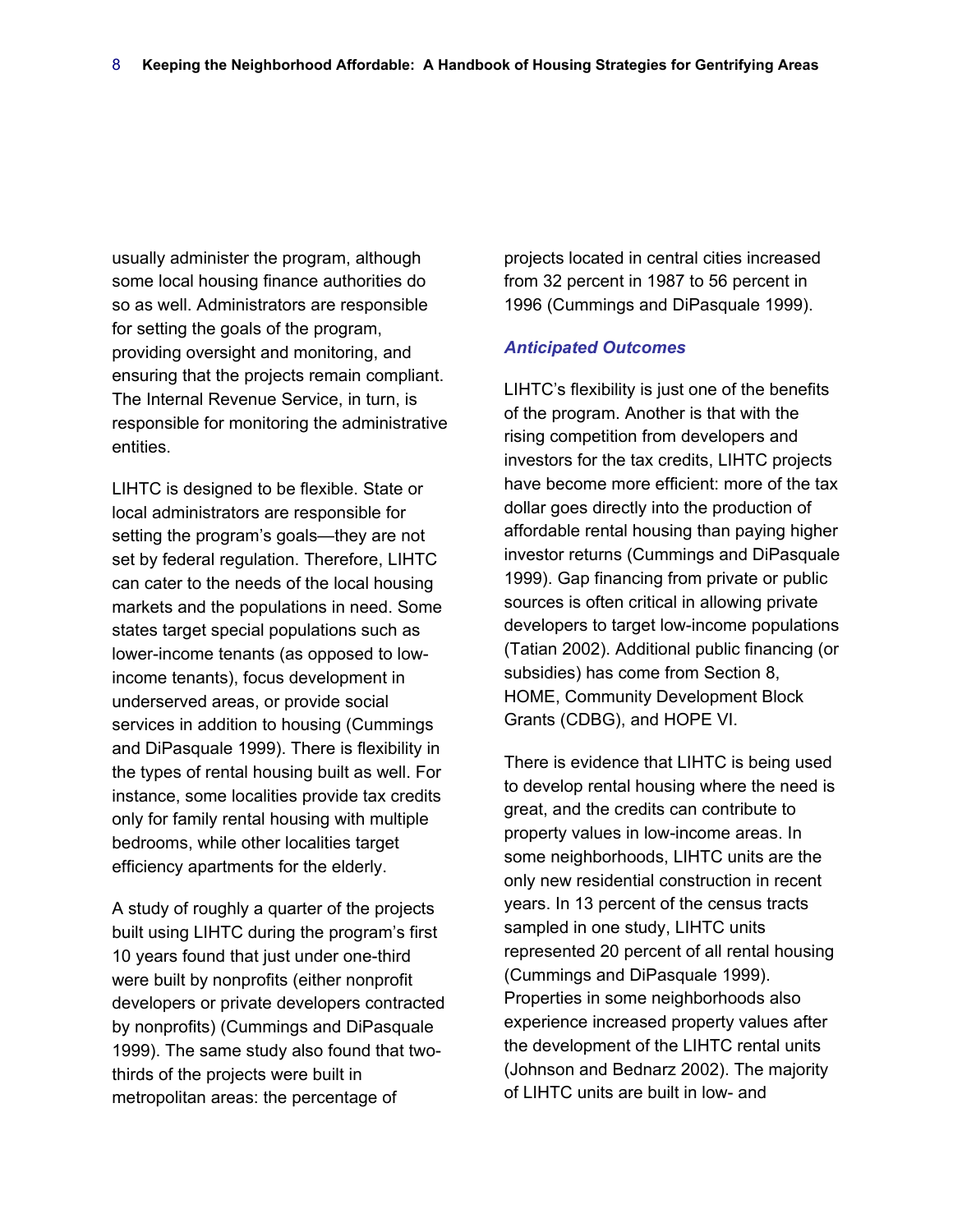<span id="page-16-0"></span>moderate-income neighborhoods (Cummings and DiPasquale 1999).

#### *Implementation Challenges*

LIHTC is designed to bring the efficiencies of the private market into partnership with public goals; however, private and public goals are often in opposition (Cummings and DiPasquale 1999). The state administrators might set goals targeting lower-income populations or requiring social services, which increases the risk for the developer and investor. The result is often that the lowest-income populations are not served by LIHTC.

LIHTC can be used either to provide better quality housing in poor neighborhoods or to provide affordable housing in higher-income neighborhoods. Cummings and DiPasquale (1999) found that the majority of LIHTC units are built in low- and moderate-income neighborhoods rather than wealthy ones. Possible reasons for this include high land costs in upper-income neighborhoods or city/county intent to provide better quality housing in poor neighborhoods (Cummings and DiPasquale 1999). Regardless of the reason, it poses a challenge as an antidisplacement strategy unless the credits are used before property values begin to rise.

#### *Timing Considerations*

While LIHTC can be used to build affordable rental units in gentrified or non-gentrified neighborhoods, the evidence points to more development in non-gentrified

neighborhoods, for the reasons mentioned above. Therefore, LIHTC may be a strategy better implemented in neighborhoods not (yet) experiencing significant gentrification pressures.

# **Split-Rate Taxes**

Split-rate taxes, also know as two-tiered property tax reform, differentiate property taxes into a lower tax rate for buildings and a higher tax rate for land. The objective is to encourage the improvement and renovation of buildings while creating a disincentive for land speculation and vacant buildings. Flatrate property taxes ultimately penalize building improvements when assessments raise the assessed value of the overall property.

This strategy does not directly subsidize new affordable housing for purchase or rent, but it does provide an incentive for speculators to release vacant property that could be used to build affordable housing. This is particularly important for cities such as Washington, D.C., that have a housing shortage and a high number of vacant and abandoned properties (Washington Regional Network for Livable Communities 2003). Split-rate taxes also encourage property owners, including low- to moderate-income homeowners, to improve their property without the risk of an overall tax increase. In one state that implemented the split-rate tax, 85 percent of homeowners paid less in taxes than they did with the traditional flat-rate approach (Hartzok 1997).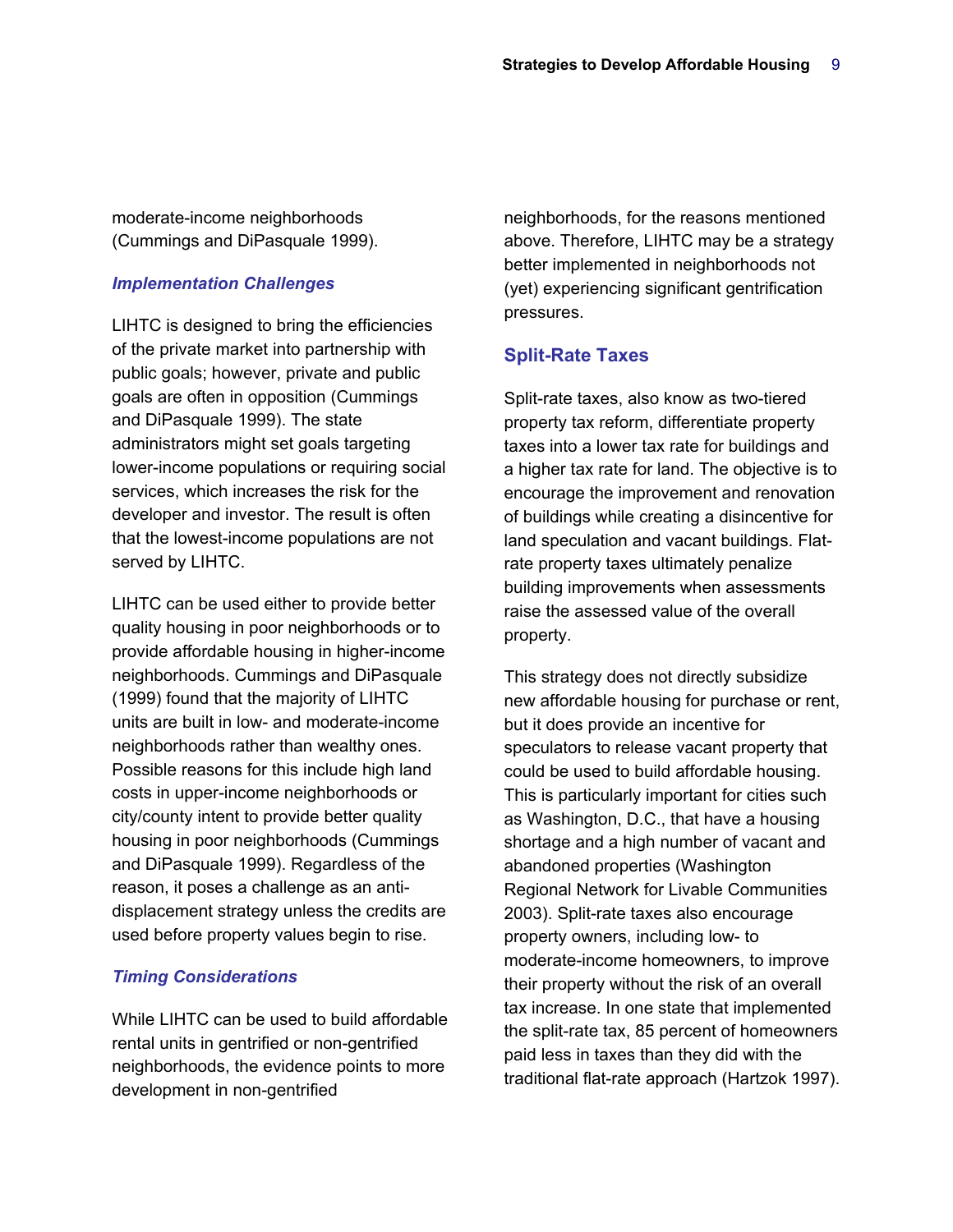#### <span id="page-17-0"></span>*Anticipated Outcomes*

Beyond the benefits of creating incentives to improve properties and reduce vacant lots, the split-rate tax is relatively simple to implement. There are low administrative costs and it is market driven, unlike other inspection programs intended to deter vacant and abandoned property (Washington Regional Network for Livable Communities 2003).

Pennsylvania is the leading example of implementing the split-rate tax. Fifteen cities in the state passed split-rate legislation, two as early as 1918, with some having a tax spread as great as 19 to one and others having a tax spread of three to one. Some credit Pittsburgh's successful downtown development to the split-rate tax, even while its major steel industry declined. Harrisburg, another city that has successfully implemented the split-rate tax, reported a decrease in vacant structures from 4,200 in 1982 to fewer than 500 in the late 1990s (Hartzok 1997).

#### *Implementation Challenges*

Similar to the other two strategies discussed so far, passing legislation to install a splitrate tax is a challenge—if only to educate the public on how it works and its implications. One suggestion when first implementing the split-rate tax is to maintain a neutral tax base (i.e., do not increase

overall revenues) and gradually differentiate the two tax rates over time (Hartzok 1997).

#### *Timing Considerations*

Because the split-rate tax system is an incentive to convert abandoned properties into viable units and improve occupied units rather than a method to subsidize development directly, it can be implemented at any stage of gentrification. The greatest hurdle is lobbying officials to pass the appropriate legislation.

# **Tax Increment Financing**

Similar to the split-rate tax, tax increment financing (TIF), also known as tax allocation financing, is not a direct method of creating new affordable housing. Instead, TIF is a tool used to subsidize an economic development project to stimulate or retain business and jobs.

For a city or county to use TIF, a distinct geographic area is designated as a TIF area for a specific period of time. It is managed by a redevelopment agency, which is responsible for financing the project(s). The economic development projects within the TIF area could include attracting businesses by building an office building or financing cosmetic improvements to a commercial strip to make it attractive to shoppers. Tax rates are assessed in the designated area before the economic plan is implemented, and the redevelopment agency finances bonds backed by the anticipated increase in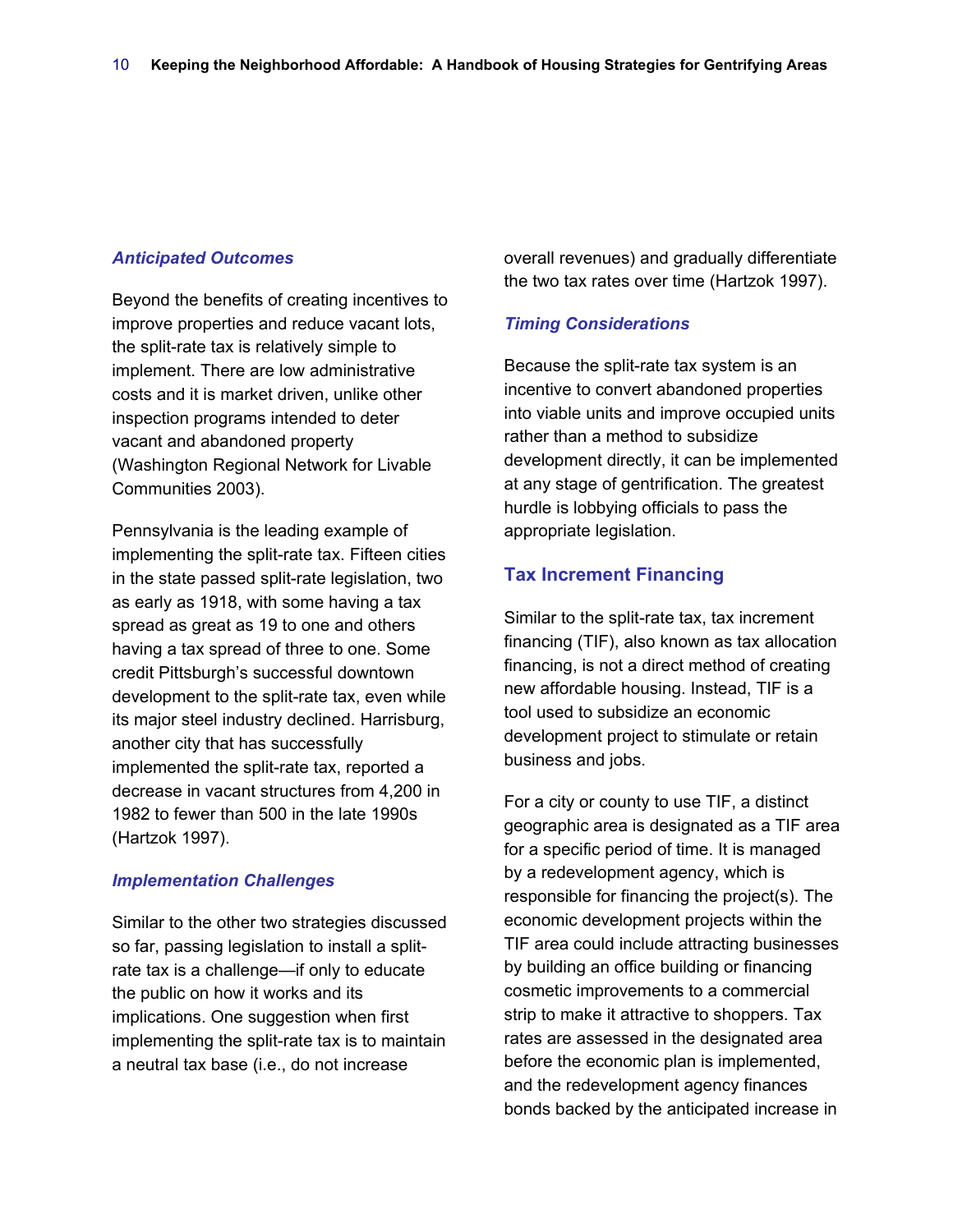property values to subsidize the development.

While TIFs are used to finance economic development projects, municipalities can attach other requirements to TIF legislation. For instance, some locales require a certain percentage of TIF revenue to be dedicated to building affordable housing for low- and moderate-income individuals, building new infrastructure, or providing social services (Hitchcock 1995). Depending on the jurisdiction, the affordable housing or services can be provided in the TIFdesignated area or outside of it.

### *Anticipated Outcomes*

TIF is a creative way to finance new development, and it provides a good way to leverage additional capital. Also, the tax rate remains constant during the lifetime of the TIF. Consequently, existing residential and commercial property owners do not experience an increase in their taxes during the TIF period. The increased tax revenue stems from the new commercial or residential developments.

# *Implementation Challenges*

TIFs depend on the economic development projects to increase the assessed value of an area, which in turn, pays for the new economic development projects. However, jurisdictions face the risk that the assessed area's value will not rise, leading to a revenue shortfall to pay back the financing.

Another challenge is that the new businesses attracted by TIFs assisting in paying the financing might go out of business, again leaving the jurisdiction in financial trouble. It can also be a challenge to raise capital or finance bonds for the economic development projects because there is often no existing revenue beforehand.

All these challenges can be great, and experienced financing authorities need to be prepared to overcome them by finding alternative funding sources and attracting new businesses. But in regards to building affordable housing, it might be in the best interest of housing policymakers and housing advocates to lobby to amend TIF legislation to siphon some generated revenue into affordable housing development.

# *Timing Considerations*

Because TIFs are not specifically designed to develop affordable housing, tapping into TIF revenue depends more on whether the TIF area is generating revenue rather than the stage of gentrification. Affordable housing advocates can lobby city officials and the redevelopment authority for an allocation regardless of whether gentrification and displacement is a problem. However, advocates may have a better argument for access to the resources if they can convince the city that gentrification and displacement may occur due to TIF-financed economic development.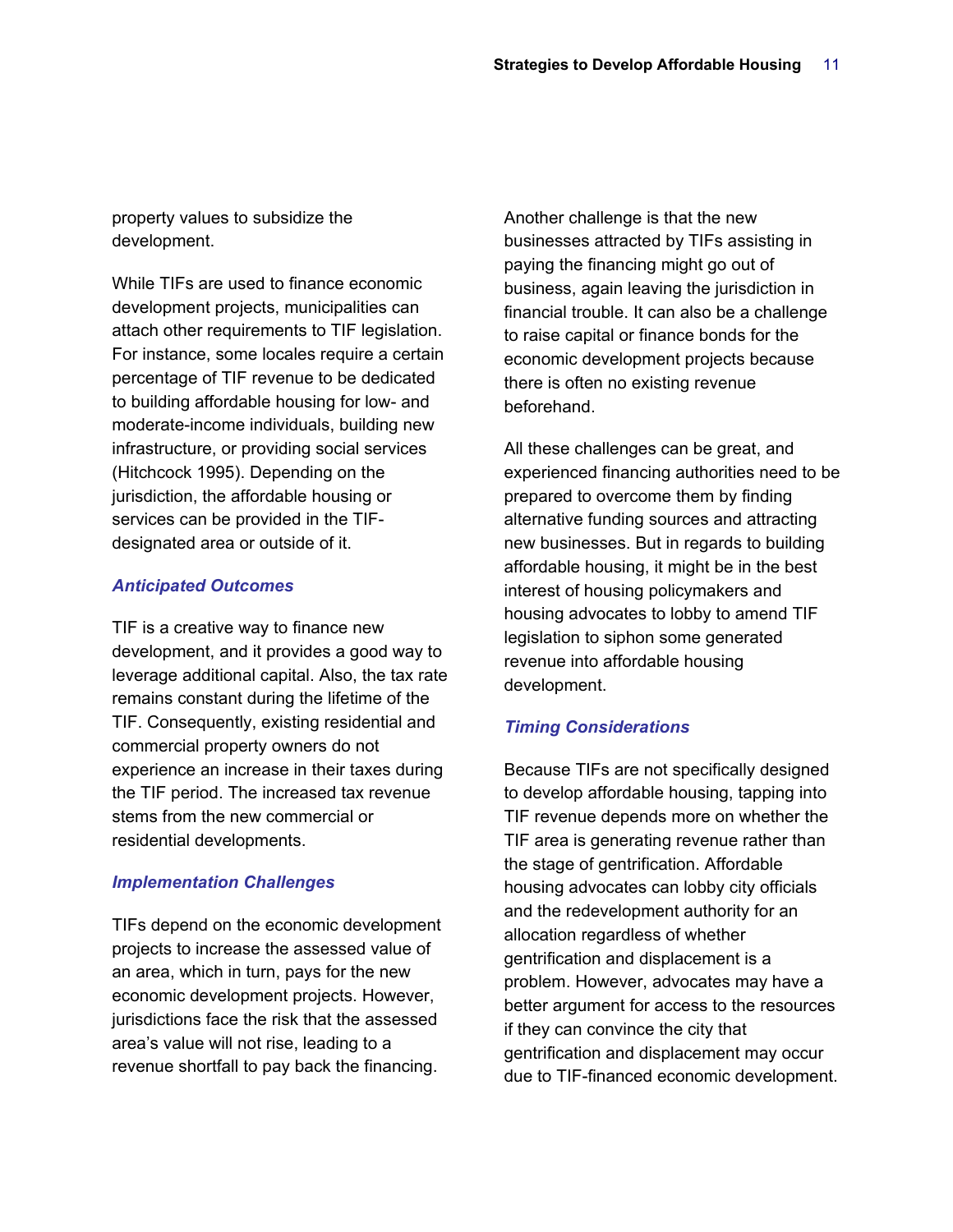# <span id="page-19-0"></span>**STRATEGIES TO RETAIN**

# **AFFORDABLE HOUSING**

Externtion of affordable housing refers to efforts to maintain existing, affordable units in order to reduce resident displacement and to ensure future availability of such housing in gentrifying areas. As a general approa order to reduce resident displacement and to ensure future availability of such housing in gentrifying areas. As a general approach, retention is less expensive than affordable housing production—it is often more cost-effective to keep housing that exists than to build anew.

We present a number of retention strategies in this section. The strategies involve private-market and publicly subsidized rental housing, and privately owned housing. While the strategies differ in many regards, they also share some aspects. Effective community organizing is necessary across the strategies. Whether they involve the enforcement of existing laws or lobbying property owners or government officials, most of the retention strategies will not succeed in reducing displacement if the people affected by the possible housing loss are not organized and motivated to act on their own behalf.

The strategies also involve city, state, or federal regulations in some way. Where laws related to the strategies already exist, the focus of action will be on implementation. Where the laws do not exist, efforts can focus on lobbying legislators on the need for supportive laws. Either way, the retention strategies require knowledge of related laws and how they are

implemented locally. For this reason, and for others included below, it is helpful for tenant groups and community-based organizations to work together closely.

The literature on the retention strategies does not explicitly address strategy implementation relative to the stage of gentrification. However, it is clear that with most of these strategies, waiting until gentrification has taken hold in a neighborhood could pose greater challenges for achieving successful outcomes. The earlier retention efforts begin, the better.

#### **Code Enforcement**

Affordable rental housing can be lost through attrition due to lack of sufficient maintenance as properties become dilapidated. Code enforcement, as a strategy to retain affordable housing, refers to efforts of residents and advocacy groups to pressure city agencies to enforce the appropriate codes. Through enforcement, a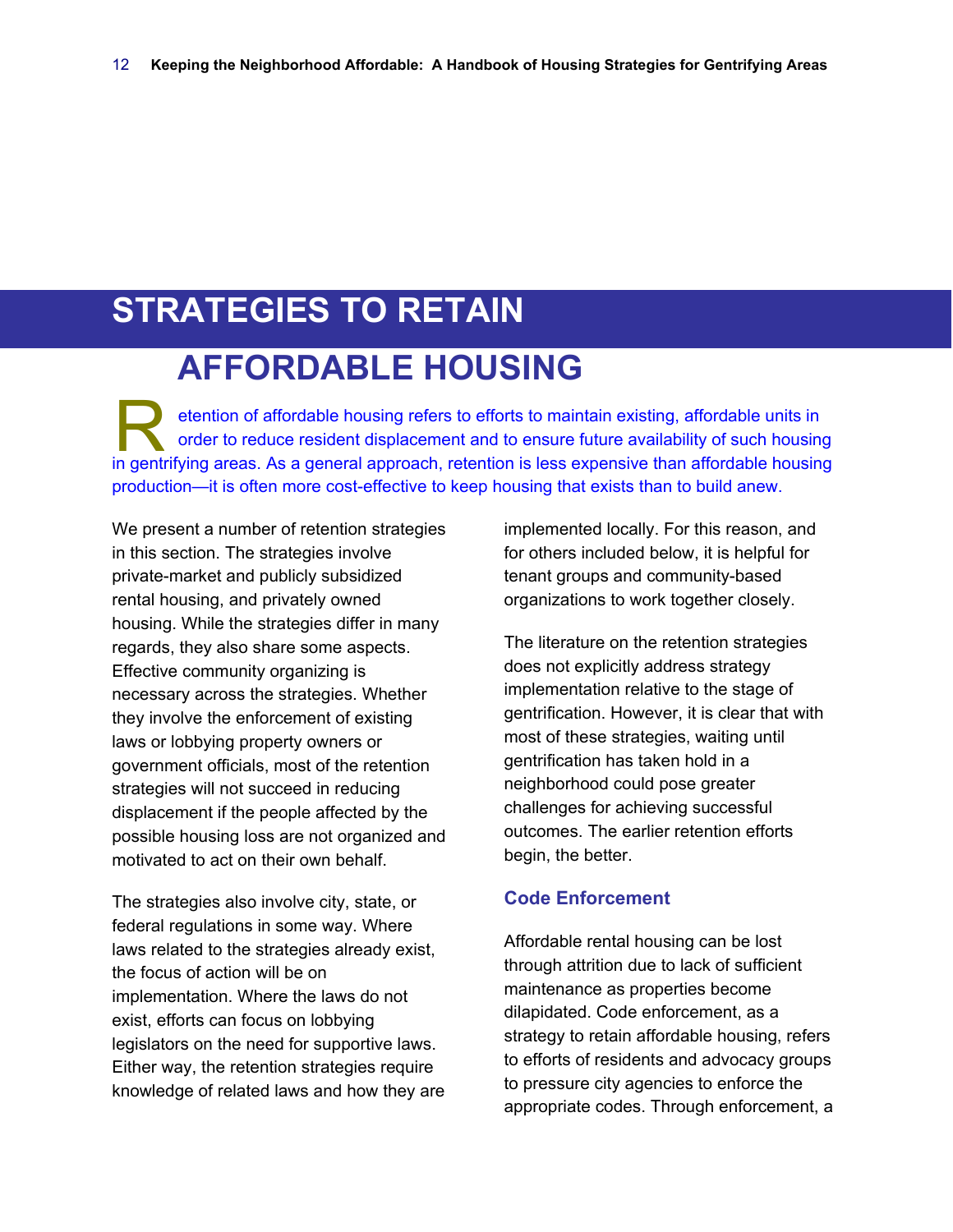property that is in a state of disrepair can be improved and, depending on the way in which enforcement occurs, remain affordable. Enforcement can focus on building, health, fire, or other safety codes. There is the risk, however, that code enforcement could lead to the loss of affordable housing if a building is condemned or sold.

City agencies can conduct code inspections on a regular cycle, in response to complaints, or both. As a strategy, a code enforcement process begins with tenants, or a group acting on their behalf, filing a complaint with the appropriate city agency. If any violations are found during an inspection, the agency notifies the property owner of the violation and requires the owner to make the necessary repairs within a specified period of time. If the landlord does not make the required repairs in a timely manner, she or he can be issued fines, which become property liens if not paid. An uncooperative landlord can be criminally prosecuted. If code violations are severe, a property can be condemned quickly (PolicyLink 2003a).

Tenants can argue for rent rollbacks or rent abatements once violations are cited. In some jurisdictions, tenants are allowed to deduct the cost of repairs from their rent if they pay for the work themselves. Such a "repair and deduct" program requires authorizing legislation. Tenants also can engage in a rent strike, where this is allowed, as long as it will not serve as

reason for eviction (PolicyLink 2003a; Washington Regional Network 2001).

#### *Anticipated Outcomes*

Code enforcement can result in beneficial or detrimental outcomes for tenants, and the outcome cannot reliably be predicted. Enforcement can motivate a landlord to improve property management and maintenance. It can also motivate a landlord to increase rent to cover the costs of required improvements, possibly displacing lower-income tenants. Even if rents do not increase, tenants might be displaced from a property while repairs are made, if the necessary building rehabilitation is extensive. In some cases, code enforcement could result in the landlord agreeing to sell the property to tenants or to a nonprofit organization, which would better ensure longer-term affordability. In gentrifying areas, such a change in ownership can slow gentrification-related displacement and help build tenant wealth (PolicyLink 2003a).

A city's code enforcement practices, and the location and condition of the neighborhood in which a property is located, can affect the outcome of this strategy. If a city is "overenforcing" codes (i.e., proactively and aggressively citing landlords for violations), the enforcement might work against tenants. In gentrifying areas, an agency might over-enforce to further neighborhood revitalization and increase displacement pressures on lower-income households (Rivlin 2002). If codes are under-enforced,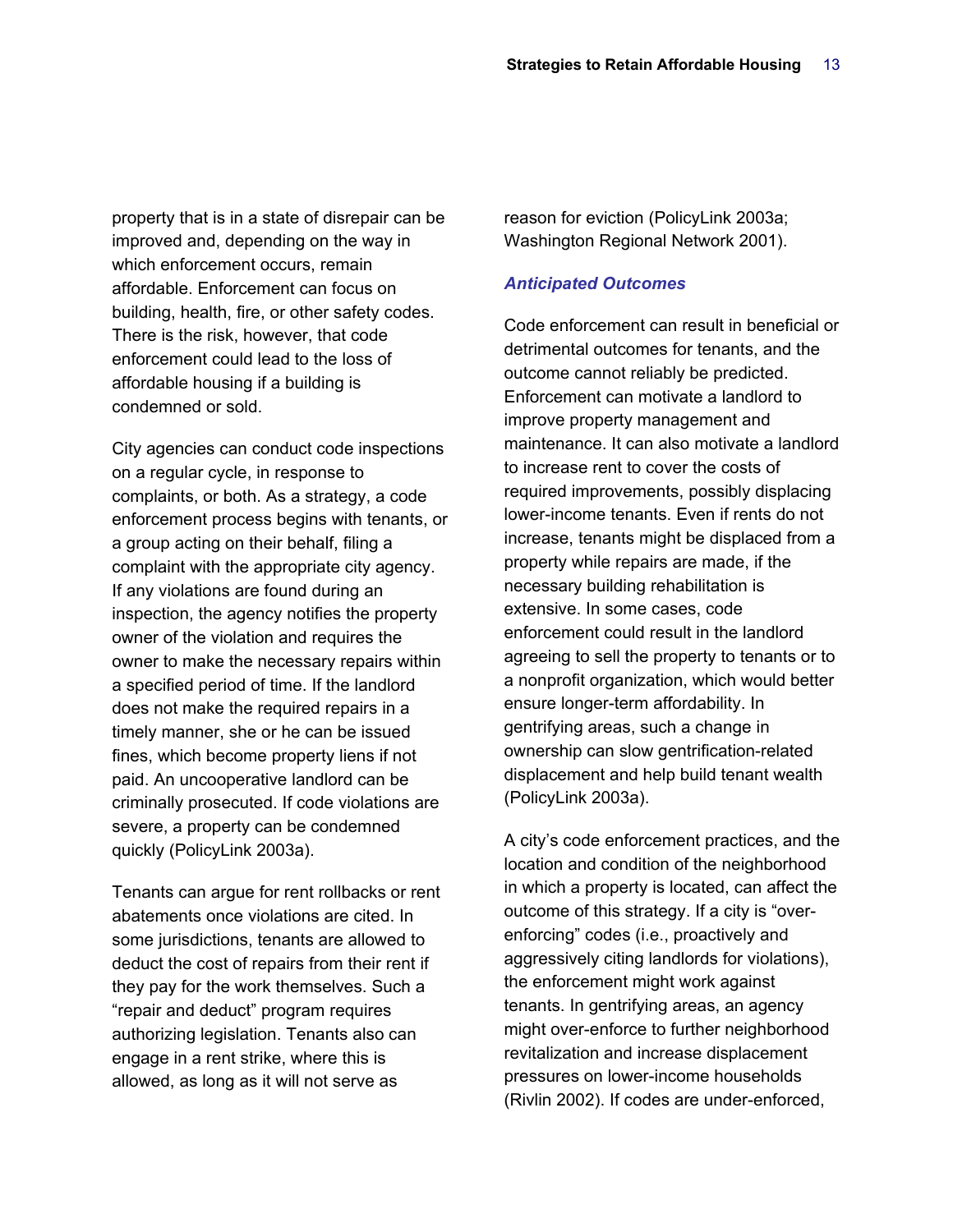however, tenants can file complaints of violations and work with the agency to use the enforcement process to the tenants' benefit. For example, the government can negotiate improvements with the property owner with terms that will maintain the property's affordability over time (PolicyLink 2003a).

#### *Implementation Challenges*

There are a number of challenges to the successful implementation of code enforcement as a retention strategy. First, if city agencies do not impose stringent penalties for violations, early enforcement likely will be ineffective. A landlord might prefer not to make the required changes and pay a low fine than go to the trouble of responding to what amounts to a slap on the wrist (Washington Regional Network 2001).

As mentioned, code enforcement could result in the condemnation of the building and eviction of tenants. It might also make a property attractive to private developers, which could lead to displacement if government seizes the property due to violations and turns it over to a developer. Unless there are programs in place requiring the retention of the units as affordable housing or the inclusion of affordable units in new or rehabilitated housing, the units could be lost to lowerincome households (PolicyLink 2003a).

In many instances, it is likely that the building in question is in poor condition and even in debt. In such cases, it would be difficult for tenants to assume ownership. To become owners and retain the property as decent affordable housing, they would need to access affordable financing and provide effective management. The local government would need to commit to supporting tenant ownership of buildings financially through grants and loans with favorable terms. The difficulties gathering sufficient financial, technical, and managerial resources to support tenant ownership over time can be significant (PolicyLink 2003a).

Use of this strategy relies to a great extent on government agencies' willingness to act in a manner beneficial to tenants. The degree to which agencies enforce codes with the tenants' interests in mind can determine the outcome. The literature on code enforcement suggests that it is best if tenants work with a community-based organization if they are interested in using this strategy as an anti-displacement tool. The tenants will need legal assistance, regardless of their goal, and some leverage to influence the enforcement process. If their goal is to acquire ownership of the building, tenants will need assistance with accessing finance and implementing sound management and maintenance practices (PolicyLink 2003a).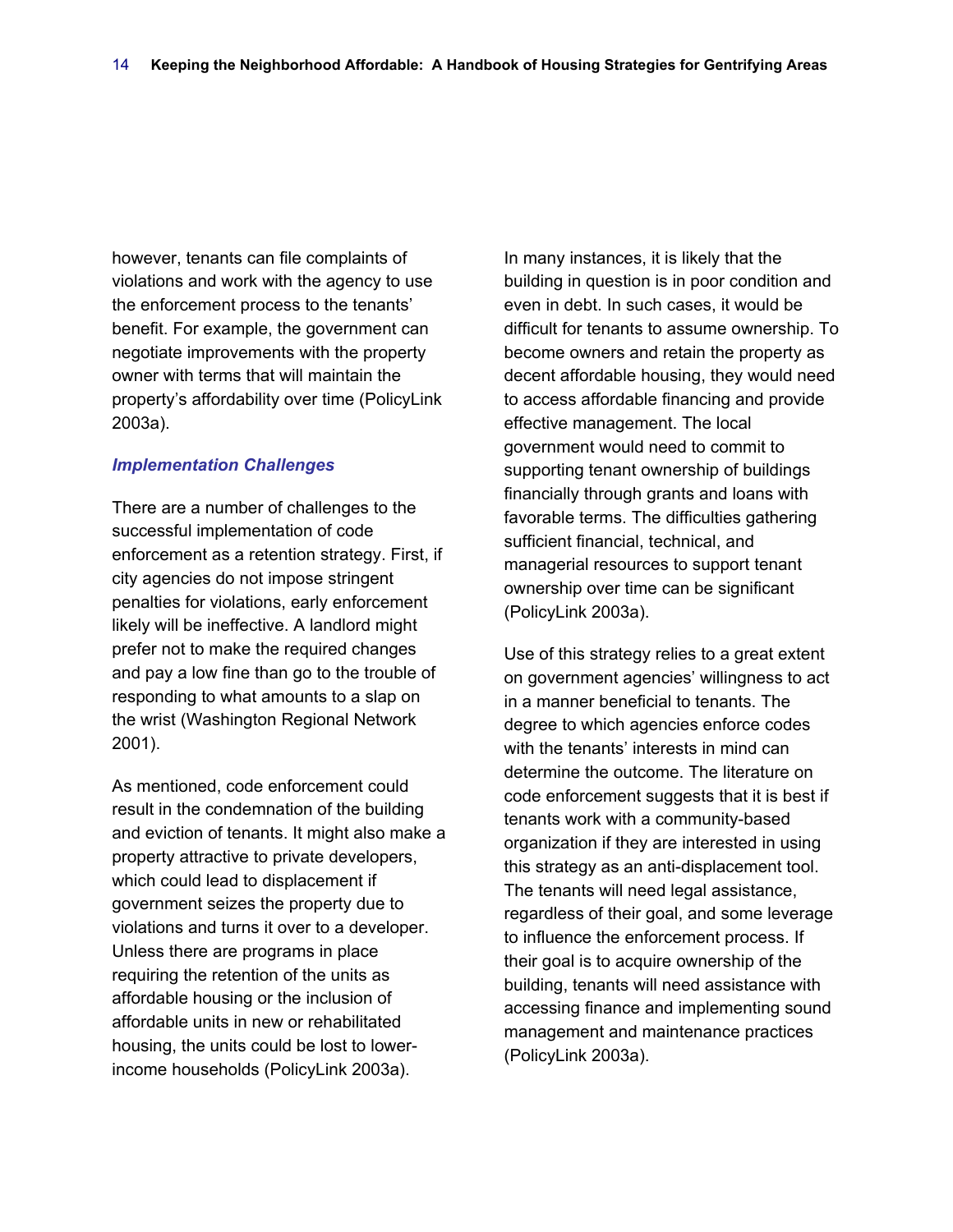#### <span id="page-22-0"></span>*Timing Considerations*

Code enforcement can be used early in the gentrification process or later. Used before property values begin increasing rapidly, code enforcement might more easily lead to improvements that will benefit incumbent lower-income residents. Once property values begin rising, however, landlords have increased incentives to make improvements and charge higher rents to capture the increased revenue potential or to sell the property to a developer, who likely would renovate the housing as highercost units.

Because of the need to work with a community-based organization and to develop a relationship with the enforcing agency, as well as the risk the strategy involves if used in a later stage of gentrification, this strategy is probably best used early. However, if the participating organization and tenants already have a relationship with city agencies, using code enforcement during later stages of gentrification might also be effective.

#### **Rent Control**

Rent control, or rent stabilization, is intended to "protect tenants in privately owned residential properties from excessive rent increases by mandating reasonable and gradual rent increases, while at the same time ensuring that landlords receive a fair return on their investment" (PolicyLink 2003c). As a strategy to maintain affordability, rent control developed in a

context of a diminishing stock of affordable units, rent increases outpacing wage increases, and increased capacity among tenant organizations (Keating and Kahn 2001). The strategy was most popular between the late 1960s and the early 1980s. By the mid- to late 1980s, the antiregulatory environment helped weaken rent control laws (Keating and Kahn 2001; PolicyLink 2003c). At present, there is increasing attention given to rent control strategies as a way to address gentrification-related displacement. For cities that have rent control laws, the focus of activity is on maintaining them. The number of municipalities with rent control laws has dropped from a high of 175 to approximately 140 (PolicyLink 2003c). Maintaining rent control is a response to actions of others to curtail the laws, rather than a proactive tool used for affordable housing retention (Keating and Kahn 2001).

Rent control laws specify the types of buildings covered and exempted, the amount of rent increase allowed annually (based on a set percentage increase or in relation to the Consumer Price Index), and a maximum rent cap. Laws can also stipulate that the landlord must be in compliance with building codes and cannot reduce existing services to increase profit (PolicyLink 2003c).

To ensure housing covered by rent control remains in good condition, many laws allow landlords to charge tenants capital improvement surcharges. Any surcharge must be filed with the local administering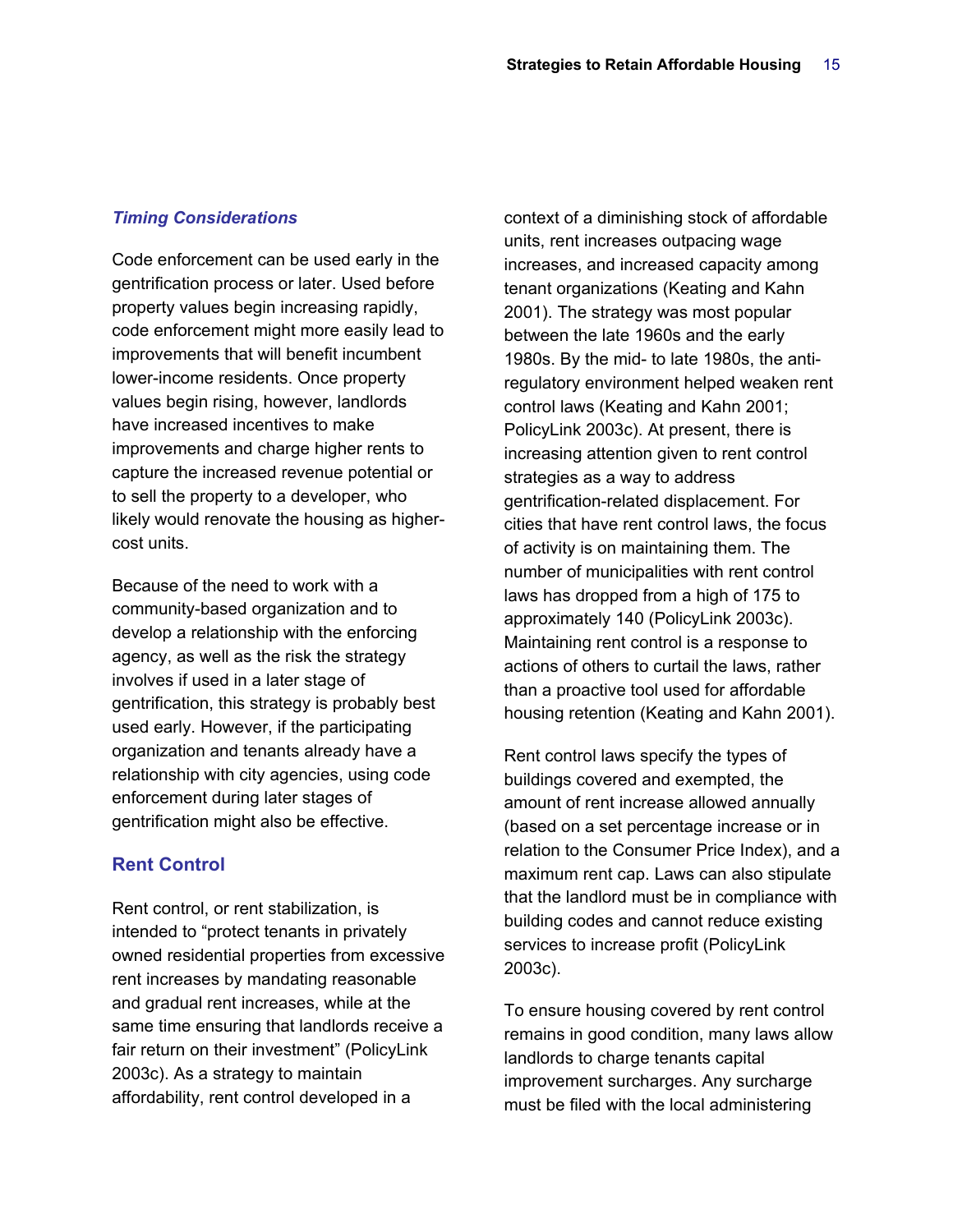body. Surcharges are meant to cover major repairs and necessary improvements, not regular maintenance and incidental repairs. Many laws also include a procedure for landlords to claim hardship, or less than a fair return, so that they are able to receive a fair return on their investment (PolicyLink 2003c).

The main criticism of rent control is that it denies the landlord a fair return by limiting rent revenue. This limit, in turn, it is argued, impedes the landlord's ability to provide decent housing at low rent on the private market. Rent control is considered to interfere with owners' property rights and with the free market such that it can reduce the number of affordable units available by providing incentives to owners to allow properties to deteriorate, and ultimately to abandon the housing rather than maintain it on a constrained rental income (Struyk 1991). Other criticisms include discouragement of new housing construction because new units would fall under rent control laws; shifts of property tax burden to non rent-controlled properties; and the lack of focus on low-income households by attaching rent control to units rather than tenants. Rent control programs developed since the 1970s are credited with being less restrictive than previous approaches. In particular, the laws allow for annual rent increases tied to the rate of inflation, the exemption of new rental units from rent control, and vacancy decontrol increasing rent to or near market rates upon

unit turnover before returning the unit to rent control (Struyk 1991).

Supporters of rent control offer counterarguments. In response to the criticism of rent control's interference with the property rights of private housing owners, supporters point out that changes to rent control laws include mechanisms to protect a landlord's return on investment. To arguments that rent control leads to deterioration of affordable rental properties because of the reduction in possible rental income to the landlord, supporters argue that there are other major causes of housing deterioration related to urban economic decline. The lack of high rates of deterioration and abandonment of rentcontrolled housing in communities with rent control laws suggests there is no direct correlation between the laws and housing loss. The criticism that rent control is inefficient because it is not targeted to lowincome households is addressed by pointing out that, overall, the majority of renters are low- to moderate-income. And, other housing subsidies, such as the mortgage interest deduction, are not strictly targeted to households with lower income levels either, benefiting wealthy homeowners as well as those with moderate means (PolicyLink 2003c).

#### *Anticipated Outcomes*

If rent control laws are maintained, some units will remain affordable. Laws that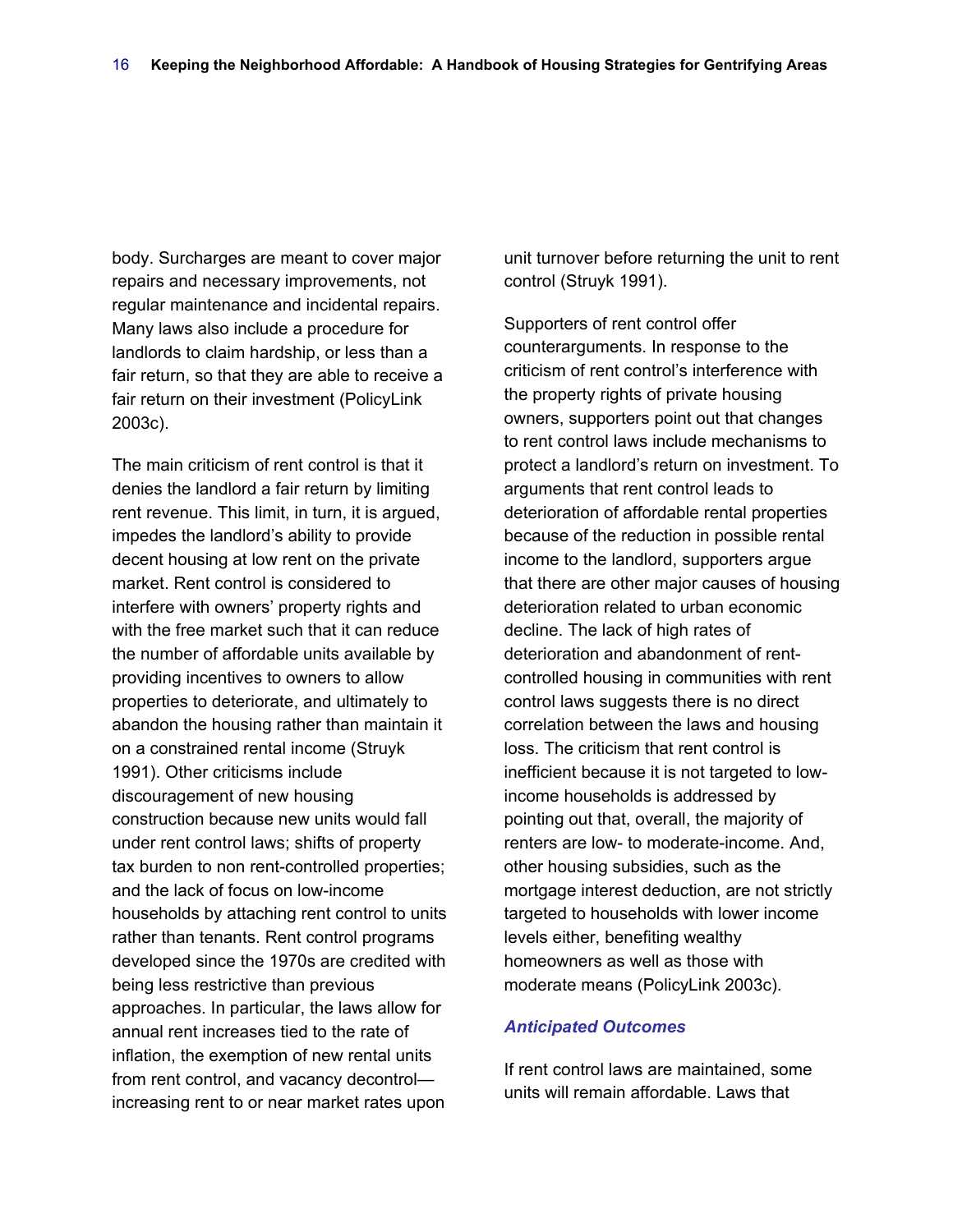include vacancy decontrol will reduce the number of affordable units over time, however, and permanent vacancy decontrol will do so more rapidly. Permanent rent control removes units from rent control upon turnover, in contrast to temporary removal to increase the unit rent level. Rent control with decontrol provisions will slow the loss of affordable rental housing units but will not retain the units in the long term (Keating and Kahn 2001; PolicyLink 2003c).

#### *Implementation Challenges*

Rent control as a tool will involve communities advocating for the establishment of rent control laws, maintaining the laws, or enforcing them. It is not a tool that can be implemented directly by residents or community groups themselves (PolicyLink 2003c). In some states, state legislatures have preempted local governments' right to enact rent laws, so any change to or establishment of rent control laws would have to occur at the state level—this is true in Massachusetts and Washington (Keating and Kahn 2001). In such circumstances, the possibility of passing new rent control laws is slim and would be a long-term strategy at best.

To prevent a weakening of rent control laws, rent control advocates need to be familiar with the arguments for and against rent control and be capable of making the counterarguments persuasively should the laws come up for review and possible revision. Administration and enforcement of rent control law resides with a municipal

board or office. Tenants should make sure that there is tenant representation on the administrative body (PolicyLink 2003c).

One problem with rent control laws can be vacancy decontrol provisions, whereby rents on vacated units are allowed to rise above the regular annual increase. Some ordinances set a percent limit on the amount of increase after vacancy, while others allow landlords to increase the unit's rent to the market rent level before coming back into rent control. The latter approach can lead to a building falling out of the affordable housing stock one unit at a time, even as it remains under rent control. Some places opt for permanent vacancy decontrol provisions, which also reduce the number of affordable units. Another problem with decontrol is that it increases disparities in rent among residents in the same building, which can work against tenant unity (Keating and Kahn 2001; PolicyLink 2003c).

Tenants and rent control advocates should press for establishing anti-eviction protection if such protection is not included in current laws. Anti-eviction provisions, which specify conditions for eviction, are especially important to tenants' well-being where there are vacancy decontrol provisions and where a city does not have strong eviction protection laws in place (PolicyLink 2003c).

#### *Timing Considerations*

The stronger the housing market, the more incentive landlords have to lobby for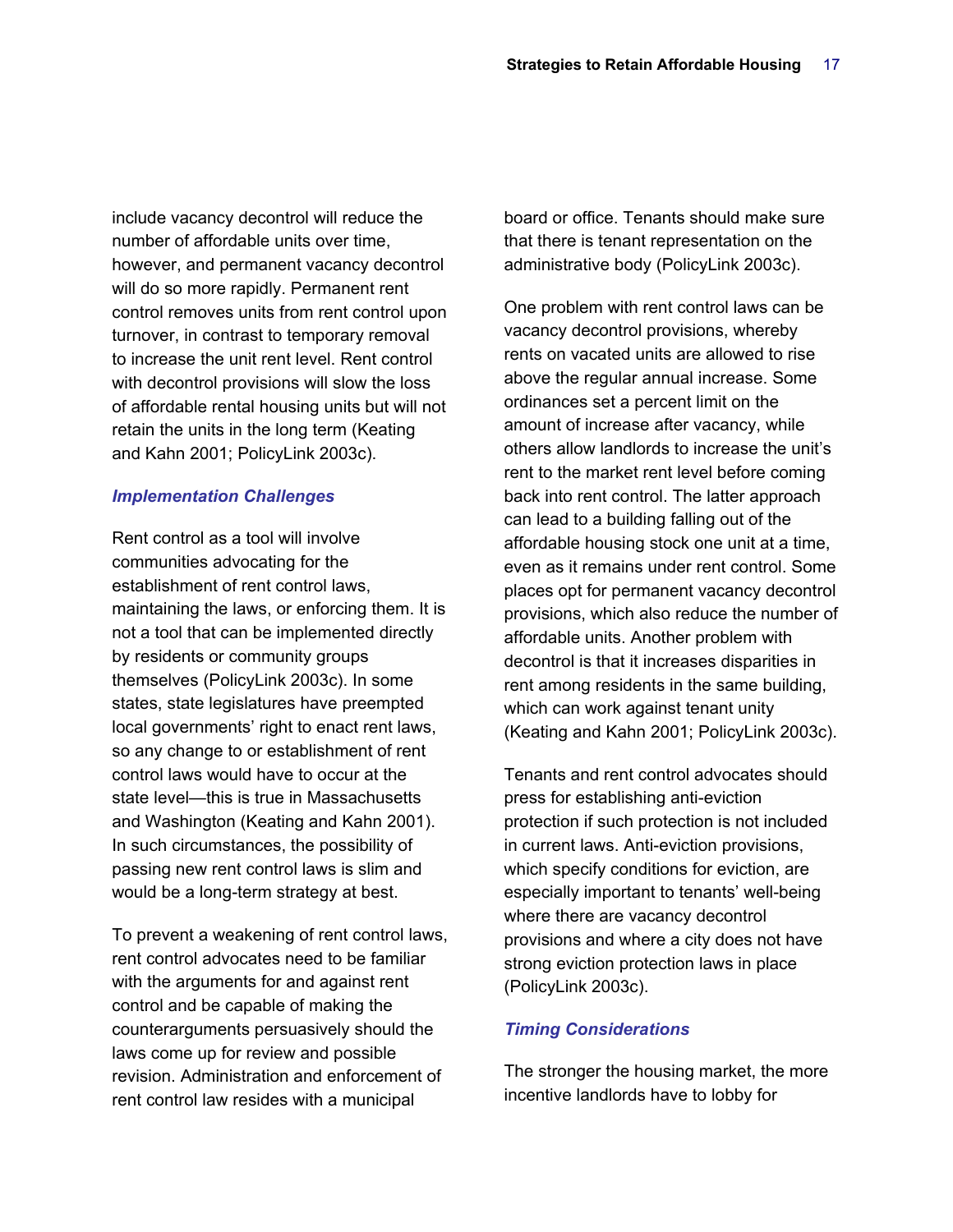<span id="page-25-0"></span>weakened rent control laws. Landlords stand to increase revenues in gentrifying areas and can argue that the increasing rent gap creates financial hardship for them. To maintain the rent control laws that already exist, tenants and community-based organizations and advocates need to know if the laws will be brought up for consideration by the local government. If review does occur and neighborhoods are experiencing gentrifying pressures, those working to maintain the laws need to express their arguments and lobby effectively.

There is growing interest in rent control laws again as a way to retain affordable housing units, due to the tight housing markets many cities have experienced. It is unclear at this time if there is the political support to pass new rent control laws.

# **Preservation of Federally Subsidized Affordable Housing**

Since 1965, the federal government has provided two types of subsidies to private owners of multifamily housing to produce rental housing for low-income households the Section 236 mortgage program and the project-based Section 8 subsidy program. Affordable housing units subsidized by these programs can be lost if landlords convert properties to private-market housing through prepayment of a subsidized Section 236 mortgage or nonrenewal of a Section 8 project-based housing contract. Because

most pressure to convert subsidized housing to private-market housing occurs in gentrifying areas, preservation will help ensure the future presence of lower-income households in an area as housing costs rise.

*Section 236 and Prepayment*. A Section 236 mortgage provides owners of multifamily properties insured loans with subsidized interest rates in exchange for an agreement to lease units at HUD-approved rents to eligible low-income tenants. The lender receives a monthly interest rate reduction payment (IRP) from the federal government, which allows the lender to offer a mortgage with an effective interest rate of one percent. The borrower sets rent for tenants at an amount needed to pay the debt service on the one percent mortgage. The IRP amount received from the government by the lender covers the difference between the actual debt service cost of the mortgage and the monthly debt payment received from the borrower (Achtenberg 2002).

Although the program no longer offers new mortgages, buildings already receiving the Section 236 mortgages can continue receiving the subsidy. The restrictions on Section 236 properties remain in place for the term of the mortgage. Since 1996, however, owners may be allowed to prepay the subsidized mortgage after 20 years. Prepayment releases owners from the rental restrictions, allowing them to increase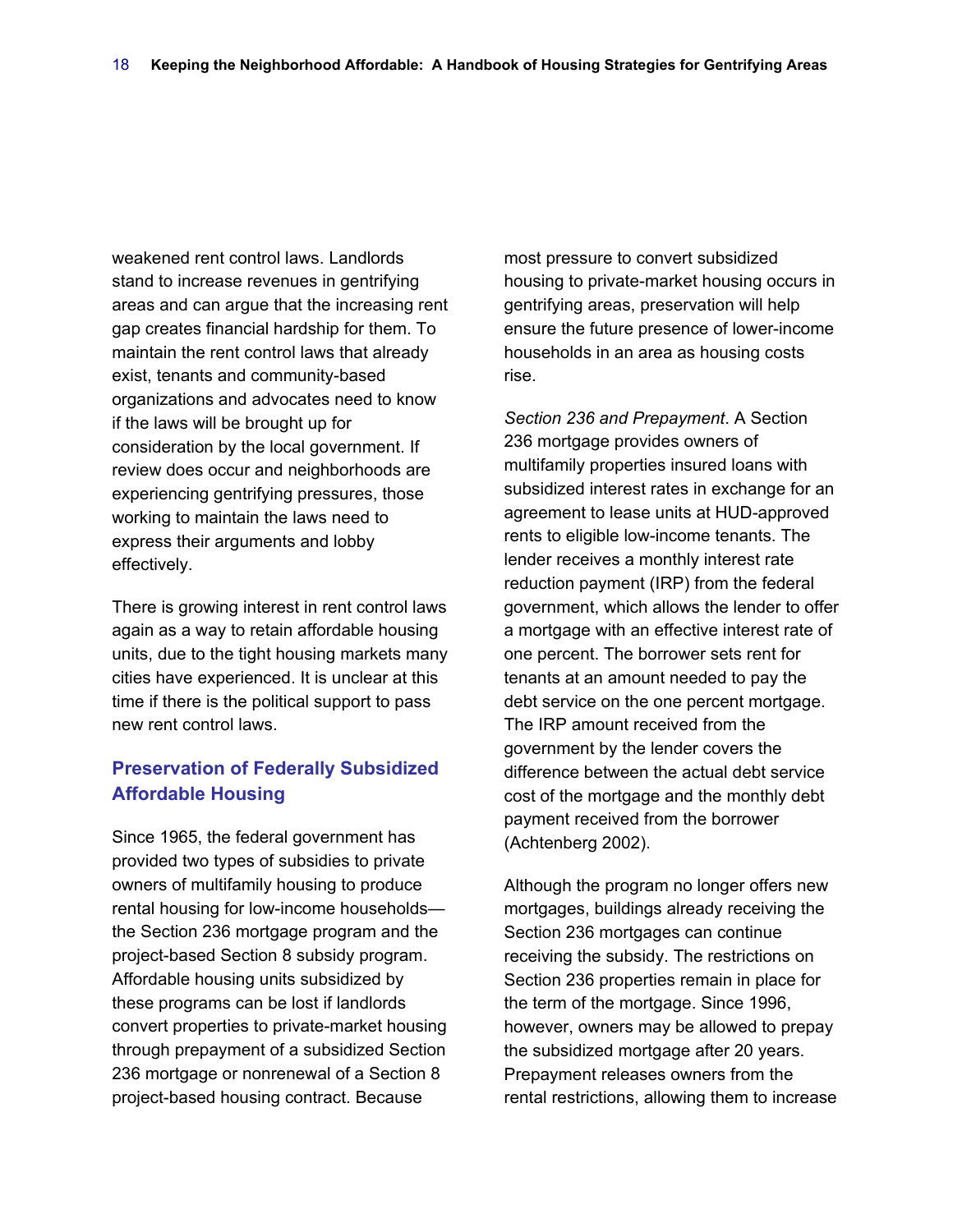rents to market levels (Achtenberg 2002; PolicyLink 2003b).

*Project-Based Section 8 and Opting Out*. The second type of federal subsidy is project-based Section 8 assistance. This program offers rent subsidies to owners that cover the difference between actual unit rent and rent collected from tenants whose payments are limited to 30 percent of their income. The subsidies can cover all or a portion of the units in a housing development. Rental restrictions on the owners of Section 8 project-based housing last as long as the subsidy contract is in effect. Contracts have a term between 5 and 30 years, though most are 20-year terms. If an owner decides to convert a property to market-rate housing by allowing the contract to expire, it is referred to as "opting out" (PolicyLink 2003b).

Prepayments and opt-outs began in the mid-[1](#page-49-1)980s, $1$  but have become a more serious concern since 1995 after Congress defunded the primary programs for supporting subsidizing affordable housing. At local levels, strong real estate markets in many cities have provided incentives to owners to pre-pay or opt out of their subsidies in order to charge higher rents and function with fewer regulations (PolicyLink 2003b).

Community organizing is the primary tool that tenants and community-based organizations have for addressing the problem of expiring use. If tenants are organized and conduct an effective

campaign, they might influence a development owner's decision regarding Section 236 or project-based Section 8 participation. The groundwork for action should begin well before a property reaches its expiration date. Tenants and involved organizations need to gather information on the property to decide if it is at risk of expiring from the affordable housing stock. Tenants will need to develop a plan of action, including identification of their goal. Do they want the owner to renew participation in the program or sell to the tenants or a nonprofit organization? Does the information on the property and owner suggest that persuasion is the best approach, or should pressure or even litigation be considered? What will the tenants do in the event that their goal is not met and the housing falls out of the affordable stock? (PolicyLink 2003b).

*Renewal*. If tenants seek contract renewal, they can attempt to influence the length of the new agreement. Renewal can occur for a short period of time, as short as one to five years, so it might not address longerterm affordability concerns. There are federal incentives for owners to renew their contracts or restructure mortgages so that the properties remain affordable to lowerincome households, including the Mark-to-Market program (PolicyLink 2003b). Congress passed the Multifamily Assisted Housing Reform and Affordability Act (MAHRA) in 1997 to address expiring use of Section 8 project-based properties that charge rent *above* the market rate. The legislation, known as Mark-to-Market, allows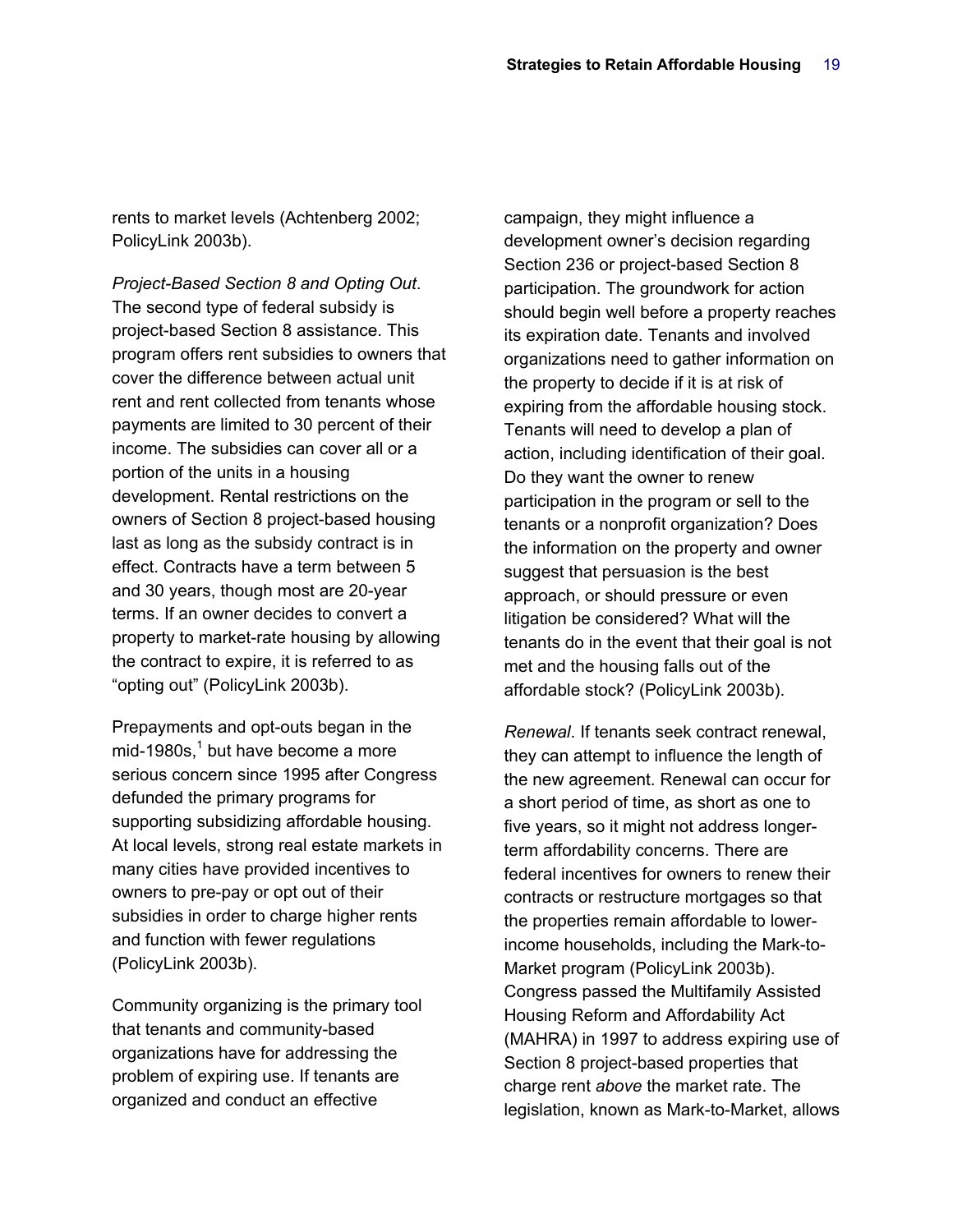subsidy costs for a property to be reduced so that the rents are in line with local market levels (Smith 1999). The owner restructures the HUD contract so that the rent on the subsidized units is decreased to the market value. In order for the property to remain financially viable, the property's debt is restructured or the owner receives partial debt forgiveness. In some instances, project-based subsidies are converted to tenant-based vouchers (Achtenberg 2002; National Housing Law Project 2002c).

HUD issued the Emergency Initiative to Preserve Below-Market Project-Based Section 8 Multifamily Housing Stock in 1999 to preserve subsidized housing that rents *lower* than the area market rent levels. Known as Mark-Up-to-Market, this initiative serves to increase rent revenue and reduce the incentives for landlords to opt out of federal subsidies. The renegotiated contracts under Mark-Up-to-Market last at least five years and allow for annual cost adjustments in rents (Achtenberg 2002; National Housing Law Project 2002c).

IRP Decoupling is a way to extend the interest rate subsidy on Section 236 mortgages. Owners are allowed to prepay their mortgage and refinance it or to secure financing for building rehabilitation. They can continue the IRP subsidy if they also extend the term of affordability. Under IRP Decoupling, a building that has had a Section 236 mortgage also can be bought by approved owners who can receive the

subsidy if they extend the use restrictions (Achtenberg 2002).

*Purchase*. If tenants or a nonprofit organization want to purchase an expiring use property, the same considerations come into play as with code enforcement purchases: capacity of the tenant organization, including its financial resources; capacity of the nonprofit organization; inclination of the owner to sell; local government support; and the condition of the property.

State and local governments also can take steps to preserve the federally subsidized affordable housing stock in gentrifying areas. They can work through regulatory or programmatic means to preserve affordable housing, including passing statutes or ordinances granting local government, a nonprofit organization, or tenants the right of first refusal before an owner converts a property to market rent; "right to make an offer" ordinances (an exclusive window for making a purchase offer); requiring notice provisions of impending conversion so that owners must alert tenants to the change in a timely fashion; using rent control laws in ways to support lower-income households; and passing laws that require owners to pay tenant relocation costs in the event of conversion (Achtenberg 2002; National Housing Law Project 2002a; Nenno 1991).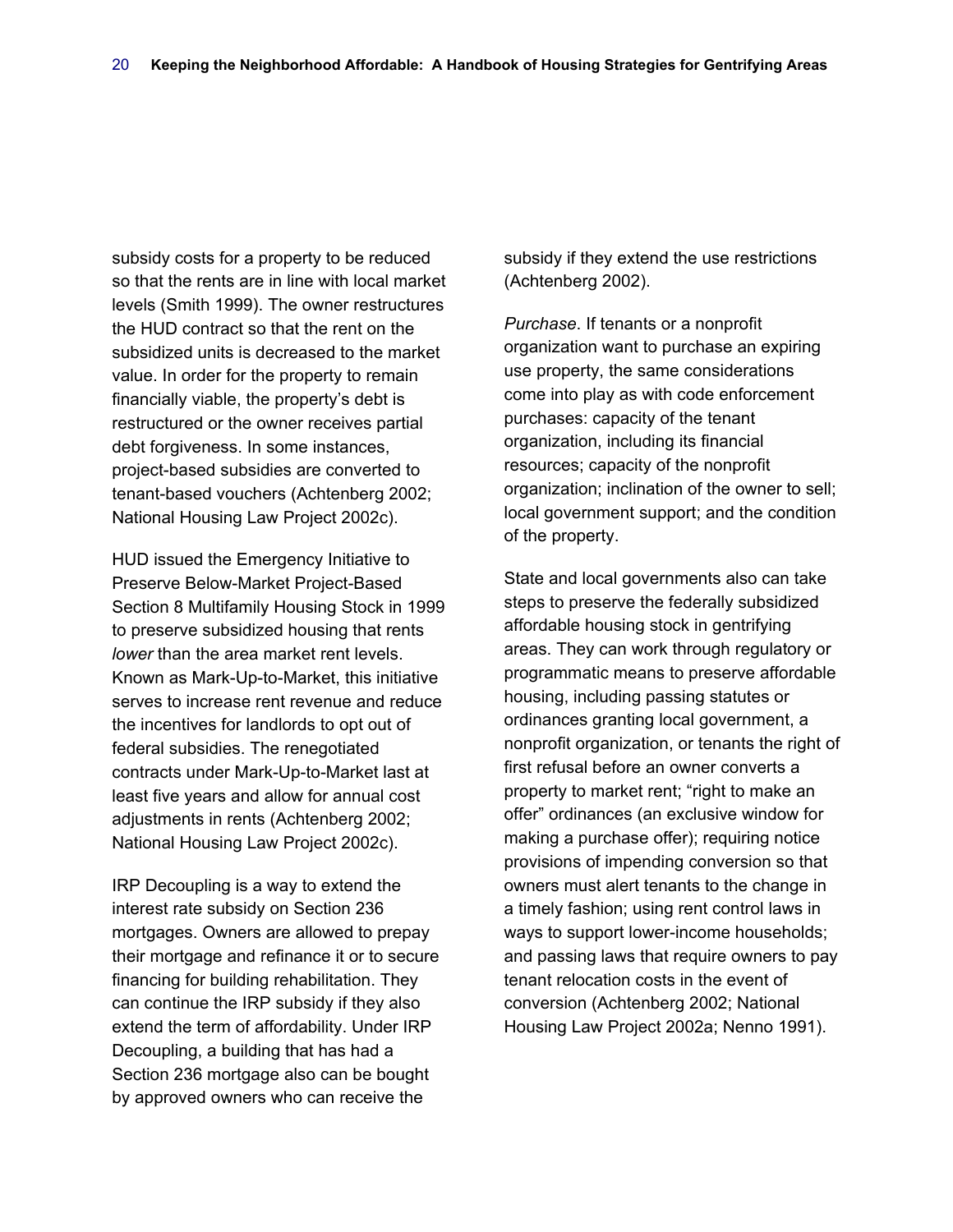#### <span id="page-28-0"></span>*Anticipated Outcomes*

Possible outcomes of strategies to preserve federally subsidized affordable housing will depend upon a number of factors, including tenant goals, the interests of the owners, and the housing market context. An owner considering prepaying the mortgage or opting out might be persuaded to renew their contract or continue mortgage payment. If an owner renews, tenants should encourage as long a renewal term as possible. If an owner wants to convert a property to market-rate housing, tenants can litigate if there are restrictions precluding conversion. A third-party nonprofit organization can purchase the property, which could ensure longer-term affordability (PolicyLink 2003b). If a conversion moves forward, tenants could seek some protection through Enhanced Housing Vouchers. Congress first authorized and funded these vouchers to subsidize tenants in cases of prepayment (1996) and opt-outs (1999) so that tenants could remain in place after conversion. Enhanced Vouchers can exceed the value of regular, tenant-based Housing Choice Vouchers but revert to a regular voucher if the tenant moves from the property (National Housing Law Project 2002b; PolicyLink 2003b).

#### *Implementation Challenges*

Tenants and community-based organizations need to understand the federal incentive programs and be able to gather the information to determine the

likelihood of a building falling under expiring use. As with code enforcement, tenants need to be well organized and have a plan of action, with a contingency plan in the event their first choice of outcomes does not occur. Developing strong relationships between tenants and community-based organizations is important.

#### *Timing Considerations*

Timing for preservation strategies is affected by the date an opt-out could occur, and a property owner's decision will be influenced at least in part by the immediate market context in which the building is located. Because of the information that tenants and any community-based organization will need to obtain, and the planning that will be necessary in order to influence the opt-out decision, the groundwork for preservation efforts should begin as soon as possible.

#### **Tax Relief & Assistance**

While the previous strategies focus on retaining affordable rental housing or acquiring ownership of rental properties, tax relief and assistance can help low-income homeowners. Local governments can assist lower-income homeowners to maintain housing affordability through tax and finance assistance. Tax relief policies tend to benefit elderly homeowners or non-elderly lowerincome residents who have lived in their home for at least a specified minimum number of years. Tax deferral legislation allows elderly lower-income homeowners to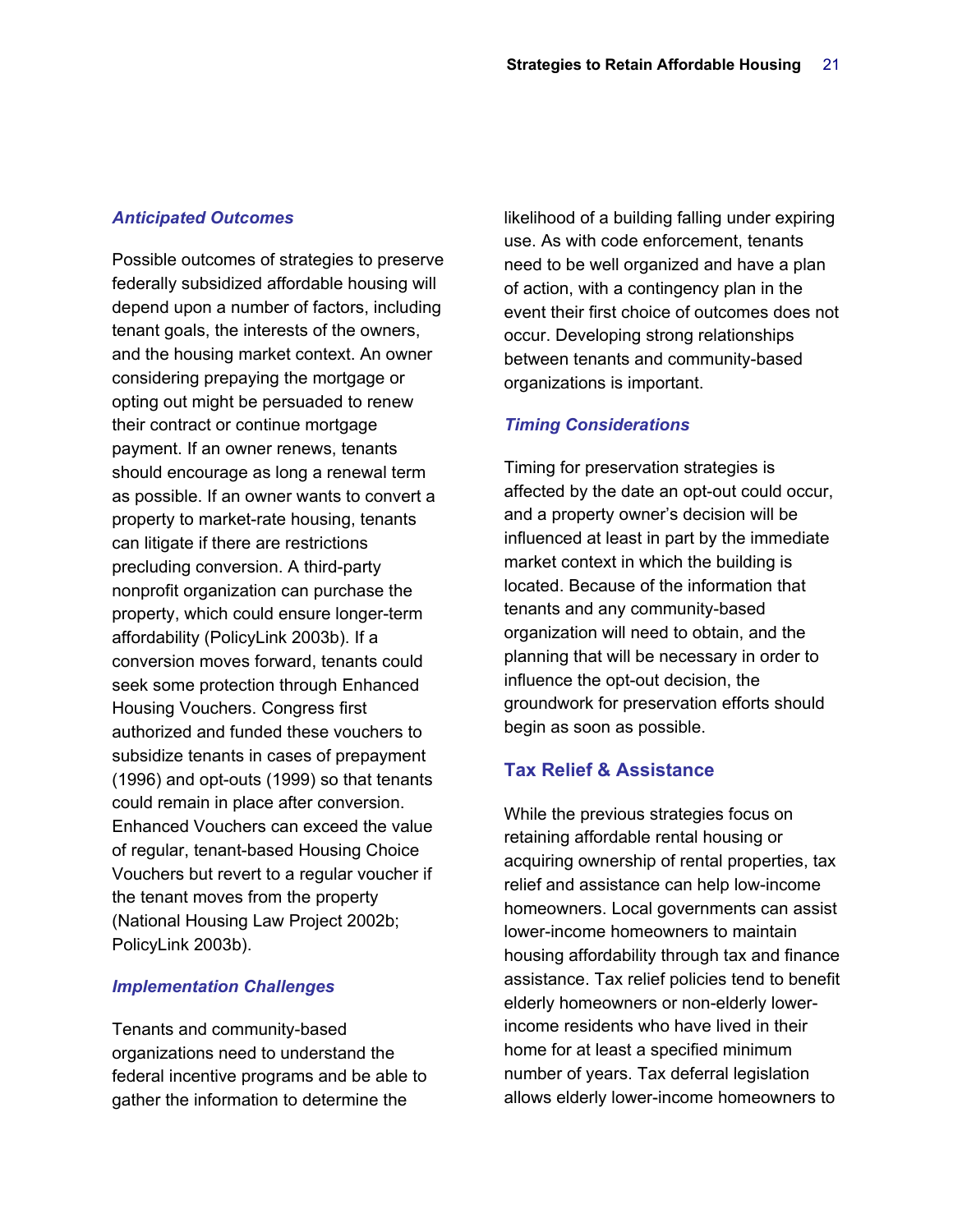defer payment of property tax increases that occur due to gentrification-related appreciation, until they sell their home. At that point, the deferred tax payments can be paid from the profit on the sale. Other assistance to homeowners can include lowinterest loans and grants to be used for maintenance (Kennedy and Leonard 2001; Washington Regional Network 2001).

#### *Anticipated Outcomes*

Deferral of increased property taxes can reduce the financial barrier longer-term homeowners might face when their neighborhood gentrifies. If their monthly house costs remain largely unchanged, they should be able to stay in their homes even though surrounding housing costs increase. Once they sell their home, they will be able to cover the deferred tax payments from sale profits (Kennedy and Leonard 2001).

Elderly homeowners in particular often do not have sufficient income to maintain their homes well. Providing financial assistance for maintenance and repair costs can help

owners maintain upkeep in their properties, thereby extending the time they can live in their homes (Washington Regional Network 2001).

#### *Implementation Challenges*

The primary challenge to implementation of tax deferment policies is garnering local government support for such assistance to lower-income households. Such a program is targeted and clearly benefits households hurt by property value increases. Lowinterest loan or grant programs for housing upkeep could be offered by a city government, a community-based organization, or a financial institution without enabling legislation or other barrier that could delay implementation.

#### *Timing Considerations*

Tax deferment policies and low cost loans or grants can be implemented at any stage of gentrification. It might prove easier to pass the tax deferment legislation before property taxes increase so as not to have to grandfather the previous, lower tax rates.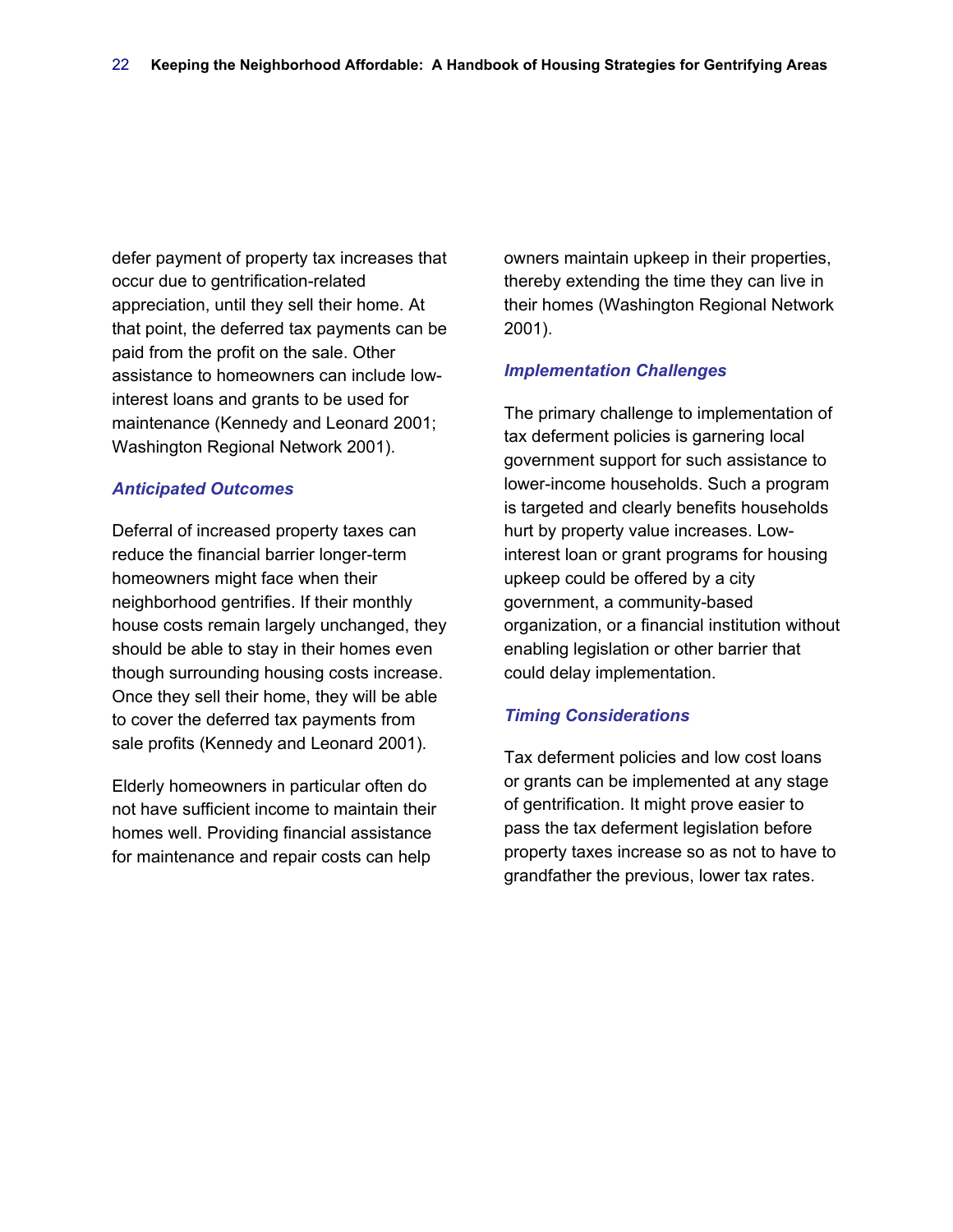<span id="page-30-0"></span>

# **STRATEGIES TO BUILD ASSETS**

sset-building strategies are intended to assist low-income individuals accumulate wealth through programs that help increase savings, purchase a home, or start a business. Such strategies have grown in popularity in part due to changes in welfare policy during the 1990s. Changes included an increase in the asset limit so that recipients of income supports could increase their savings to a higher level without risk of losing a portion or all of their subsidy (Sherraden 1991). Policymakers from across the political spectrum have shown support for asset-building programs because they are designed to aid low- and moderateincome individuals move to economic self-sufficiency. Asset-building programs have the potential to reduce residential displacement in gentrifying neighborhoods if participants' increases in wealth allow them to stay in place as housing costs rise (Weber and Smith 2001).

In this section, we discuss the following six asset-building strategies: individual development accounts (IDAs), homeownership education and counseling, limited equity housing co-ops (LEHCs), community land trusts (CLTs), location efficient mortgages (LEMs), and the Section 8 homeownership program. Although these strategies differ in program implementation and structure, they all aim to increase the assets of low-income households vulnerable to neighborhood economic cycles. These strategies focus both on place (affordable housing and land use) and people (job training and postsecondary education), and thus have the potential to increase resident stability and to promote equitable development in gentrifying communities. The programs require coordination among many key players such as nonprofits,

community members, participants, financial institutions, and government agencies.

Overall, asset-building strategies are more likely to prove effective if they are implemented during earlier stages of gentrification, in part due to the length of time it can take individuals to accumulate sufficient assets with which to pursue their goals. Asset-building strategies tend to require extensive preparation time, thus it can be to participants' advantage to engage them prior to significant strengthening of the local housing market.

#### **Individual Development Accounts**

Individual development accounts (IDAs) are matched savings accounts designed to help low-income and low-wealth families accumulate savings for long-term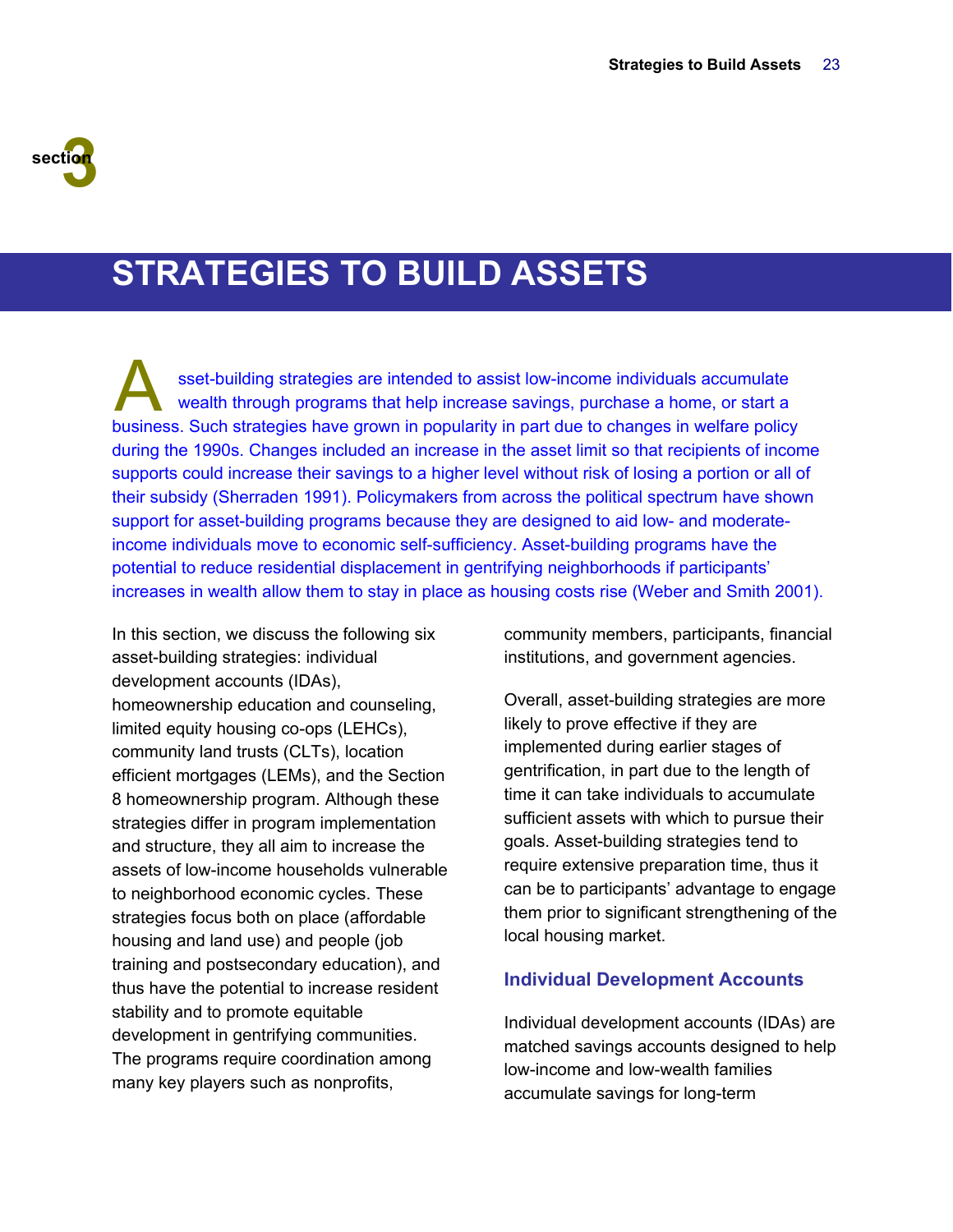investments, such as homeownership, job training, and small business enterprises (Northland Institute 2001). Unlike individual retirement accounts (IRAs) or 401(k) plans, IDAs are designed for the poor because they provide subsidies through matched savings rather than tax breaks. The majority of subsidies for asset accumulation tend to favor the wealthy because they require existing assets (Schreiner et al. 2001). IDA programs provide lower-income households an opportunity to accumulate wealth without requiring existing wealth.

IDA participants must first pass a means test before beginning to deposit post-tax dollars into insured, interest-bearing savings accounts, which are typically held at local financial institutions. Withdrawals of IDA deposits are matched if they are used to purchase a home, pay for postsecondary education, or finance self-employment. Third-party funders match the savings of IDA participants, who usually save regularly over a period of up to five years (Schreiner et al. 2001). Financial institutions, state and local governments, employers, and churches provide the matching funds at a ratio ranging from 1:1 to 4:1 (Northland Institute 2001).

Financial institutions have incentives to offer IDA accounts. Banks are able to meet some of their requirements under the Community Reinvestment Act by holding IDA accounts in a community-based IDA initiative. In addition, some states allocate tax credits to

corporations and other contributors to IDA accounts of participants below the poverty line (United Way of Connecticut 2002). Nonprofit community organizations most often manage IDA programs, providing administrative support and money management training to participants, who receive monthly statements from the bank and the IDA program.

#### *Anticipated Outcomes*

IDA programs train participants in budgeting and money management and enhance their earning capability (United Way of Connecticut 2002). The American Dream Demonstration (ADD) has been evaluating IDAs since July 1997. ADD registered 2,378 participants in 14 programs across the United States. The average participant made deposits in seven of 12 months with monthly deposits averaging \$25.42 per participant (Schreiner et al. 2001).

Individual assets can benefit the neighborhood as well as the individual. The individual benefits of an asset such as a home or an IDA can spill over to produce neighborhood benefits that include increased citizen participation, improved infrastructure, and expanded commercial business as participants acquire wealth that can then be spent in the community. This increased local spending might fuel job growth or attract more businesses to locate in the community. Community-based organizations can ensure the benefits of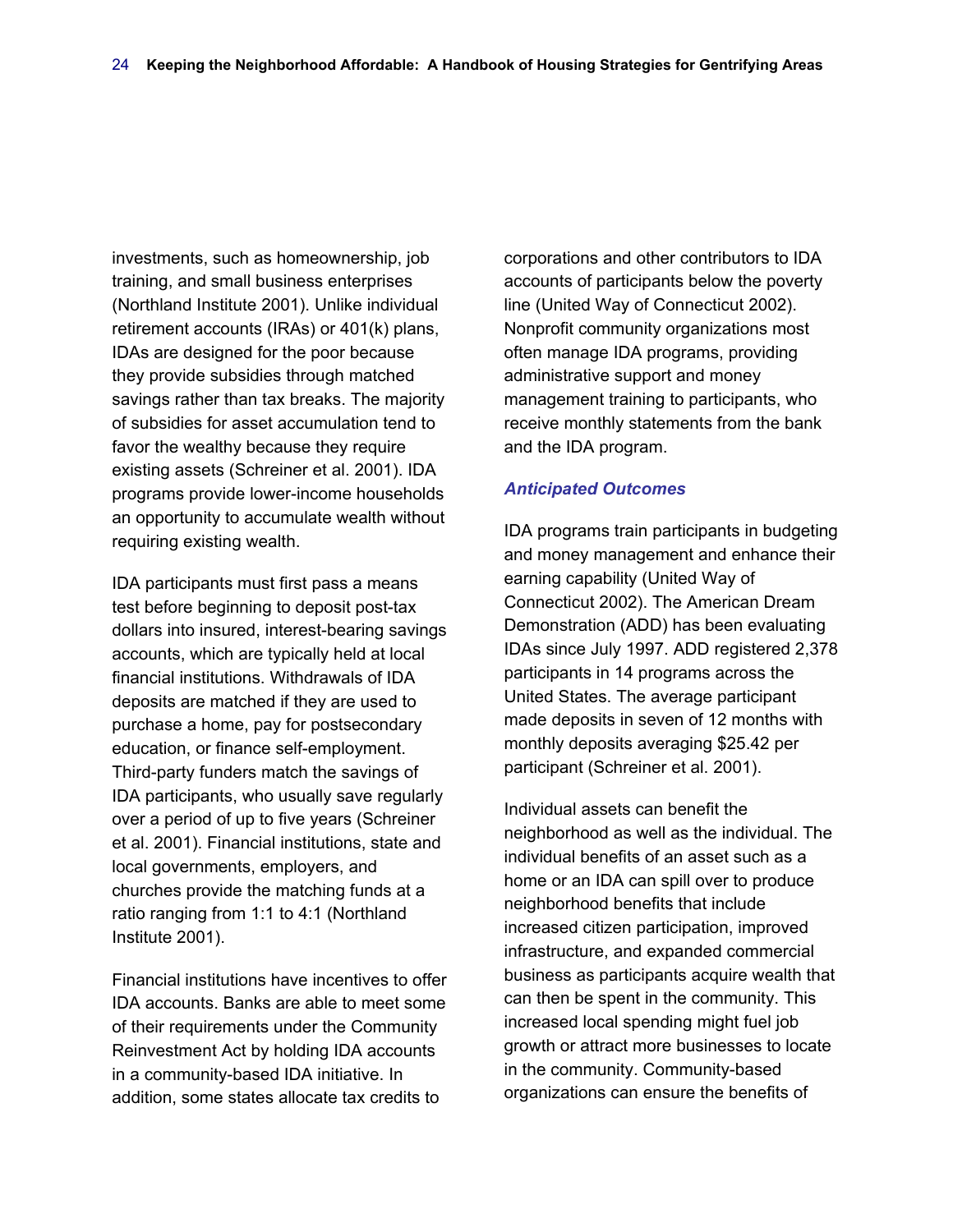<span id="page-32-0"></span>asset-building programs remain in the community by implementing strategies aimed at retaining asset holders, providing reinvestment opportunities, and tracking local purchasing power (Weber and Smith 2001).

#### *Implementation Challenges*

IDAs can be costly. IDA program expenses without matches were roughly \$70 per participant each month. Total outlays in IDAs were approximately \$6 per \$1 of net deposits (\$1 savings, \$2 match, and \$3 program expense). Costs in ADD fell as programs grew and developed (Schreiner et al. 2001). Nonetheless, the question arises whether it would be better to give IDA participants \$70 rather than help them save \$25 each month, though some observers point to the program's encouragement of savings as a key element of the model (Sherraden 1991).

Before implementing an IDA program, organizations must decide how the individual deposits will be made, how the matching calculations will be performed and by whom, and how the number of IDA participants will affect program administration. A successful program requires coordination among IDA organization staff, the financial institution, and the participant (Clancy 1996). Organizations establishing an IDA program need to consider as well the demand for IDAs within the targeted population, and develop a program monitoring and

evaluation plan (Clancy 1996; Weber and Smith 2001).

Davy (2002) raises concerns regarding the sustainability of IDA programs. Currently, only one in 10,000 persons who qualify for IDAs actually saves in an IDA, and resources are already limited. Many in the IDA field contend that reducing the cost of delivering IDAs would free up resources that could potentially create a greater number of accounts. To decrease costs, some have proposed offering "low touch" IDA programs, which reduce the intensity of support services and the amount of staff contact with account holders. Others argue that the supportive services that "high touch" programs provide are necessary to the success of the account holder. Nonetheless, IDA programs face the challenge of raising enough money to continue serving account holders.

#### *Timing Considerations*

IDAs can be implemented at any stage of gentrification. However, IDAs might be more consequential if the program is established at an earlier stage of gentrification before housing costs increase to the point that that program participants are unable to invest in their community.

# **Homeownership and Education Counseling**

The homeownership rate in the United States has risen rapidly over the last decade, yet large gaps exist in the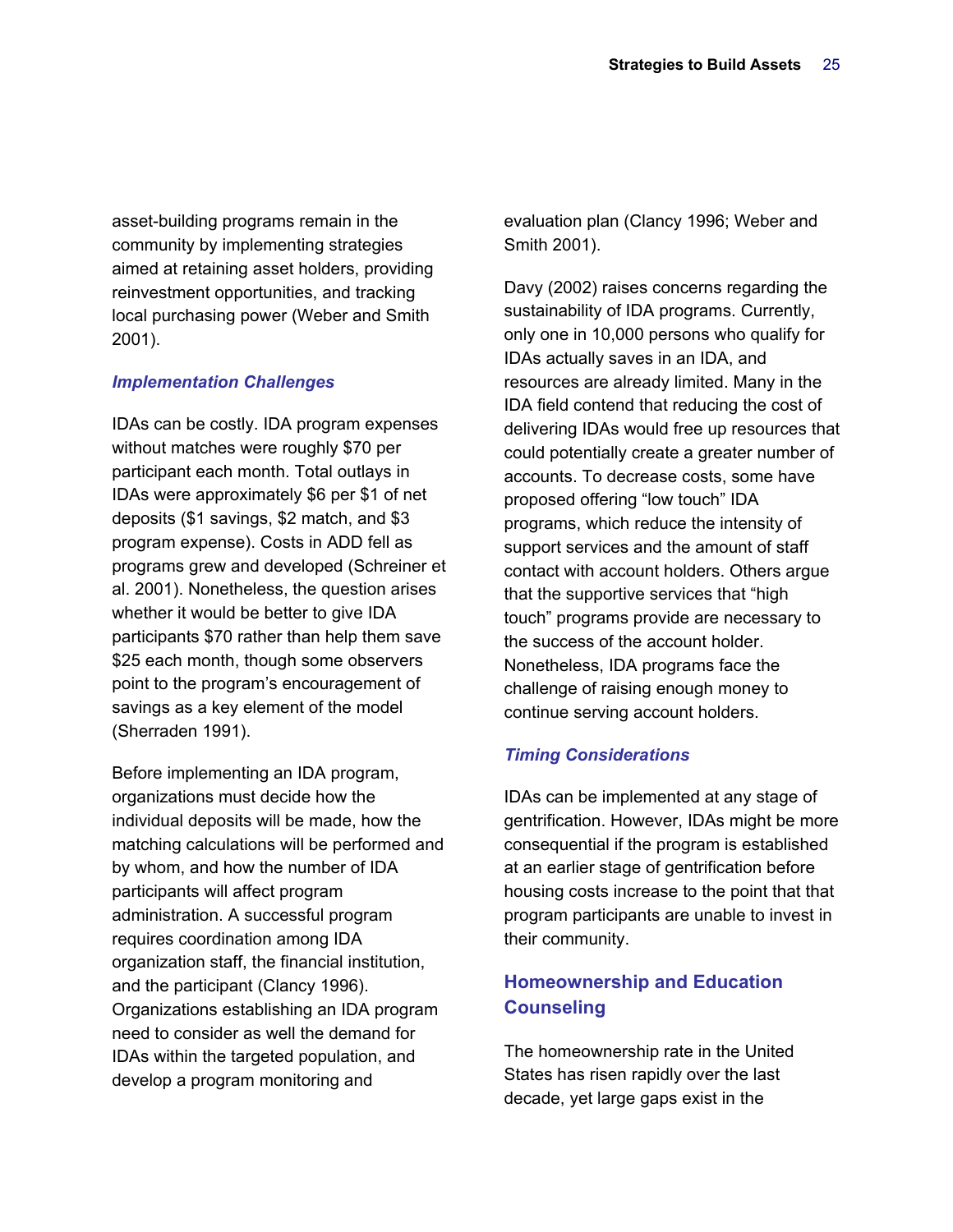homeownership rates for many working families, low-income families, minorities, and urban dwellers. Homeownership can provide families the opportunity to develop wealth through home equity, assuming a family can maintain its mortgage payment. It can benefit the community by increasing neighborhood stability and civic involvement (Rohe and Stewart 1996).

The inability of families to save for a downpayment has been cited as the primary barrier to homeownership. In response, mortgage investors and lenders and private mortgage insurers created low downpayment home loan programs (National Housing Conference 2001). Most low downpayment programs and affordable lending initiatives now require some form of homebuyer education or counseling (McCarthy and Quercia 2000).

Homeownership counseling is considered an effective approach to increasing homeownership among low-income households (National Housing Conference 2001). Homeownership education and counseling (HEC) is considered instrumental in expanding the homeownership market by reaching potential buyers in underserved communities and by helping homeowners remain in their homes through minimizing default risk (McCarthy and Quercia 2000).

HEC began in 1968 when a housing counseling program was included in the

original legislation that created the Department of Housing and Urban Development (HUD). In 1974, HUD was authorized to directly fund HEC programs through Section 801 of the Housing and Community Development Act. Support has increased over the years. In 1999, HUD allocated \$18 million to housing counseling agencies (McCarthy and Quercia 2000).

There is no national standard for HEC certification. However, HUD does certify HEC providers, which enables them to receive training and technical assistance from HUD and become eligible to compete for grants. Although HUD has funded the majority of HEC programs in the past, it never intended to cover all HEC costs, but rather to establish HEC programs so they could attract other sources of funding (McCarthy and Quercia 2000). State and local housing agencies usually work with local nonprofits to provide HEC programs. In states that do not have an extensive nonprofit network, state and local housing agencies usually institute their own HEC programs.

The four types of homeownership counseling are homeownership education, pre-purchase counseling, post-purchase counseling, and foreclosure prevention. Homeownership education helps households determine their readiness to become homeowners, while pre-purchase counseling includes general education and intense one-on-one counseling. Pre-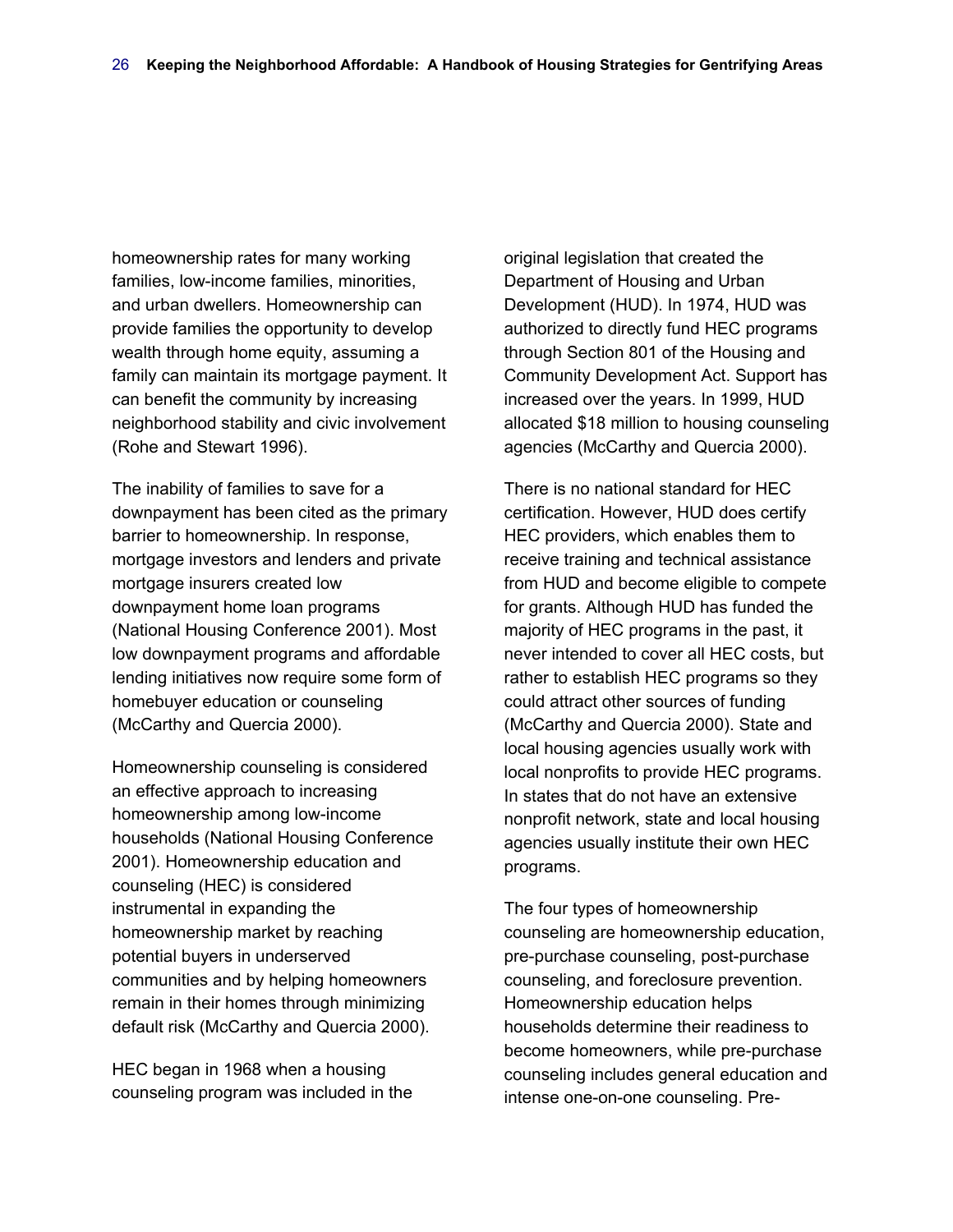purchase counseling assists potential homeowners to establish and improve their creditworthiness, to set and achieve income goals, and to save for financing down payment and closing costs.

Post-purchase counseling includes defaultprevention counseling, designed to help borrowers with mortgage payment problems. In addition, post-purchase counseling includes education about maintenance skills and budgeting (National Housing Conference 2001). Foreclosure prevention helps the borrower with financial planning and assistance when developing a debt work out plan that both the lender and borrower find acceptable.

#### *Anticipated Outcomes*

HEC expands homeownership opportunities for low-income households by providing valuable information and helping households improve their financial capacity. Compared to borrowers who do not undergo pre-purchase counseling, HEC participants are 13 percent less likely to become delinquent on their mortgages (Freddie Mac 2000).

Homeowners, it is argued, have an economic and a use interest in their properties because they expect to build wealth through property appreciation and they benefit socially from their property. Research has shown that homeowners are more likely to maintain their properties at a higher standard than renters, and are likely to join community organizations (Rohe and Steward 1996).

#### *Implementation Challenges*

Not all HECs have proven successful, varying in quality and content, with some leading to poor loan performance (National Housing Conference 2001). The American Homeownership Education and Counseling Institute (AHECI) was founded in 1997 to address the need for program consistency (McCarthy and Quercia 2000). AHECI aims to establish national accreditation standards for providers of HEC, develop a core curriculum, establish the means for selffinancing of HEC initiatives, and establish an informational clearinghouse for materials and methods (McCarthy and Quercia 2000). The American Homeowner Education and Counseling Institute (AHECTI), which is affiliated with AHECI, provides training, certification, and accreditation using AHECI products.

Rohe and Stewart (1996) note that increased homeownership in a community might lead to displacement and gentrification. They find that changes in homeownership have a positive and significant relationship to changes in property values. Communities with steady property appreciation tend to attract homeowners. Landlords in these communities are likely to sell rather than rent their properties, which means the community loses rental units that provide housing for low-income residents who may not be able to afford a home. In addition,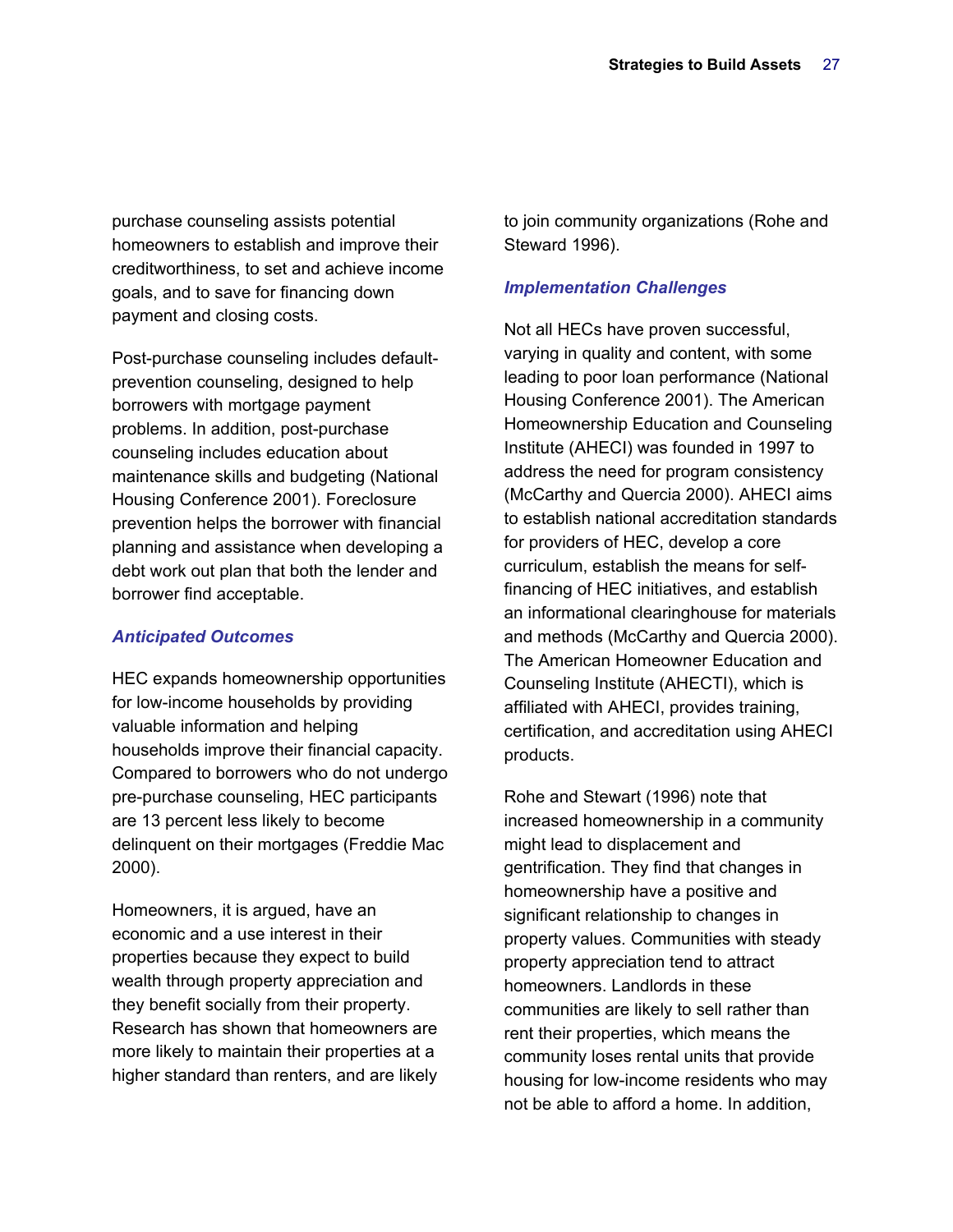<span id="page-35-0"></span>appreciating housing values may make homeownership unaffordable for those that have always lived within the community. Rohe and Stewart (1996) caution pushing homeownership on families with highly variable or flat income trajectories because they may not be able to afford their homes over the long run.

#### *Timing Considerations*

Though HECs can be implemented at any stage of gentrification, the programs are likely to be more effective during the early stages of gentrification when low-income residents are still able to purchase a home. HECs require potential homeowners to improve their creditworthiness, if necessary, and to save for downpayment and closing costs. It may take some time before a potential homeowner is prepared to purchase a home. Post-purchase counseling as part of HEC might help current homeowners avoid default and remain in their communities once property values begin to rise.

# **Limited-Equity Housing Co-ops (LEHCs)**

LEHCs are business corporations in which residents share ownership of a building. LEHCs are different from traditional co-ops in that the purchase price of a share and the appreciation rate are limited to maintain affordability (PolicyLink 2003). The owner in an LEHC enjoys most rights connected with

ownership, such as control over the property, housing stability, and the right to pass the property to heirs; however, the right to sell the unit at market price is restricted. This restriction in the resale price ensures that the co-op shares are affordable for the next low-income buyer (McCulloch 2001).

LEHCs can be new housing cooperatives, converted tenant-occupied buildings, sweatequity cooperatives, or leasing cooperatives (PolicyLink 2003). The corporation can obtain a blanket mortgage to cover the initial costs of the property and members may obtain share loans to finance their own units. Many LEHCs require a subsidy, as with many low-income housing developments. LEHCs typically have a board of directors that makes decisions for the cooperative, with each member having one vote in the election of the board. The board of the LEHC is responsible for oversight, budget, finances, resales, evections, and committees.

Starting an LEHC requires the cooperation and assistance of many key players. Members of the community must be accepting of having an LEHC in their community. Some community residents might be advocates for LEHC (PolicyLink 2003). Sellers may offer longer than usual escrow periods, which are useful for providing extra time to pull together LEHC financing. Sellers can finance part or all of a sale and enter into a donated sale, which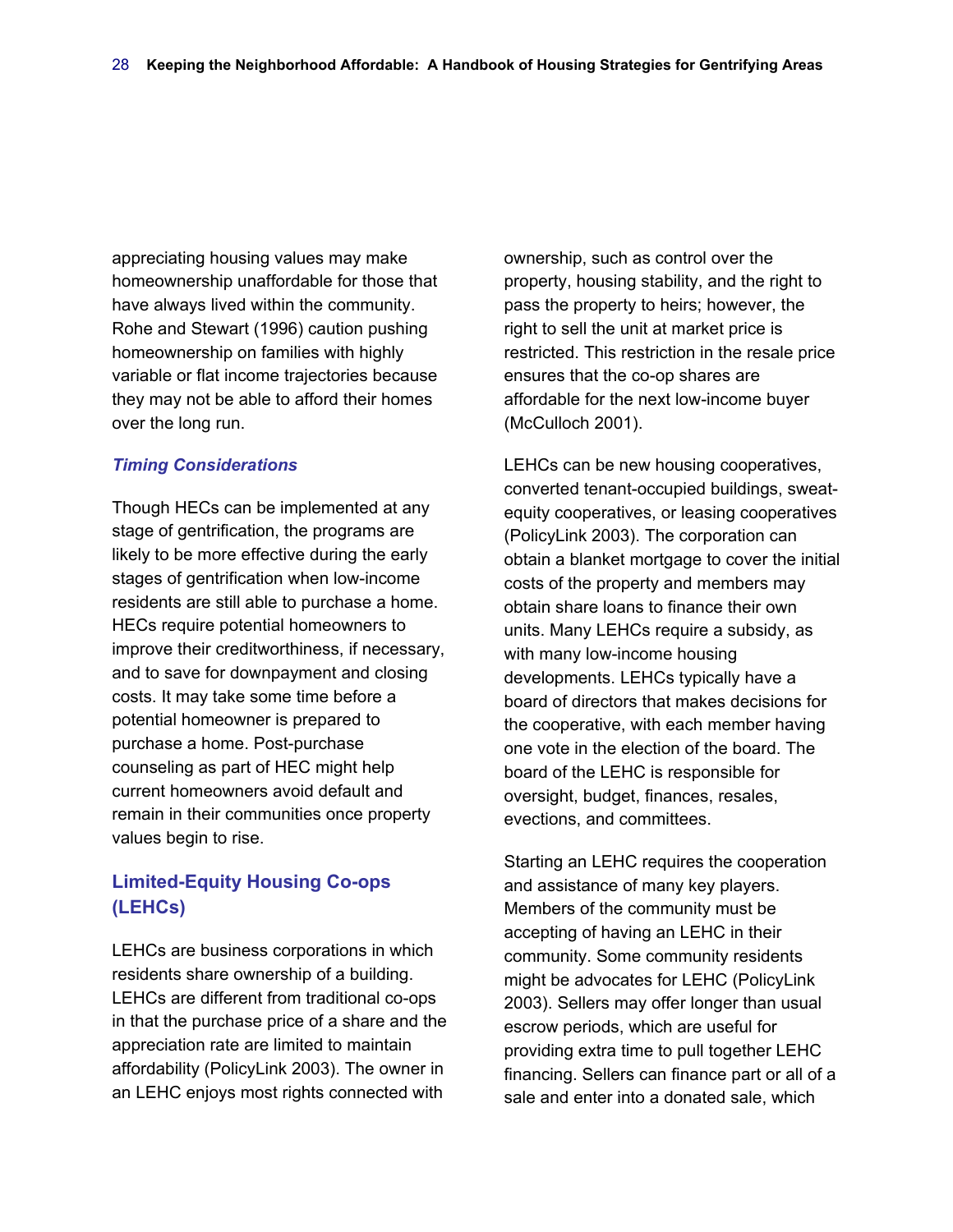lowers the cost to buyers. Government agencies can either help or hinder the creation of LEHCs because they are influential in obtaining financing and zoning changes. LEHC members must play an active role by participating in the governing and management of the LEHC. Developers need to be able to work with a large group of people and accept recommendations (PolicyLink 2003).

In addition to key players, there are key elements to the successful development of LEHCs in the face of gentrification pressures. Members should have a full understanding of their commitment, which includes accepting the equity limits and participating in running the LEHC. Community support and acceptance of the LEHC is crucial to its successful development. Developers should set aside time to educate neighbors and local community organizations about the LEHC. Support from local politicians and key public agencies is important for access to financing and zoning approvals. An LEHC requires various types of financing such as subsidies and blanket loans, which are provided by traditional lenders. Many local, state, and federal programs that provide some type of subsidy to other types of lowincome housing developments also provide subsidies to LEHCs. The three different types of subsidies that are often used are interest subsidies, rental subsidies, and capital subsidies. A comprehensive neighborhood plan that calls for the creation of other LEHCs in addition to other types of

housing for older and newer residents helps to reassure the community supports the LEHC (PolicyLink 2003).

### *Anticipated Outcomes*

Cooperative properties benefit low-income people by enabling them to remain in their apartments as co-owners rather than be displaced because of rent increases. In addition to keeping neighborhoods affordable, some evidence suggests LEHCs foster community pride among residents and a sense of security and empowerment.

LEHCs serve to build equity, but place greater emphasis on retaining affordability because LEHCs restrict the owner's accumulation of equity. According to McCulloch (2001), the key value of LEHCs is making the majority of benefits of homeownership available to low-income people instead of encouraging wealth accumulation.

# *Implementation Challenges*

If a rental property is converted to an LEHC, the LEHC may contribute to displacement as housing is removed from the rental housing stock (PolicyLink 2003). One way a community can address this concern is to ensure that current neighborhood residents have priority in becoming co-op owners. The implementation of an LEHC requires coordination among many key players. Accessing the financial subsidies needed to create an LEHC can pose serious challenges to implementation. To overcome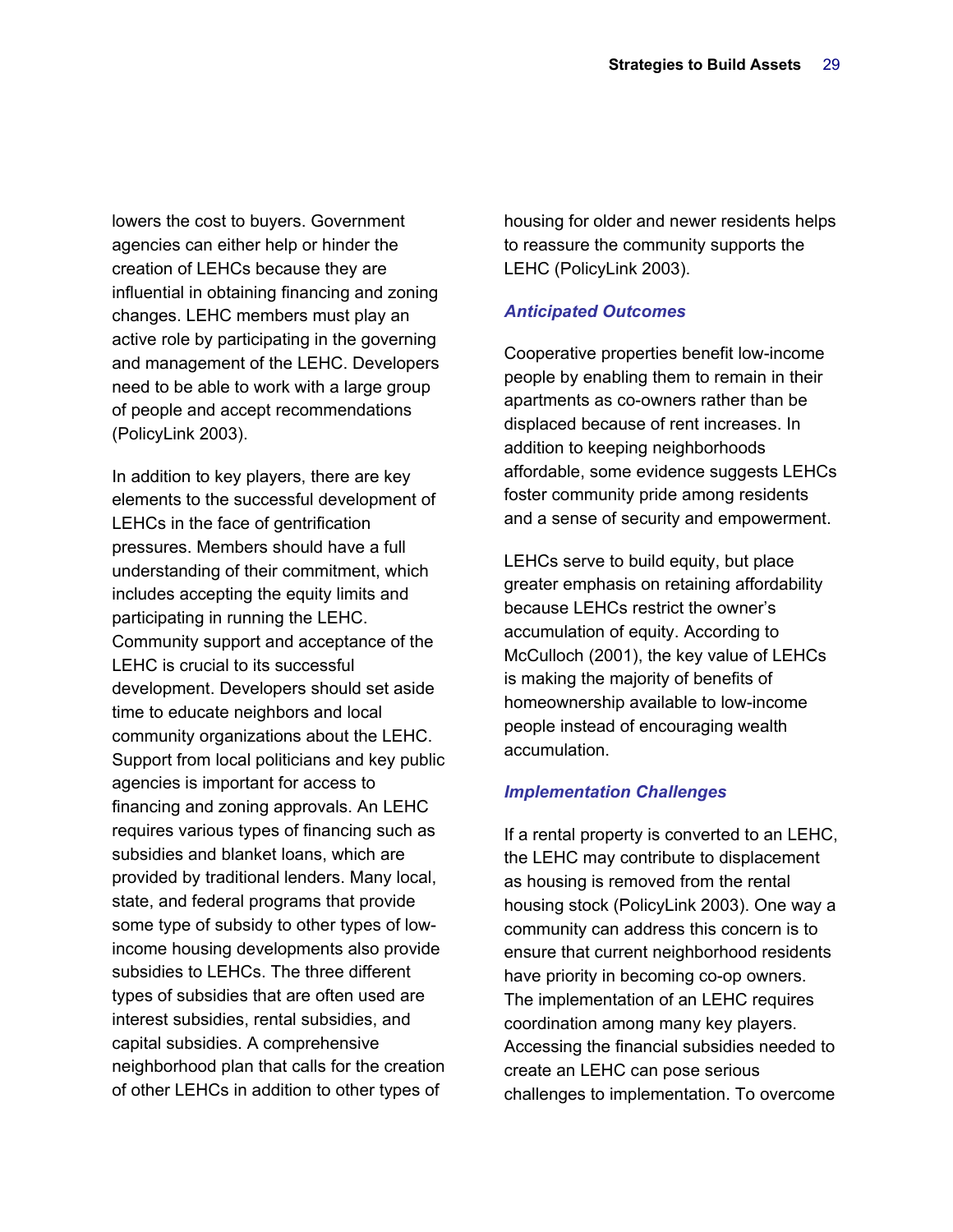<span id="page-37-0"></span>these challenges, a successful LEHC requires a group of dedicated people willing to devote much time to the development and operation of the co-op.

#### *Timing Considerations*

LEHCs are best implemented at the early stages of gentrification before property prices escalate greatly. Once property values increase, it might be more difficult to access the financial support. It is recommended that LEHC organizers work with nonprofit developers as early as possible to begin the development and financing process.

# **Community Land Trust (CLT)**

In the 1960s, the founders of the Institute for Community Economics (ICE) designed the Community Land Trust model (CLT) "to encourage affordable resident ownership of housing and local control of land and other resources" (ICE 2003). CLTs make land available and housing affordable for residents who would otherwise not be able to afford them. Over the past three decades, CLTs have developed in urban and rural communities. A CLT is a private, nonprofit organization formed to acquire and retain land for the benefit of a community. Under a CLT, land is permanently held by the trust, and the occupants own the buildings. The housing becomes more affordable once the land costs are reduced (Peterson 1996). CLTs acquire vacant land and then develop

housing, or acquire the land and buildings together (McCulloch 2001). CLTs often acquire city- or county-owned property from local governments or sometimes receive gifts from individuals, as tax-exempt organizations. However, most of the time they purchase property on the private market with funding from public sources.

CLTs typically are organized as membership corporations where members elect the boards of directors. There are two groups of voting members with one group composed of people who reside in CLT homes and the other group composed of community members. All CLT residents are members, but other residents in the community may become members as well.

Most CLTs assist people to become homeowners, although some CLT homes are rented. The CLT leases the underlying land to homeowners when it sells them a home. The lease is usually long-term (99 years) and renewable, which enables the residents and their descendents to use the land for as long as they live there. CLT homeowners are permitted to sell their homes, but the land lease stipulates that the home must be sold back to the CLT or to another low-income household at an affordable price (Peterson 1996).

#### *Anticipated Outcomes*

CLTs assist communities in decreasing absentee ownership, provide affordable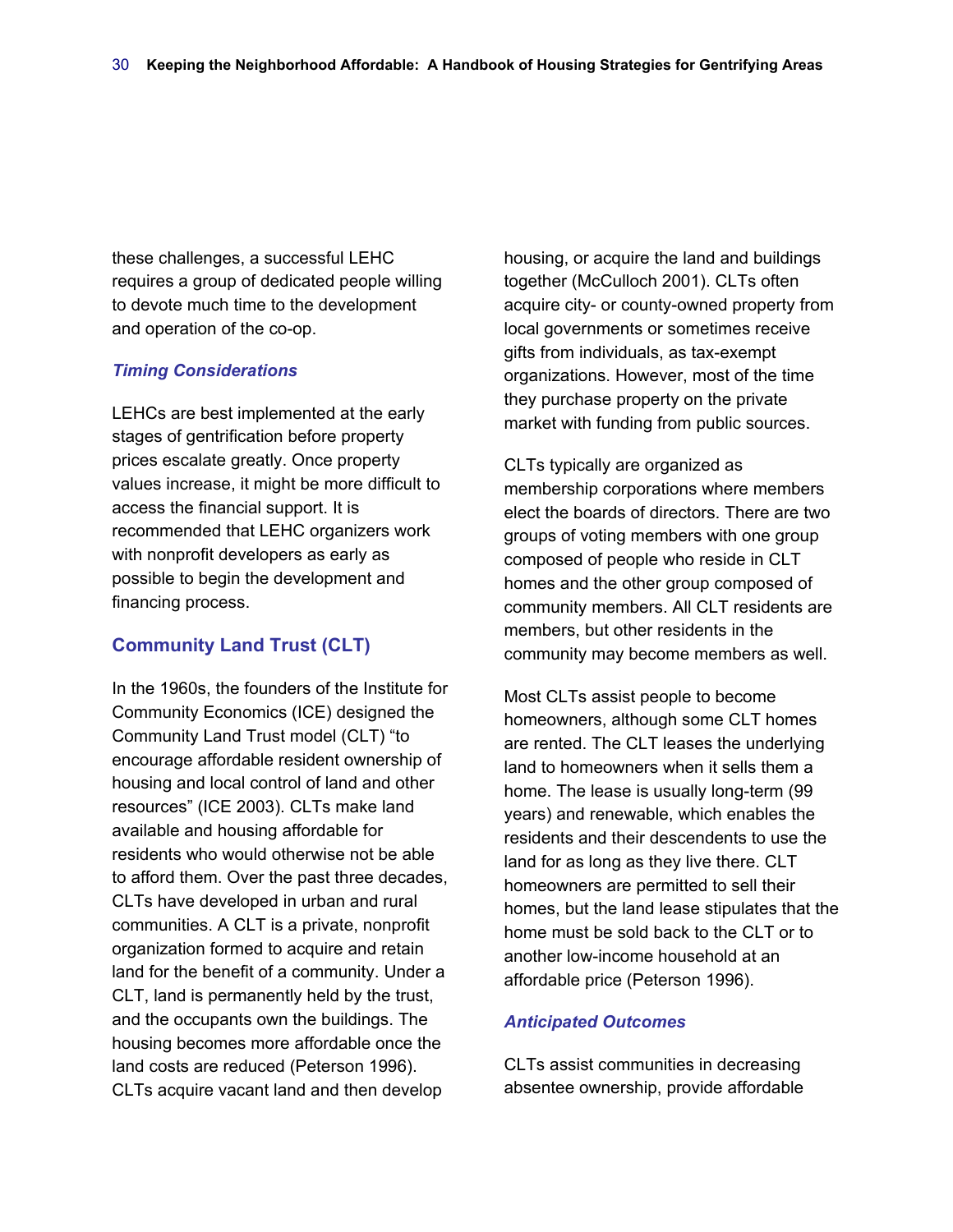<span id="page-38-0"></span>housing, encourage resident ownership, retain affordable housing for future residents, and help develop a strong foundation for community action. CLTs can alleviate the pressures in gentrifying neighborhoods stemming from increased rents by maintaining affordable housing for participating households. CLTs can also benefit an entire community by alleviating the negative effects of disinvestment in communities and absentee ownership (ICE 2003).

In 1984, one of the largest and most prominent CLTs was established in Burlington, Vermont, to produce and retain affordable housing for local residents. The Burlington Community Land Trust (BCLT) holds roughly 500 units of housing, which includes single-family homes, housing cooperatives, and condominiums (ICE 2003).

#### *Implementation Challenges*

According to McCulloch (2001), CLTs offer homeownership opportunities to low-income residents, but CLTs do not allow residents to accumulate the maximum equity possible from their property. Residents do build some equity through mortgage payments and through receiving a share of the home's appreciating value. However, resale formulas under CLTs attempt to balance retaining affordability for future buyers with offering the sellers a fair return on their investment. Formulas vary by CLT, but in general allow a seller to set a price that will return his or her original investment plus a

specified percentage of the increased market value.

### *Timing Considerations*

It would be best to establish the CLTs prior to gentrification so that the organization can afford to purchase properties at a reasonable price. The model may work in an already gentrifying area if the CLT acquires a city- or county-owned property at a reduced cost.

# **Location Efficient Mortgages**

A location efficient mortgage (LEM) enables homebuyers interested in living in urban areas to increase the amount they borrow while making a smaller downpayment. LEMs are based on the idea that homeowners living in high-density areas with public transportation options will save money because they can shop at local stores and use public transit regularly, rather than drive to shopping areas and to work. The reduction in automobile-related expenses increases income that can then be directed toward mortgage payments. LEMs are intended to reduce urban sprawl and dependence on cars (NRDC 2001). Because they increase the amount of mortgage a homebuyer qualifies for, LEMs also can be used as an affordable housing tool.

LEMs are 15- to 30-year fixed-rate residential mortgages that require downpayments of at least three percent of the appraised value of the property and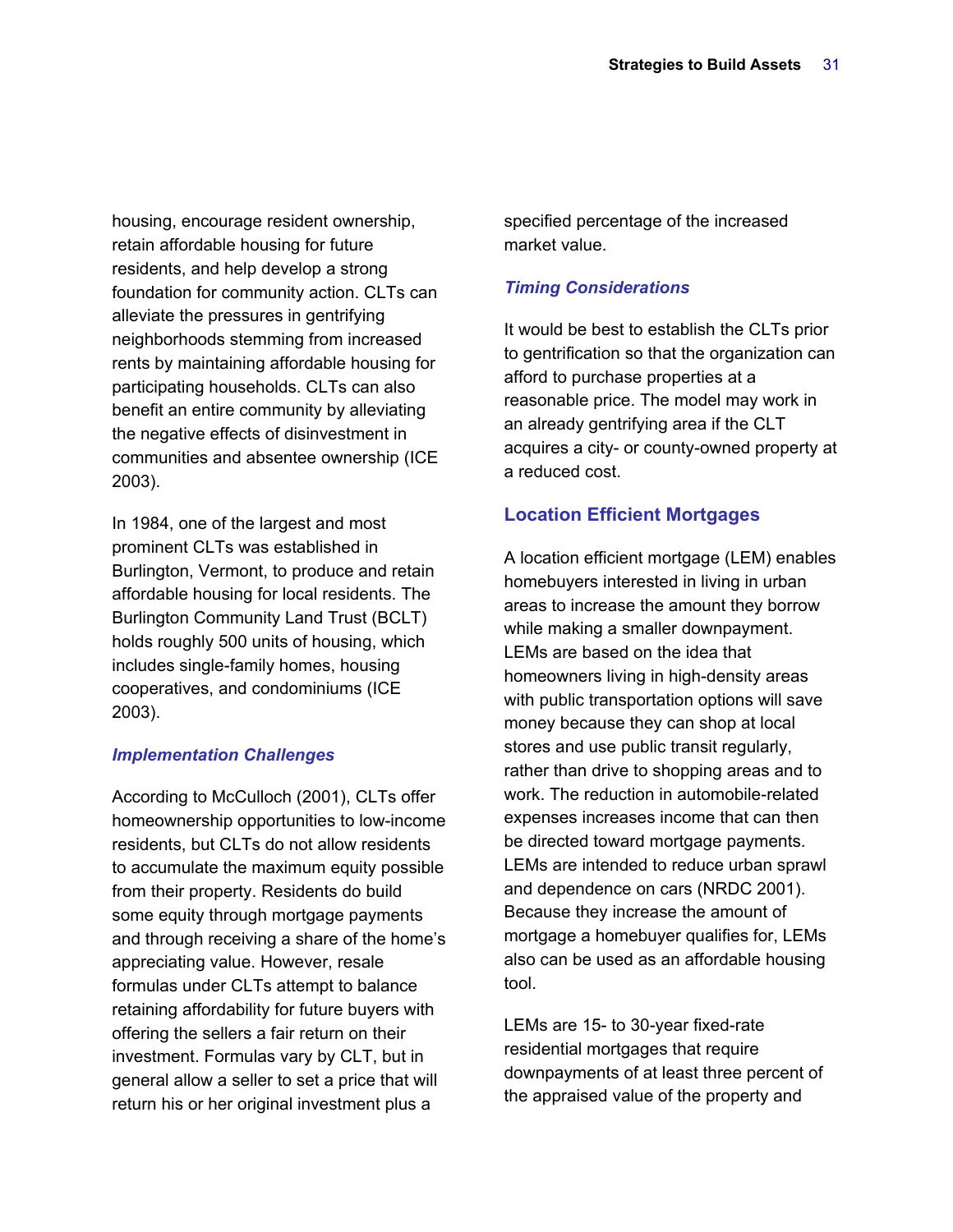have loan-to-value (LTV) ratios of 97 percent. The mortgages are available only for initial purchase, not for refinancing. LEM borrowers must participate in pre-purchase counseling on homeownership and location efficiency (Location Efficiency 2000).

The key difference between an LEM and a traditional mortgage is that transportationrelated savings are taken into account. Transportation cost-savings are calculated by using land-use information, such as population density, public transit locations, and census information on car ownership. The lender calculates the difference in transportation costs between an urban household and its suburban counterpart, and then adds this dollar amount to the borrower's qualifying income (Location Efficiency 2000).

#### *Anticipated Outcomes*

LEMs can affect the amount of house one can buy or who can buy a house by increasing the percent of income considered available for mortgage payments. With assumed savings from reduced transportation costs, LEM underwriting shifts the standard from 28 to 39 percent of gross monthly income (NRDC 2001). For example, a household with gross monthly income of \$2,000 would be assumed to have \$500 available for monthly mortgage payments under the standard criteria, but \$780 under the criteria used for LEMs. Proponents of LEMs claim urban sprawl will

be restrained by making homes in locationefficient communities more affordable to low- and moderate-income borrowers (Blackman and Krupnick 2000). LEMs can be used to buy detached homes, condominiums, and townhomes. In 1999, Fannie Mae launched a \$100 million pilot project to make LEMs available in a number of cities. They are now available in Chicago, Los Angeles, Portland, Orange County, San Francisco, and Seattle, and likely will become available in Philadelphia (NRDC 2001).

It should be noted that LEMs do not target any particular income level. In addition to increasing the purchase power of relatively lower-income households, the mortgages provide an incentive to higher-income households to move into urban communities, which might intensify gentrifying pressures.

#### *Implementation Challenges*

Supporters of LEMs claim that such loans will have a low default rate because homeowners who live in location-efficient areas will be able to transfer savings in transportation costs to their mortgage payments. Researchers examining this claim have raised questions about the expectation for lower default rates among LEM borrowers.

At the time of their study, Allen and Krupnick (2000) did not have access to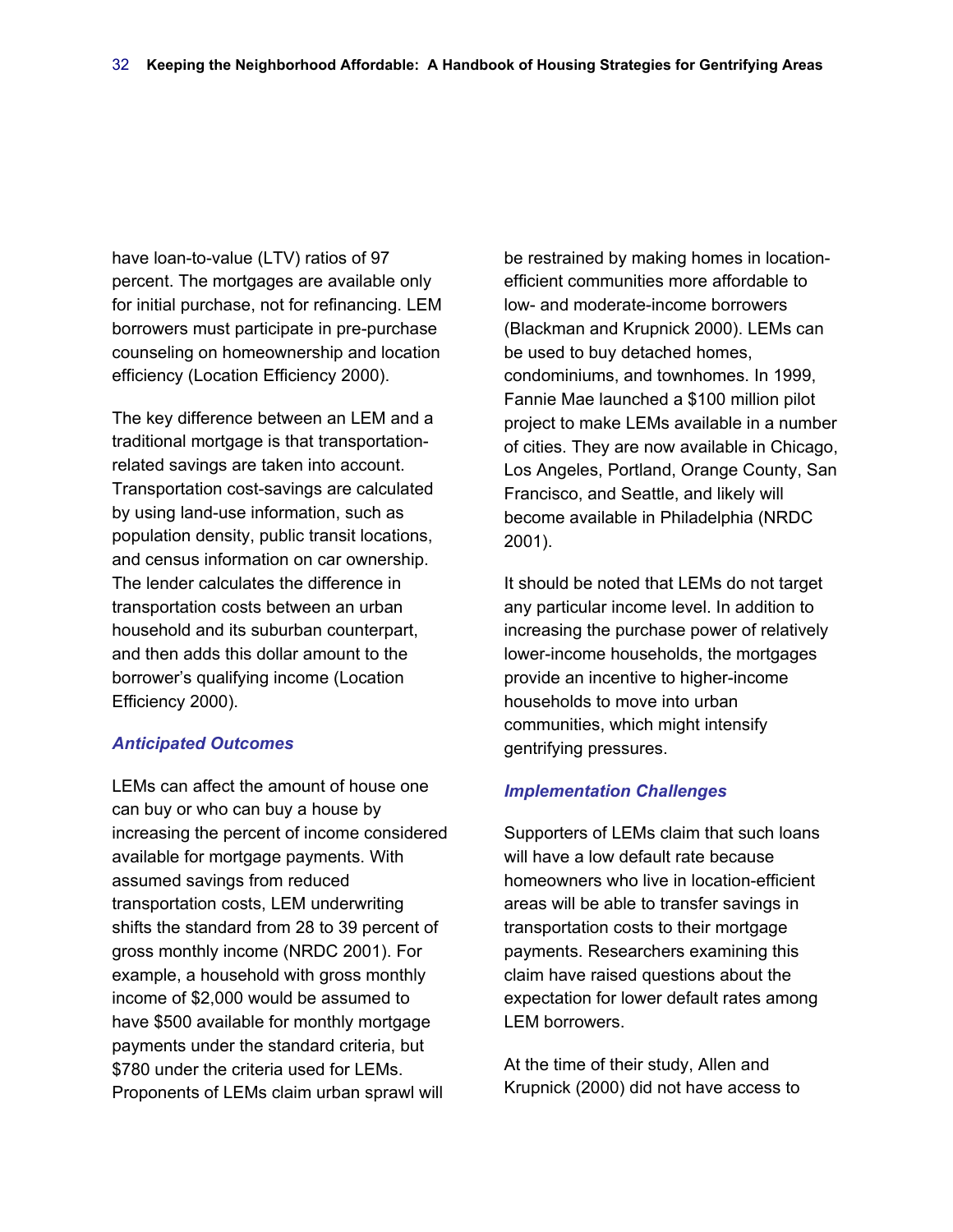<span id="page-40-0"></span>repayment histories for LEM borrowers. Instead they set out to study whether homeowners with conventional mortgages living in location efficient areas, therefore assumed to have lower transportation costs, had lower rates of default than homeowners with similar mortgages living in non locationefficient areas. After examining more than 8,000 mortgages that met their criteria, the researchers concluded that there was no correlation between location efficiency and a lower probability of mortgage default. Allen and Krupnick go on to say that offering LEMs would be similar to offering low downpayment mortgages to a random sample of borrowers, an approach that likely will lead to higher default rates. They conclude that from a policy perspective, the benefits of LEMs, increasing access to housing and controlling sprawl, need to be weighed against the costs of potentially higher default rates (Allen and Krupnick 2000). That said, LEMs are relatively new; studies are needed that look at actual LEM performance.

#### *Timing Considerations*

Location efficient mortgages will be more effective for lower-income households before housing prices appreciate. LEMs can be used once housing prices are high, though high costs will limit home-purchase options for lower-income households, even with the increase in mortgage amount.

#### **Section 8 Homeownership Program**

The Quality Housing and Work Responsibility Act, passed by Congress in 1998, included an option allowing the use of Section 8 housing vouchers (Housing Choice Vouchers) for payment of homeownership expenses. Voucher administrative entities can elect to offer the homeownership option to voucher-holders. The voucher can be used to cover monthly mortgage payments, utilities, major home repairs or maintenance, and condominium fees; it cannot be put toward downpayment or closing costs for home purchase, however (Federal Reserve Bank of New York 2002). The payment standards for the homeownership vouchers are the same as those for vouchers used to rent housing vouchers cover the difference between 30 percent of the household income and the total housing payment, up to the designated payment standard (NHC 2001). Homeownership voucher payments can be made to the voucher holder or directly to the lender (CHAPA 2002).

To participate in the homeownership voucher option, families must be first-time homebuyers and meet the standard eligibility requirements for a voucher. At least one adult in the family must show fulltime employment for at least one year, unless the household head qualifies as elderly or disabled. Also, the family must meet an income requirement equal to 2,000 hours of full-time employment at the federal minimum wage (currently equal to \$10,300).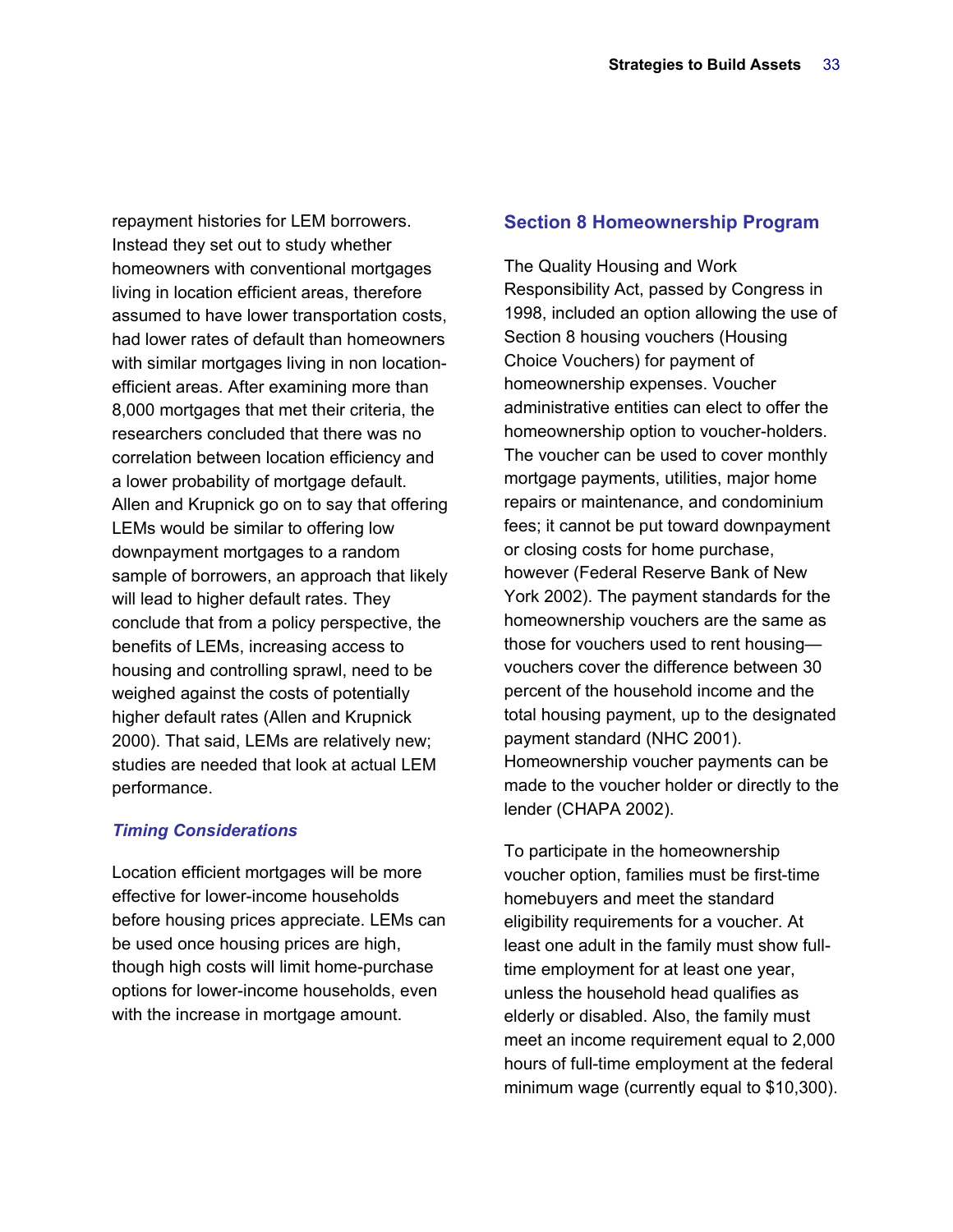The income requirement does not count welfare payments toward a household's income. Participants must find a unit to buy that passes HUD's housing quality inspection and must arrange for their own financing (Federal Reserve Bank of New York 2002; HUD 2003). Participants are required to complete a HUD-approved homeownership counseling program; they have the option of attending post-purchase counseling if it is offered (CHAPA 2002).

Families with a homeownership voucher can receive assistance for 15 years on a mortgage with a 20-year or more term, or ten years if the mortgage term is less than 20 years (HUD 2003). If a family sells its property within ten years of purchase, or if it refinances the mortgage, the voucher agency is required to recapture a percentage of the voucher assistance (CHAPA 2002; Federal Reserve Bank of New York 2002).

#### *Anticipated Outcomes*

The use of vouchers to support homeownership has been described as an ideal way to help lower-income families buy a home in areas with low or otherwise declining landlord participation with the voucher rental program, or in areas with high rental prices relative to sales prices (Federal Reserve Bank of New York 2002).

HUD initially approved 14 demonstration sites to run the homeownership program. By October 2000, participants at five of the demonstration sites had closed on a home (NHC 2001). The program has been taken up by Housing Choice Voucher administrating entities located in almost every state, as well as in Washington, D.C., Puerto Rico, and the Virgin Islands. There have been more than 4,500 closings.<sup>[2](#page-49-2)</sup>

#### *Implementation Challenges*

Results from the HUD funded study of the demonstration program will help identify successful implementation strategies as well as barriers. Challenges could include the ability of a family to find a home that passes HUD's housing quality inspections and to secure financing with favorable terms. Although families are required to participate in housing counseling, the process of buying a home can still be difficult. Both Fannie Mae and Freddie Mac work with the Section 8 Homeownership Program, which should reduce financing hurdles. The involvement of nonprofit organizations, with counseling, technical, or financing assistance, can help improve program outcomes. NeighborWorks has been active in a number of sites (NHC 2001).

#### *Timing Considerations*

The Section 8 Homeownership Program might work best if used during the early to mid-stages of gentrification. Participants would be more likely to find an affordable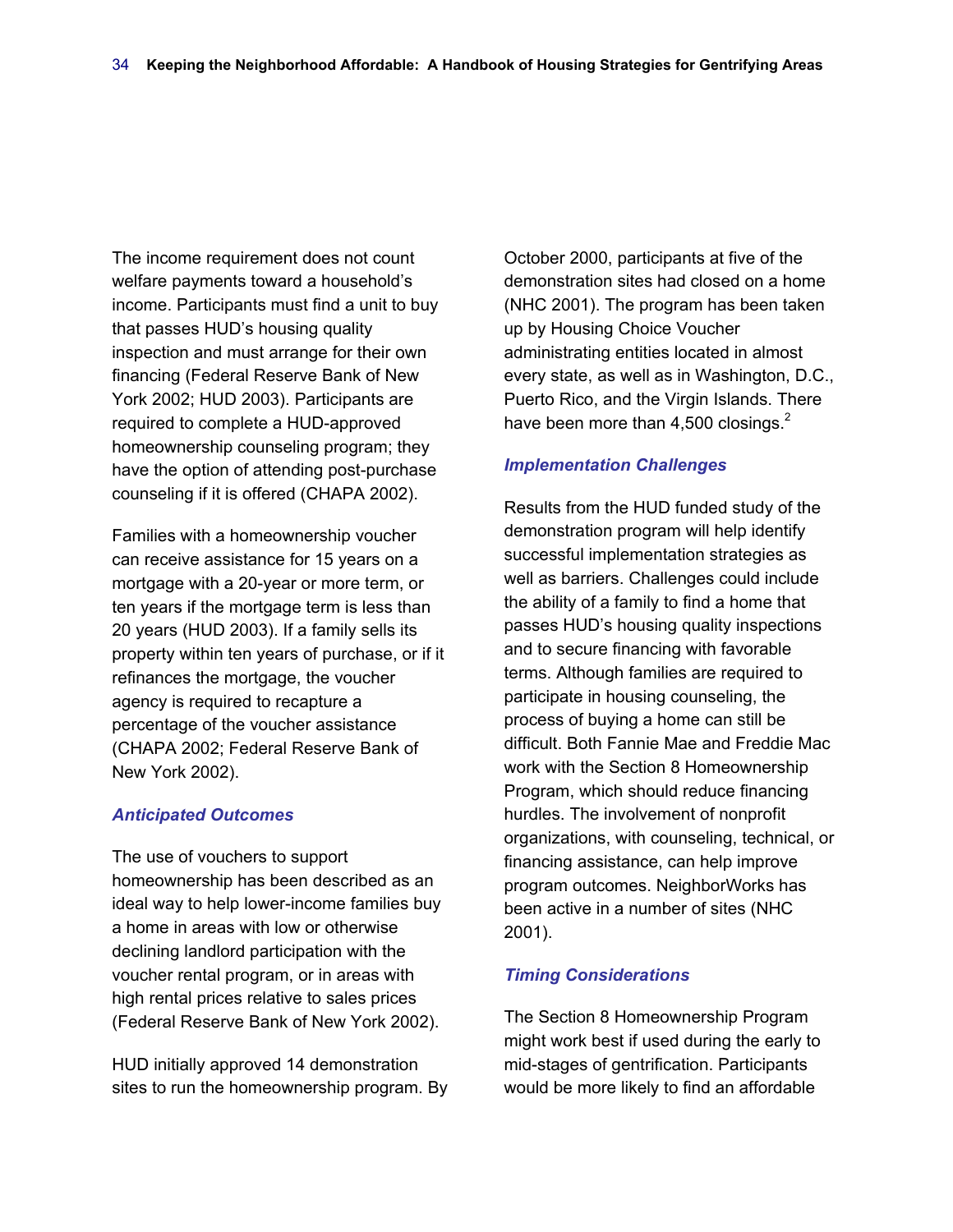home before home prices appreciate out of reach. The program could be used in areas considered gentrified if lower-priced

properties in need of rehabilitation are still available.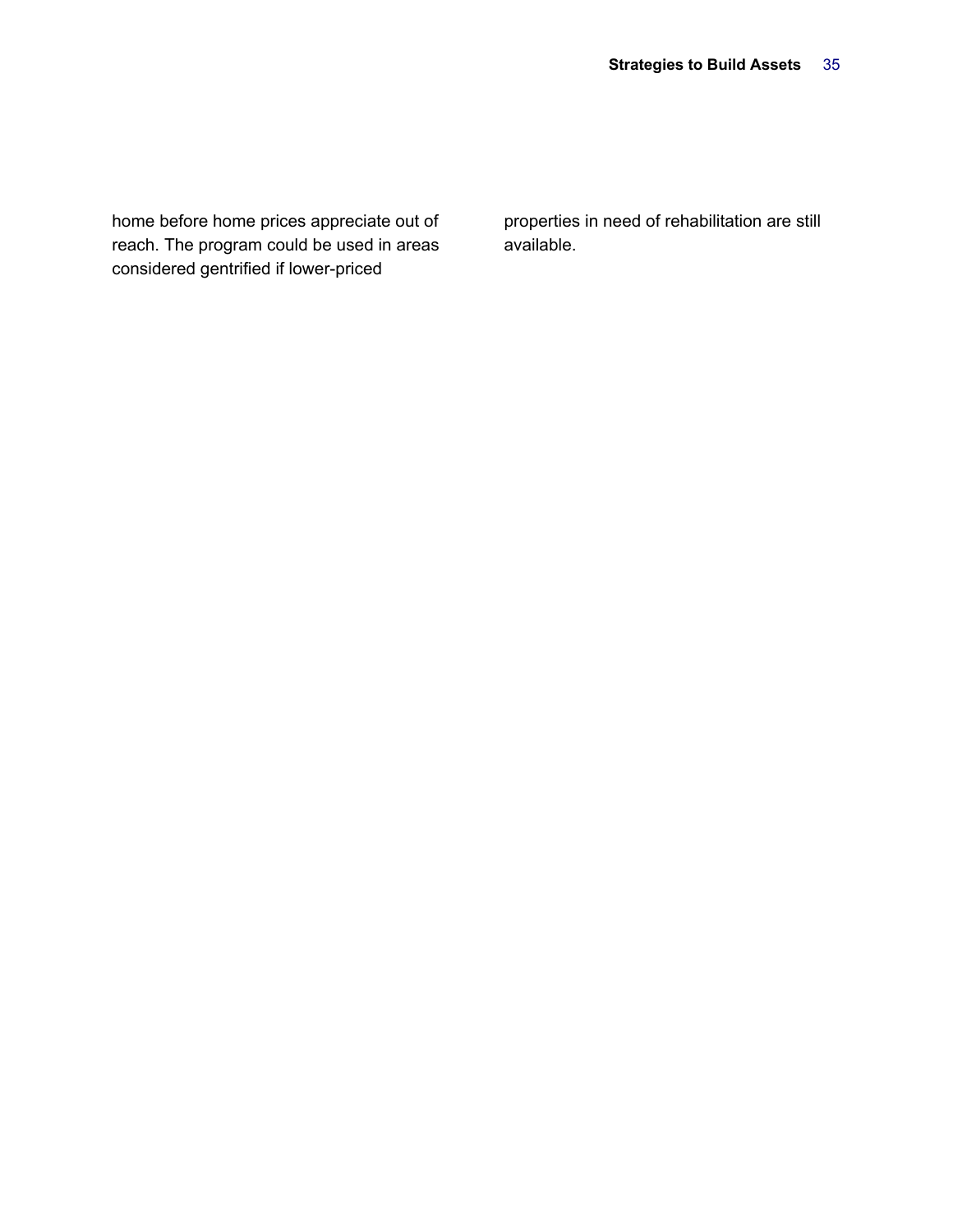### <span id="page-43-0"></span>**REFERENCES**

### **Strategies to Develop Affordable Housing**

- Burchell, Robert W., C. Kent Conine, Richard Dubin, David Flanagan, Catherine C. Galley, Eric Larsen, David Rusk, Ann B. Schnare, Bernard Tetreault, and Richard Tustian 2000. "Inclusionary Zoning: Pros and Cons." *New Century Housing*. Vol. 1, Issue 2. October.
- Brooks, Mary E. 1999. A Workbook for Creating a Housing Trust Fund. Center for Community Change, Housing Trust Fund Project.
- Brown, Karen Destorel 2001. Expanding Affordable Housing Through Inclusionary Zoning: Lessons from the Washington Metropolitan Area. The Brookings Institution Center on Urban and Metropolitan Policy. October.
- Calavita, Nico and Kenneth Grimes 1998. "Inclusionary Housing in California: The Experience with Two Decades." *Journal of American Planning Association*. 64(2): 150-169.
- Connerly, Charles E. 1993. "A Survey and Assessment of Housing Trust Funds in the United States." *Journal of the American Planning Association.* 59(3): 306-319.
- \_\_\_\_\_\_ 1990. "Housing Trust Funds: New Resources for Low-Income Housing." *Journal of Housing*. March/April, pp. 96-99.
- Cummings, Jean L. and Denise DiPasquale 1999. "The Low-Income Housing Tax Credit: An Analysis of the First Ten Years." *Housing Policy Debate*. 10(2): 251-307.
- Hartzok, Alanna 1997. "Pennsylvania's Success with Local Property Tax Reform: The Split-rate Tax." *American Journal of Economics and Sociology.* 56(2): 205-214.
- Hitchcock, David 1995. "CreaTIFity Helps Cities Find Development Dollars." *American City & County*, May, pp. 40-49.
- Johnson, Jennifer E. H. and Beata A. Bednarz 2002. Neighborhood Effects of the Low Income Housing Tax Credit Program. The Urban Institute. March.
- Linker, Justin, Shay, Chris, and Hall, Christine 2001. "Affordable Housing Trust Funds." Fannie Mae Foundation Issue Brief. Fannie Mae Foundation. November.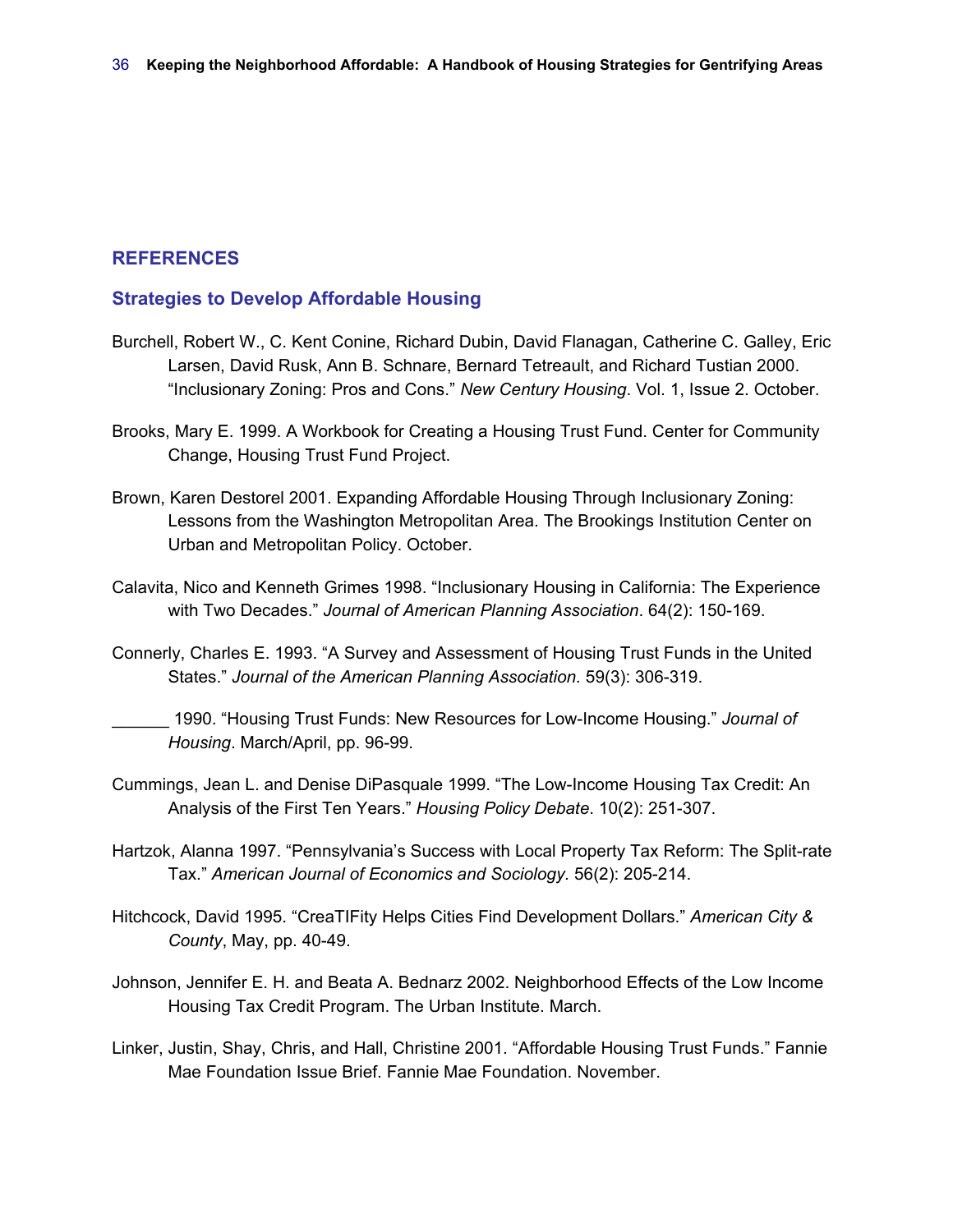- <span id="page-44-0"></span>Ray, Anne 2001. Inclusionary Housing: A Discussion of Policy Issues. Paper prepared for Alachua County Department of Planning and Development, Gainesville, Florida. June 15.
- Stinson, Thomas F. 1992. "Subsidizing Local Economic Development Through Tax Increment Financing: Costs in Nonmetro Communities in Southern Minnesota." *Policy Studies Journal*. 20(2): 241-248.
- Tatian, Peter, Mitchell, Maxine, Johnson, Jennifer, Nguyen, Dqo, Bednarz, Beata, and Padilla, Sandra 2002. Research on Using the Low-Income Housing Tax Credit in Conjunction with HUD Programs. The Urban Institute. November.
- Washington Regional Network for Livable Communities 2003. "A Smarter Property Tax: General Overview." Accessed at <http://www.washingtonregion.net/html/overview.html>(Accessed January 4, 2003.)
- See Policy Link at <http://www.policylink.org/EquitableDevelopment/> for further information on many of these strategies.

# **Strategies to Retain Affordable Housing**

- Achtenberg, Emily P. 2002. Stemming the Tide: A Handbook on Preserving Subsidized Multifamily Housing. Local Initiatives Support Corporation.
- Keating, Dennis and Mitch Kahn 2001. Rent Control in the New Millennium. *Shelterforce Online* May/June. **[www.nhi.org/online/issues/117/Keating and Kahn 2001Kahn.html.](http://www.nhi.org/online/issues/117/KeatingKahn.html)** (Accessed January 22, 2003.)
- Kennedy, Maureen and Paul Leonard 2001. Dealing with Neighborhood Change: A Primer on Gentrification and Policy Choices. A discussion paper prepared for The Brookings Institution, Center on Urban and Metropolitan Policy and PolicyLink.
- National Housing Law Project 2002a. State and Local Initiatives. **[www.nhlp.org/html/pres/state/index.htm](http://www.nhlp.org/html/pres/state/index.htm).** (Accessed January 27, 2003.)

\_\_\_\_\_\_ 2002b. Enhanced Vouchers **[www.nhlp.org/html/pres/vouchers/index.htm.](http://www.nhlp.org/html/pres/vouchers/index.htm)** (Accessed January 27, 2003.)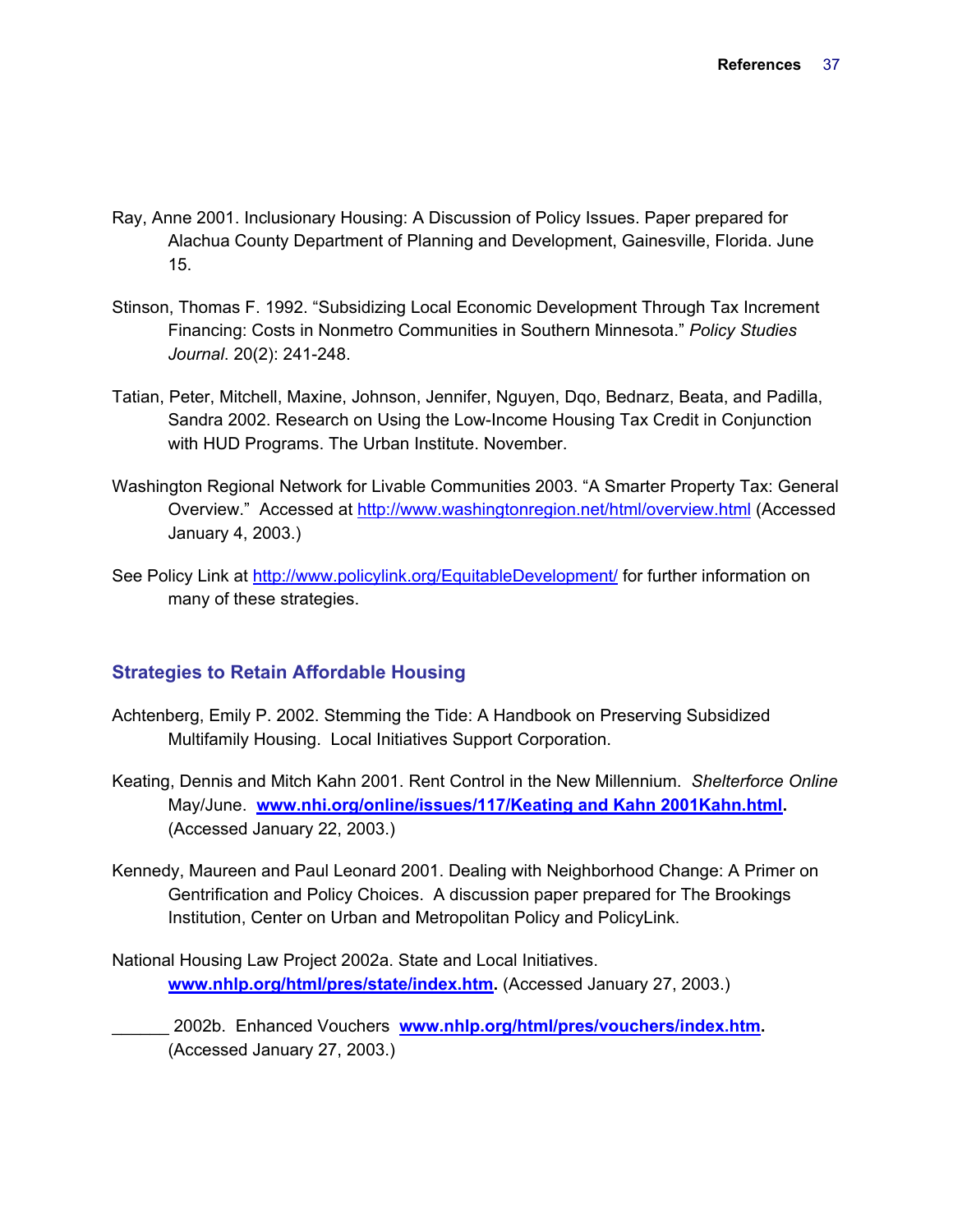<span id="page-45-0"></span>\_\_\_\_\_\_ 2002c. Renewals—Four Options for Renewal of Expiring Project-based Section 8 Contracts. **[www.nhlp.org/html/pres/renewals/index.htm](http://www.nhlp.org/html/pres/renewals/index.htm)**. (Accessed January 27, 2003.)

- Nenno, Mary K. 1991. State and Local Governments: New Initiatives in Low-Income Housing Preservation. *Housing Policy Debate* 2(2): 467-497.
- PolicyLink 2003a. Code Enforcement. **[www.policylink.org/EquitableDevelopment/content/tools/2/5-all.asp?print](http://www.policylink.org/EquitableDevelopment/content/tools/2/5-all.asp?print)** (Accessed January 21, 2003.)
- 2003b. Expiring Use: Retention of Subsidized Housing. **[www.policylink.org/EquitableDevelopment/content/tools/24/17-all.asp?print.](http://www.policylink.org/EquitableDevelopment/content/tools/24/17-all.asp?print)** (Accessed January 21, 2003.)
- \_\_\_\_\_\_ 2003c. Rent Controls. **[www.policylink.org/EquitableDevelopment/content/tools/8/24-all.asp?print.](http://www.policylink.org/EquitableDevelopment/content/tools/8/24-all.asp?print)** (Accessed January 21, 2003.)
- Rivlin, Alice M. 2002. Comments on Does Gentrification Harm the Poor? Brookings-Wharton Papers on Urban Affairs. Pp. 176-179. Washington, DC: The Brookings Institution.
- Smith, David A. 1999. Mark-to-Market: A Fundamental Shift in Affordable Housing. *Housing Policy Debate* 10(1): 143-182.
- Struyk, Raymond J. 1991. Preservation Policies in Perspective. *Housing Policy Debate* 2(2): 383-411.
- Washington Regional Network for Livable Communities 2001. Housing Policy for the City: Proposals to Meet the Crisis in Affordable Housing in the District of Columbia. **[www.washingtonregion.net/html/dcaffordhousingpolicy-jwb.html](http://www.washingtonregion.net/html/dcaffordhousingpolicy-jwb.html).** (Accessed January 22, 2003.)

# **Strategies to Build Assets**

Blackman, Allen and Alan Krupnick 2000. Will Location Efficient Mortgages Raise Default Rates? Resources for the Future. Discussion Paper 99 49-REV.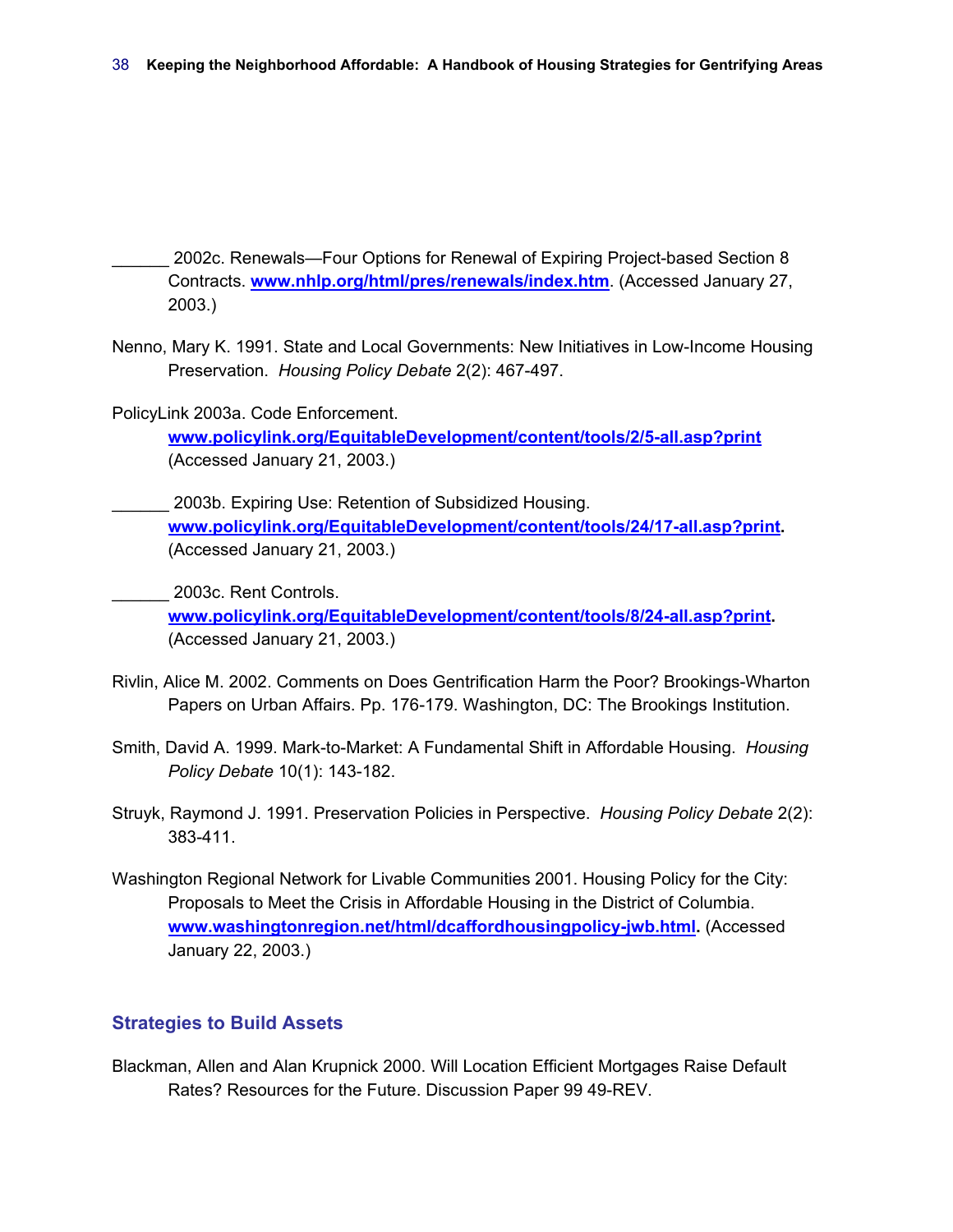- Clancy, Margaret 1996. Administration of Individual Development Accounts: Opportunities and Restraints. Center for Social Development. **[http://gwbweb.wustl.edu/csd/Areas\\_work/Asset\\_building/IDAs/Administration.htm](http://gwbweb.wustl.edu/csd/Areas_work/Asset_building/IDAs/Administration.htm)** (Accessed February 26, 2003.)
- CHAPA 2002. Section 8 Homeownership Option Summary of Final Rule. **[http://www.chapa.org/S8homeownrule\\_summary02.pdf](http://www.chapa.org/S8homeownrule_summary02.pdf)** (Accessed January 28, 2003.)
- Davy, Kevin 2002. High Touch/Low Touch: Is it Possible to Deliver More IDAs with Less?" 2002. ShoreBank Institute. **http:/www.idanetwork.org/assets/summer2002/summer2002f.php?forum\_id=3** (Accessed February 26, 2003.)
- Freddie Mac 2000. Findings presented to the Joint Center for Housing Studies at Harvard University.
- Federal Reserve Bank of New York 2002. Section 8 Homeownership Option: An Information Resource for Financial Institutions Serving Northern New Jersey. Office of Regional and Community Affairs. **<http://www.ny.frb.org/commdev/section8.pdf>** (Accessed January 12, 2003.)
- HUD 2003. Homeownership Vouchers. **<http://www.hud.gov/offices/pih/programs/hcv/homeownership/>** (Accessed January 28, 2003.)
- Institute for Community Economics. "The Community Land Trust Model." **<http://www.iceclt.org/clt/>** (Accessed January 13, 2003.)
- Location Efficiency 2002. Commonly Asked Questions about the LEM. **<http://ww.locationefficiency/com/faq.html>** (Accessed January 24, 2003.)
- McCarthy, George and Roberto G. Quercia 2001. Bridging the Gap Between Supply and Demand: The Evolution of the Homeownership, Education, and Counseling Industry. The Research Institute for Housing America. Institute Report No. 00-01.
- McCulloch, Heather 2001. Sharing the Wealth: Resident Ownership Mechanisms. A PolicyLink Report.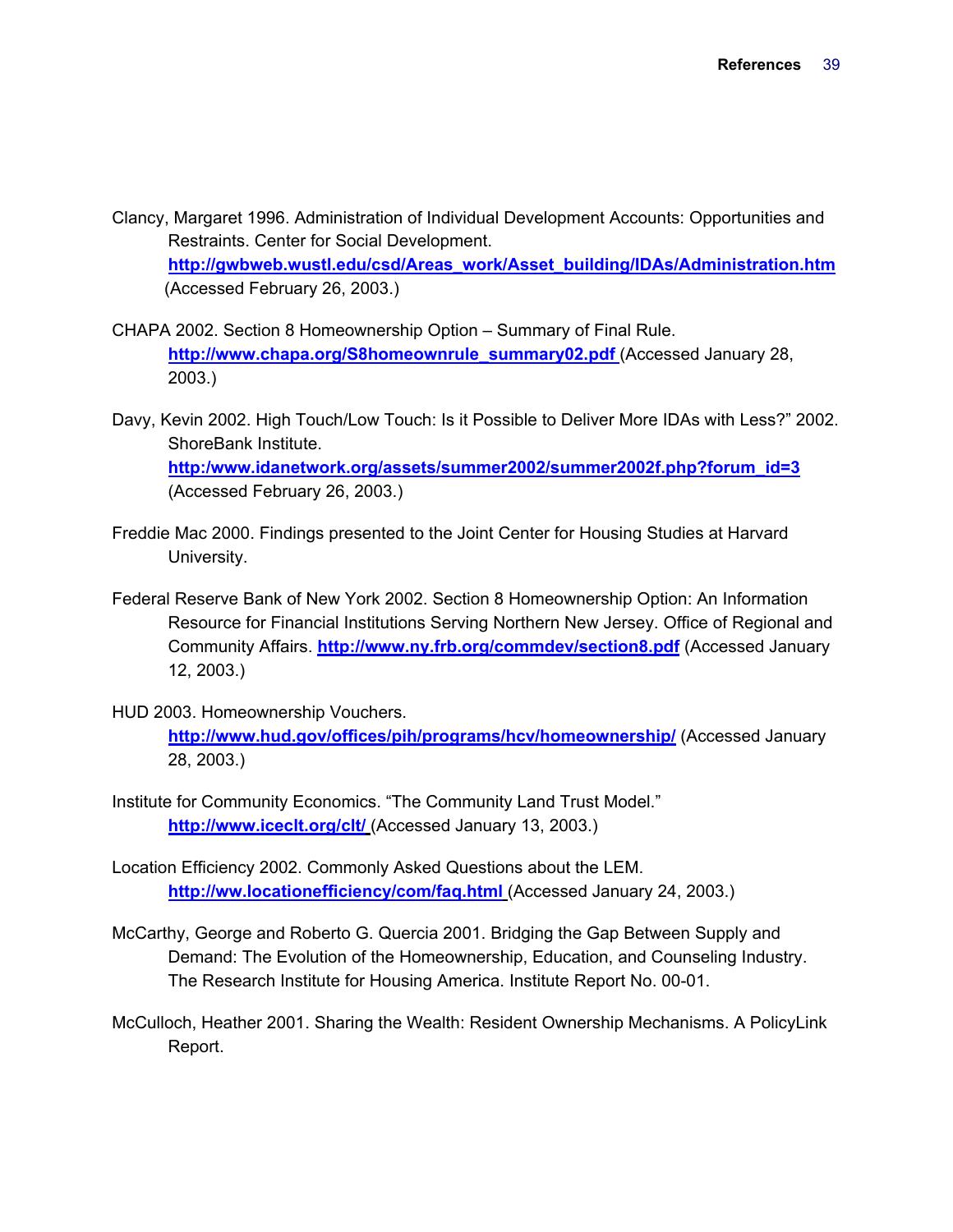- Miceli, J. Thomas, Gerald W. Sazama, and C.F. Sirmans 1994. The Role of Limited-Equity Cooperatives in Providing Affordable Housing. *Housing Policy Debate* (5)4: 469-486.
- National Association of Community Action Agencies 2001. Meeting the Housing Needs of People in Poverty: Findings from a National Survey of Community Action Agencies.
- National Housing Conference (NHC) 2001. Expanding the Dream of Homeownership. *NHC Affordable Housing Policy Review* 1(1): 1-42.
- Natural Resources Defense Council (NRDC) 2001. Cities & Green Living: Smart Growth: Sprawl: In Brief: FAQ. **<http://www.nrdo.org/cities/smartGrowth/alem.asp>** (Accessed January 24, 2003.)
- Northland Institute 2001. Individual Development Accounts. **<http://www.northlandinst.org/ida.cfm>**. (Accessed January 13, 2003.)
- Peterson, Tom 1996. Community Land Trusts: An Introduction. *Planning Commissioners Journal.* 1(23): 10 **<http://www.plannersweb.com/articles/pet112.html>** (Accessed January 27, 2003.)
- PolicyLink 2003. Limited Equity Housing Cooperative. **<http://www.policylink.org/EquitableDevelopment/content/tools/76/14-all.asp?print>.** (Accessed January 21, 2003.)
- Rohe, William M. and Leslie S. Stewart 1996. Homeownership and Neighborhood Stability. *Housing Policy Debate*. 7(1): 37-65.
- Schreiner, Mark, Michael Sherraden, Margaret Clancy, Lissa Johnson, Jami Curley, Min Zahn, Sondra Beverly, and Michal Grinstein-Weiss 2001. Asset Accumulation in Low-Resource Households: Evidence from Individual Development Accounts. Paper for the Federal Reserve System's Second Community Affairs Research Conference: Changing Financial Markets and Community Development.
- Sherraden, Michael 1991. Assets and the Poor: A New American Welfare Policy. Armonk, NY: M.E. Sharpe. pp. 101-105
- United Way of Connecticut 2001. Individual Development Accounts. **http:/www.ctunitedway.org/What/ida.asp.** (Accessed January 13, 2003.)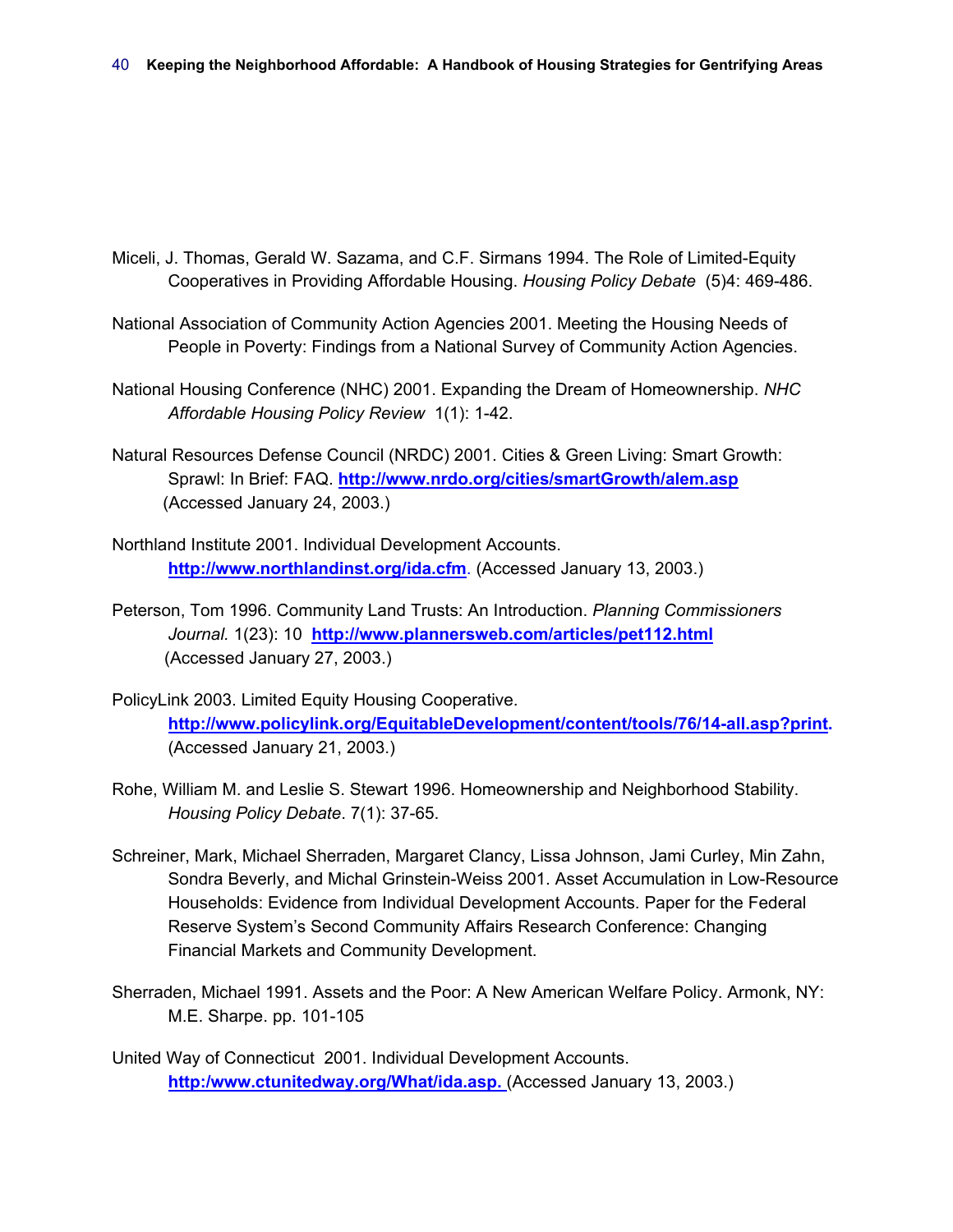<span id="page-48-0"></span>Weber, Rachel and Janet Smith 2001. Assets and Neighborhoods: The Role of Individual Assets in Neighborhood Revitalization. Fannie Mae Foundation.

# **Related Publication**

Levy, Diane K., Jennifer Comey, and Sandra Padilla 2006. "In the Face of Gentrification: Case Studies of Local Efforts to Mitigate Displacement." Washington, DC: The Urban Institute.